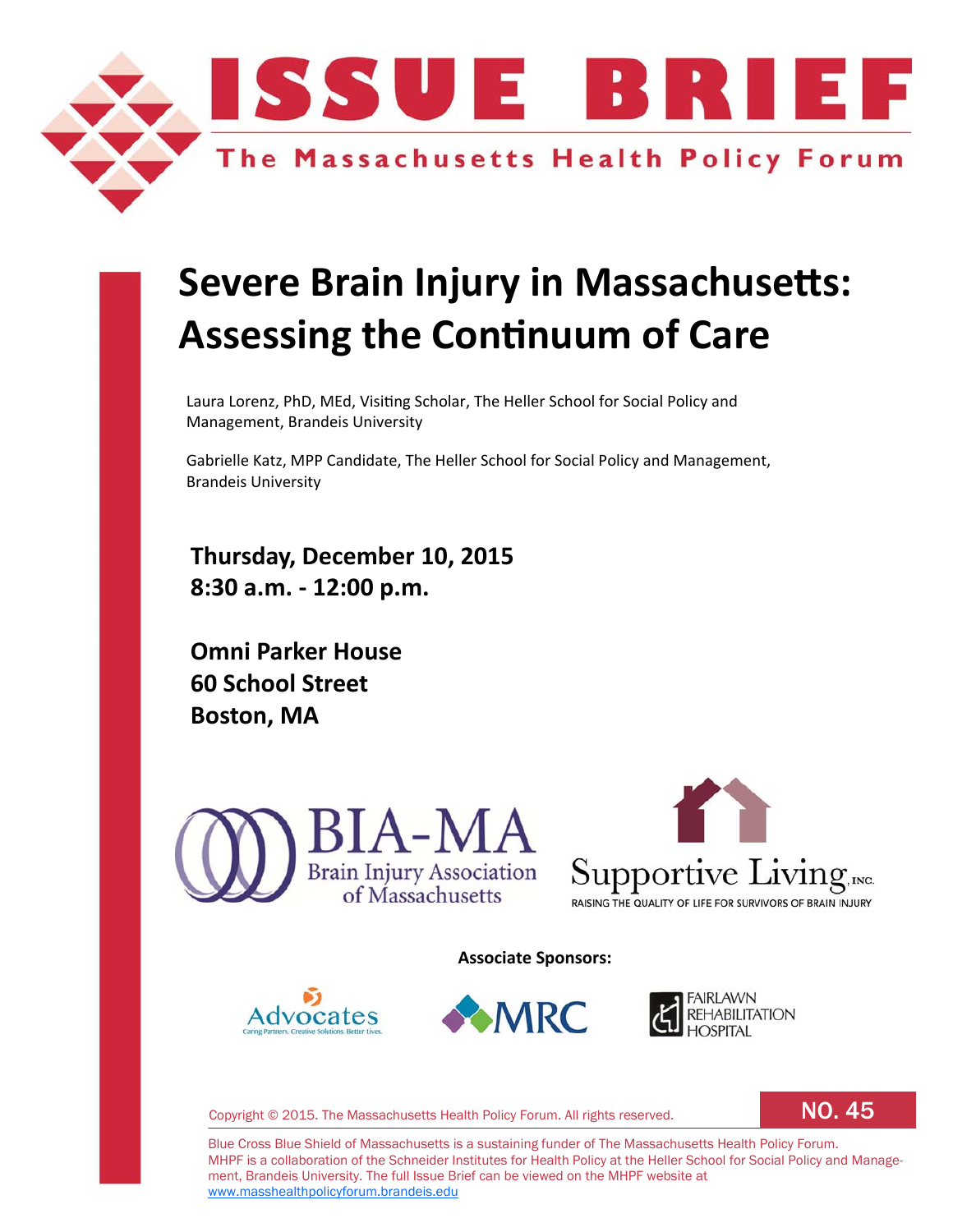# **Table of Contents**

# **Appendices**

| People interviewed for the issue brief and the survivor testimony video  37 |
|-----------------------------------------------------------------------------|
|                                                                             |
|                                                                             |
|                                                                             |
|                                                                             |
|                                                                             |
| Specific services available under Home                                      |
|                                                                             |
| Costs to implement recommendations in the BI Commission Report, 2011  50    |
|                                                                             |
| Programs in other states - a sampling of best practice examples 58          |

# **Figures**

| Average annual number of hospital stays and emergency department visits       |  |
|-------------------------------------------------------------------------------|--|
| associated with select categories of ABI, MA residents, 2008-2010  15         |  |
| The Continuum of Care for Severe Acquired Brain Injury in Massachusetts  11   |  |
| Average annual number of hospital stays associated with select categories of  |  |
| acquired brain injury by Executive Office of Health and Human Services Region |  |
|                                                                               |  |
| Annual age-adjusted rates of TBI-related emergency department (ED) visits,    |  |
|                                                                               |  |
|                                                                               |  |
|                                                                               |  |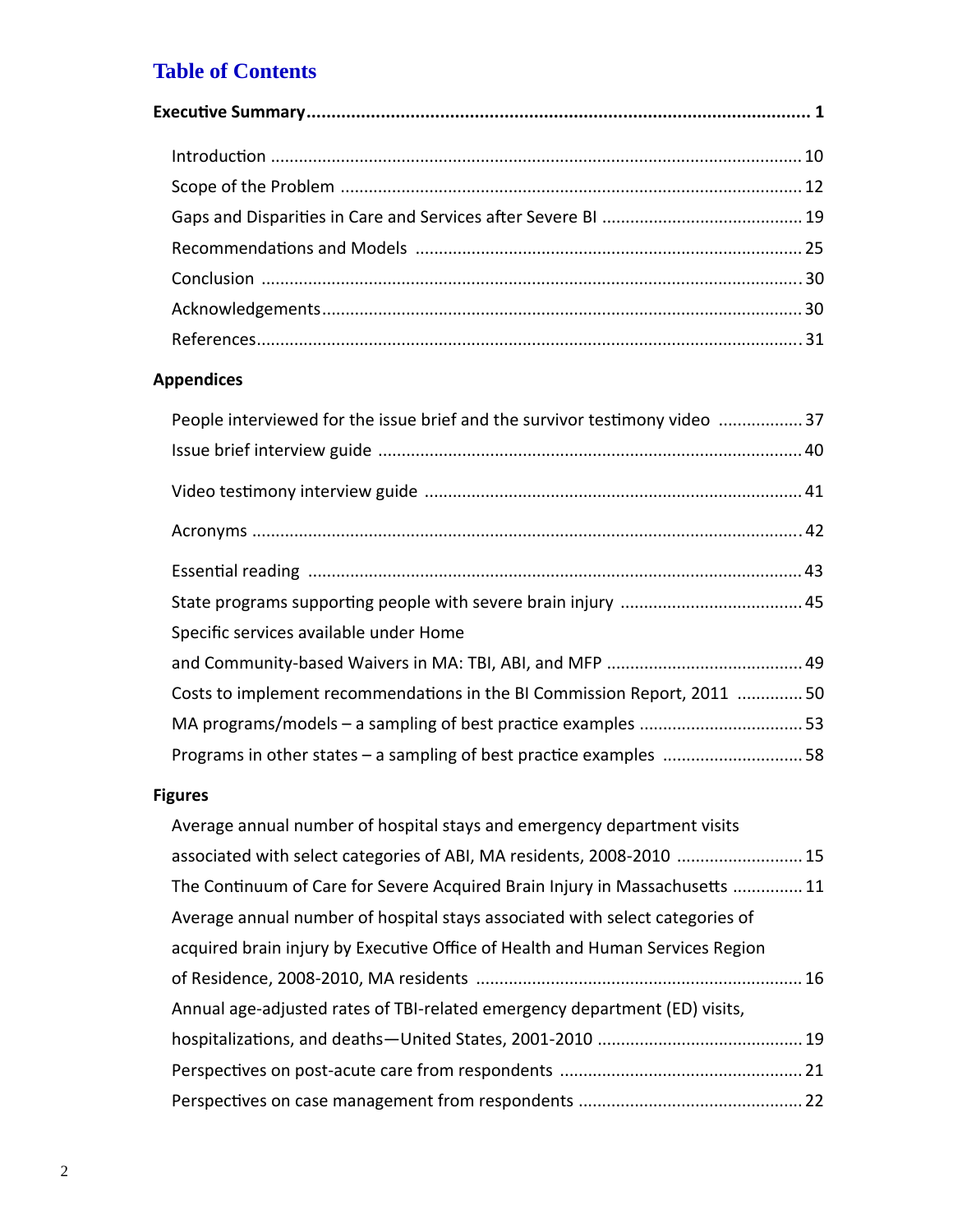| Perspectives on SHIP's population and funding challenges from respondents 46       |  |
|------------------------------------------------------------------------------------|--|
| Perspectives on the Commonwealth's HCBS brain injury waivers from                  |  |
|                                                                                    |  |
|                                                                                    |  |
| A perspective on OneCare for dual eligibles with brain injury from a respondent 55 |  |
| A perspective on community programming from a respondent 57                        |  |
|                                                                                    |  |

# **Tables**

| Acquired Brain Injury Outcomes: Symptom Domains and Descriptions 13                |
|------------------------------------------------------------------------------------|
| Costs to Implement Recommendations in the Brain Injury Commission                  |
| Report (2011) with Updates by BIA-MA Based on Analysis of SHIP Eligibility List 52 |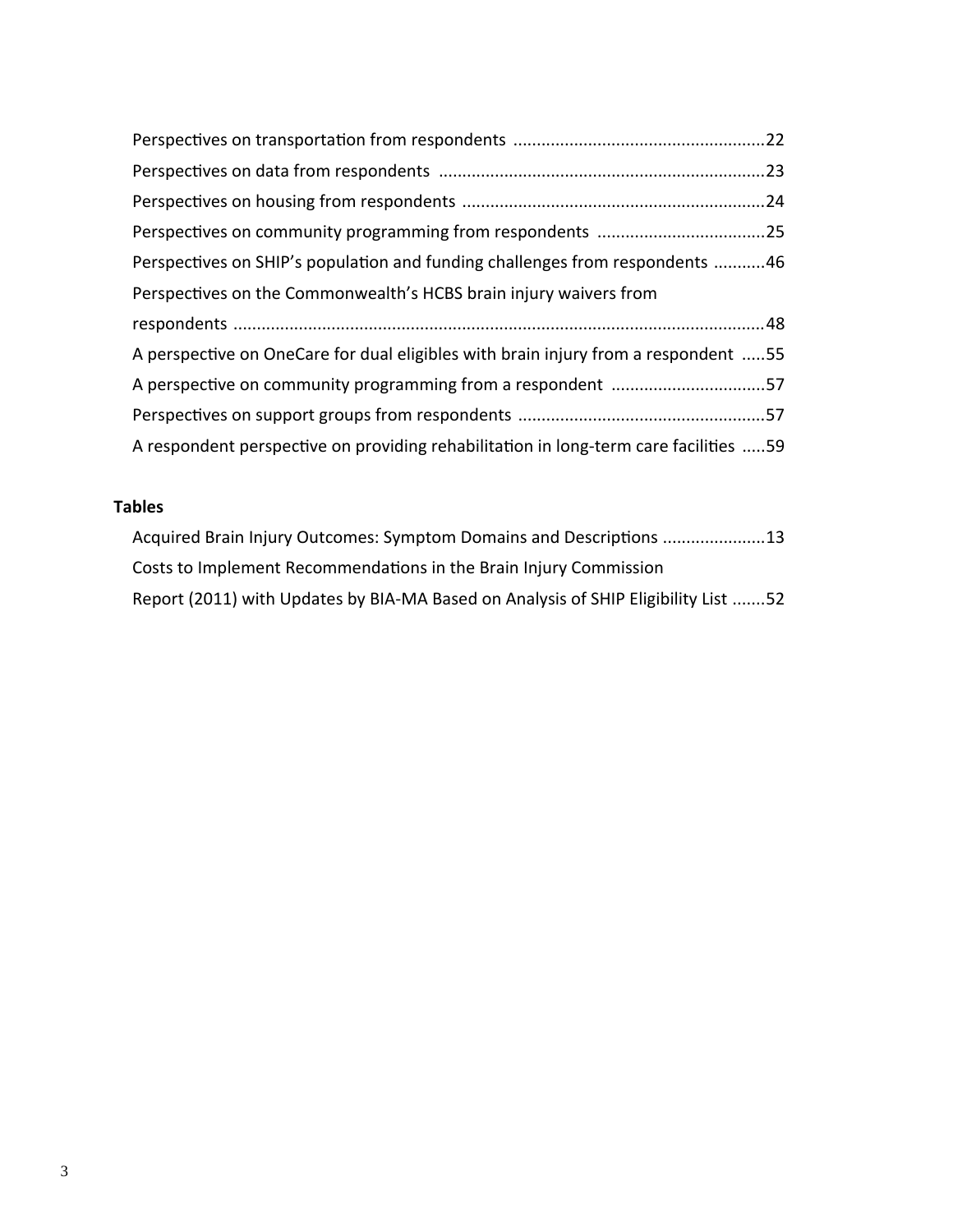# **ExecuƟve Summary**

Acquired brain injury (ABI) is a major public health problem in Massachusetts (Hackman et al, 2014) and includes traumatic brain injury (TBI), stroke, ABI-related infectious diseases, metabolic disorders affecting the central nervous system (brain and spinal cord), and brain tumor. Advances in emergency medical care and neurosurgery mean that more people are surviving severe traumatic brain injury (Trexler et al, 2014). Yet many patients with severe TBI in particular, are not receiving inpatient services after initial treatment (Hackman et al, 2014; CDC, 2014) or later that are known to be effective (Malec & Kean, 2015; Lewis & Horn, 2015; BI Commission, 2011; Kolakowsky‐Hayner et al, 2000; Interviews). These services include post‐ acute rehabilitation, case management, and brain injury-specific community programming (CDC, 2014; BI Commission, 2011; Interviews). Governance and data for decision-making are also major gaps in the continuum of care for severe brain injury in MA (Interviews; NASHIA, 2005).

The last two decades saw a surge in interest in the brain, with advances in neuroscience, diagnosis and measurement of brain injury, rehabilitation services, and brain theory (Boyle, 2001). Severe brain injury however is the new "hidden epidemic" in our society. For many, an injury to the brain is not a short-term event that can be "cured" but the beginning of a life-long disability (CDC, 2014; Langlois et al, 2006). Fortunately, even after a severe brain injury, when the right rehabilitation is provided at the right time, the "rest of life" journey can be a positive one for many (Marquez de la Plata, 2015; Langlois et al, 2006). Severe brain injury can lead to a "new normal" as patients regain skills, find new meaning and in life, and take on new family, volunteer, and work roles.

Throughout this brief, the term "severe brain injury" refers to "severe acquired brain injury," or any injury to the brain that occurs after birth. This definition does not include neurodegenerative disorders such as Alzheimer's Disease, Multiple Sclerosis, and Parkinson's Disease which do not usually result in an acute hospital admission. Clinically, severe TBI is defined as resulting in loss of consciousness for 6 to 24 hours or more (Corrigan et al, 2010; CDC, 2014). Yet even a "mild" TBI can result in long-term functional impairments (Corrigan et al, 2010) for an estimated 15 to 30% of people (Lewine et al, 2007; Cajigal, 2007). In the chronic phase of acquired brain injury from any cause, lifelong disabilities may affect the ability to work, perform activities of daily living (dressing, paying bills), participate in community life, and/or fulfill a family role.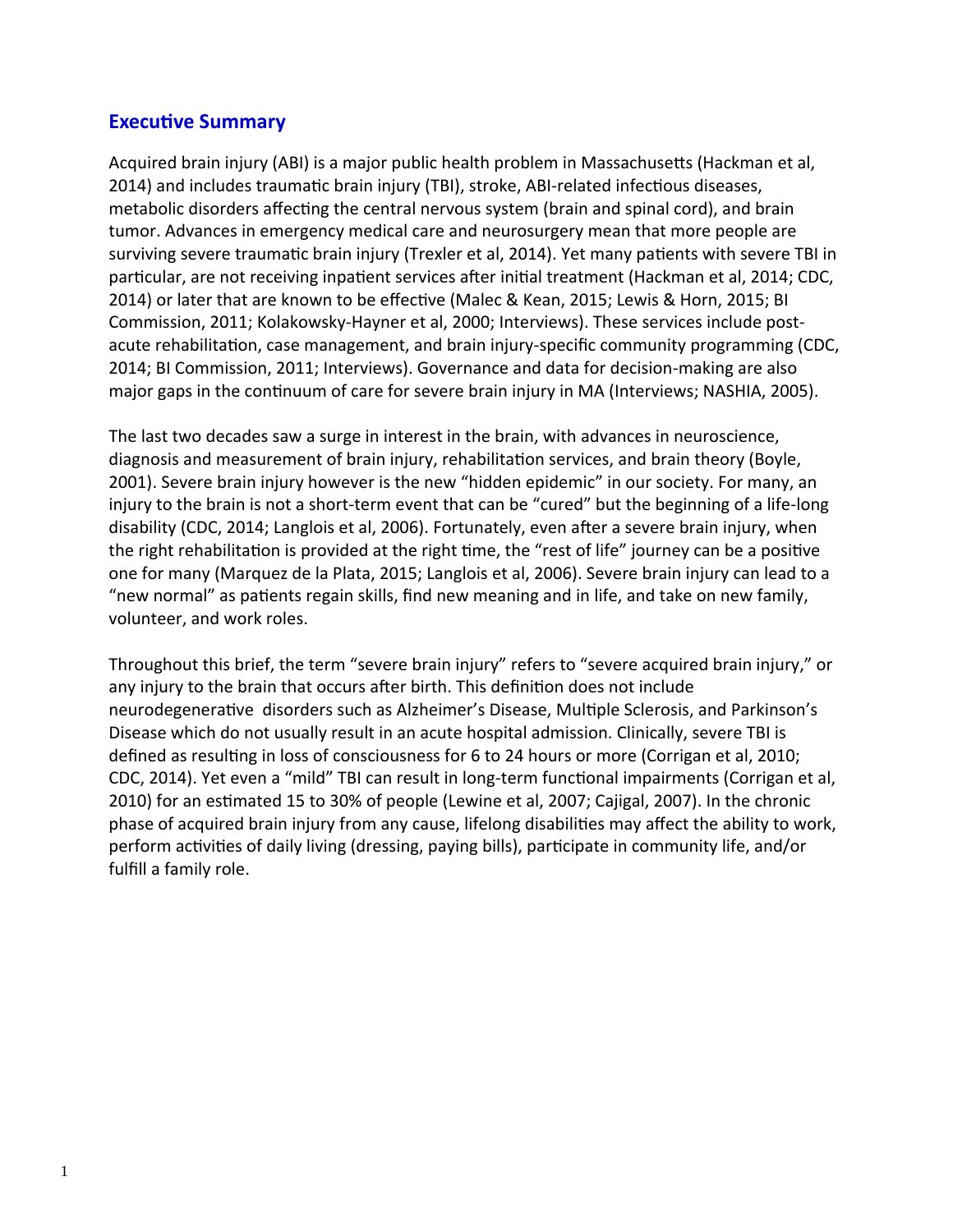#### **Scope of the Problem**

Acquired brain injury affects all categories of MA residents, from young to old, men and women, and people living in all regions of the state (Hackman et al, 2014). Estimates of the number of people living with disabilities from brain injury in MA are between 68,000 and 112,000, but could be substantially undercounted (CDC, 2014; Langlois et al, 2006; U.S. Census Bureau, 2015). Severe TBI is more likely to result in hospitalization and in symptoms that persist, leading to partial or permanent disability (CDC, 2014); an estimated 37% of people with severe TBI will need long-term cognitive and functional supports (Whiteneck et al, 2004).

Between 2008 and 2010 in MA there was an annual average of 59,326 emergency department visits for TBI, and 2,630 for stroke, 4,780 for metabolic disorders, and 737 for infectious diseases affecting the central nervous system (brain and spinal cord) (Hackman et al, 2014). As for hospital stays, the annual average was 7,721 stays for TBI, 20,173 for stroke, 9,609 for metabolic disorders, and 2,296 for infectious diseases affecting the central nervous system (Hackman et al, 2014). This number may under‐represent injuries among children, adolescents, and veterans, who may not report a TBI (CDC, 2014). Also between 2008 and 2010 an annual average of 1,272 primary brain tumors were newly diagnosed in MA residents (Hackman et al, 2014). The leading causes of brain injuries in MA are traumatic brain injury (59,326) and stroke (20,173) (see Figure 1). On average 21 Massachusetts residents are discharged after a hospital stay for TBI every day, and 55 residents every day after a hospital stay for stroke. Falls are the leading cause of nonfatal injury for people 65 years and older in MA and the U.S. (CDC, 2015; MDPH, 2013).

Many people in MA (and the U.S.) hospitalized for a brain injury, particularly a TBI, are not getting access to in-patient post-acute rehabilitation (Hackman et al, 2014; CDC, 2014) or to case management or resource facilitation support to help them access needed services and, ideally, return to work (Health Affairs, 2012; Trexler et al, 2014; Interviews). For many people in MA (and the U.S.) who are hospitalized for an ABI (TBI in particular), the patient survives the brain injury and is discharged directly to home (Hackman et al, 2014) without services or with in‐home services (i.e., IV therapy services) (CDC, 2014; Interviews).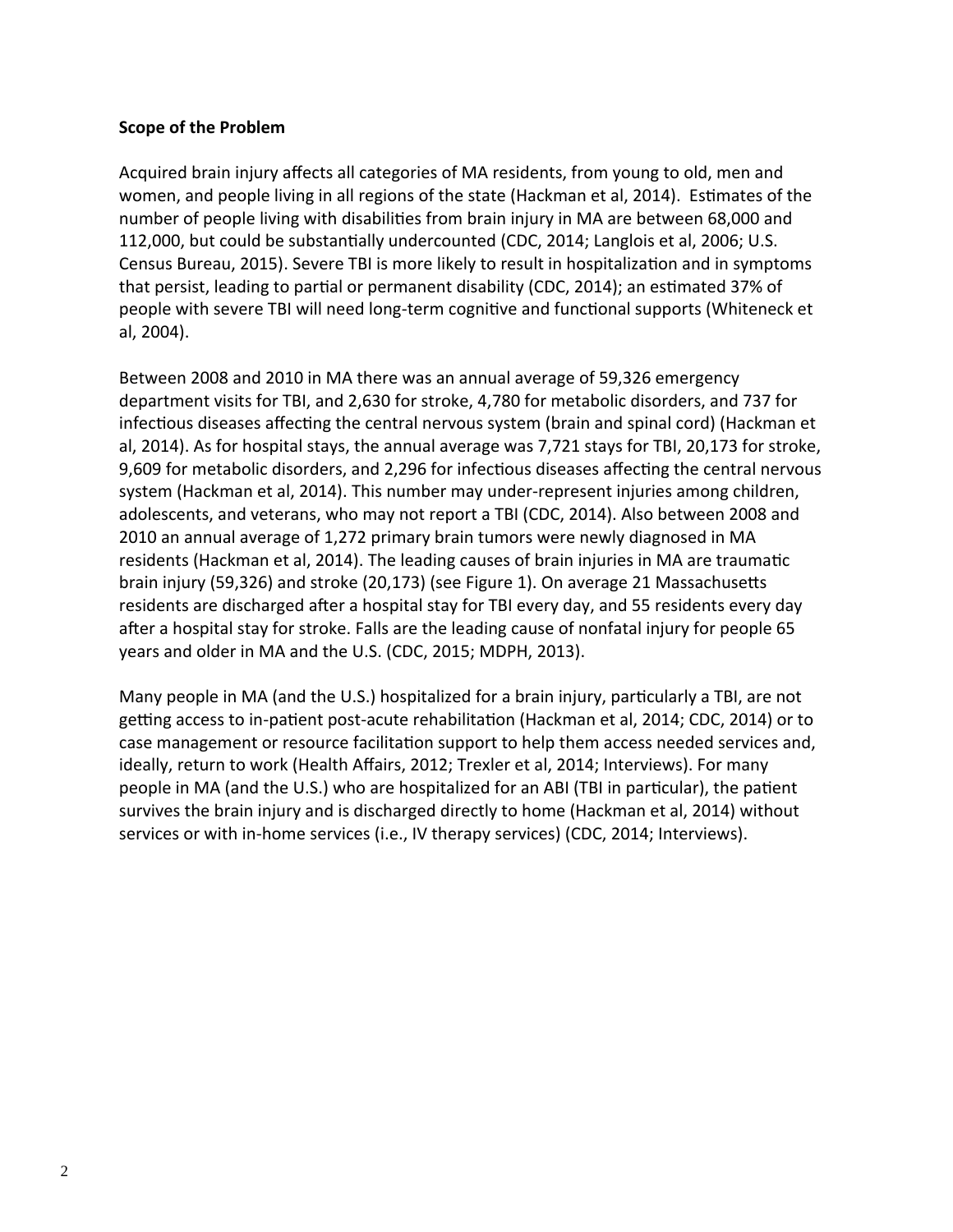Figure 1. Average annual number of hospital stays and emergency department visits associated with select categories of ABI, MA residents, 2008‐2010



Sources: MA Inpatient Hospital, Outpatient Observation Stay, and Emergency Department Discharge Databases, Center for Health Information and Analysis. Note: Categories are not mutually exclusive.

#### **Goals and Research Methods**

This issue brief evaluates the continuum of care for severe acquired brain injuries in the Commonwealth from access to emergency and acute care, to post-acute rehabilitation and community services and supports. We describe gaps and disparities in access across the continuum. We examine brain injury costs, expenditures, and funding requirements. We describe some best policy and practice examples in the Commonwealth and across the country, and make recommendations to improve access across the continuum of care.

To meet these objectives, we:

- Identify the scope of the problem and impacted populations;
- Describe the scarcity of access to rehabilitation services after severe brain injury;
- Identify gaps in policies and programs along the continuum of care;
- Identify successful models from Massachusetts and other states;
- Make recommendations for study and action to address identified gaps.

The gaps and recommendations outlined in this brief emerged as we conducted, coded, and analyzed interviews with 38 brain injury stakeholders in the state and elsewhere (see Appendices 1 and 2). We also conducted a targeted literature review aimed at understanding the gaps and solutions described by stakeholders. We also interviewed five Massachusetts residents with disabilities from severe brain injuries and prepared a video documenting their testimony (see Appendices 1 and 3).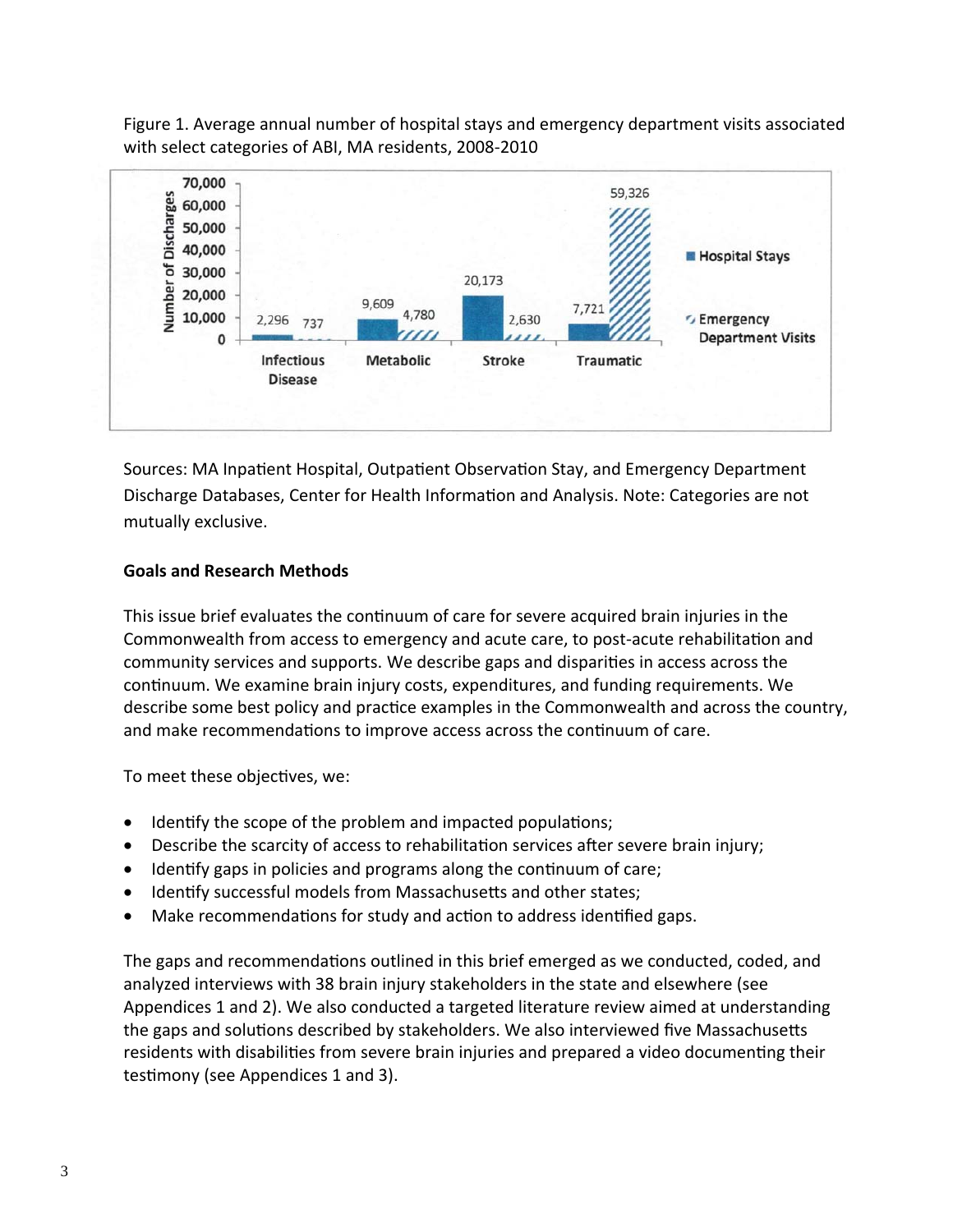#### **The ConƟnuum of Care for Severe Acquired Brain Injury**

The continuum of care for severe acquired brain injury includes prevention, hospital-based services, post-hospital services, and community programs. Traditionally the emphasis has been on acute medical care with less attention on post-acute rehabilitation and community-based care, where the majority of survivor time  $-$  and public costs  $-$  are spent. Our depiction (see Figure 2) shows an expanded community stage and illustrates the fluid nature of the continuum as people in the community continually access medical care throughout their lives. Figure 2 does not attempt to illustrate the role of families and their caregiving in this continuum. Family support is often vital for facilitating access to needed services supporting recovery, maintaining function, and improving quality of life for people with severe brain injury at all stages of the continuum.



Figure 2: The Continuum of Care for Severe Acquired Brain Injury in Massachusetts

Source: Adapted from NASHIA, 2005 with permission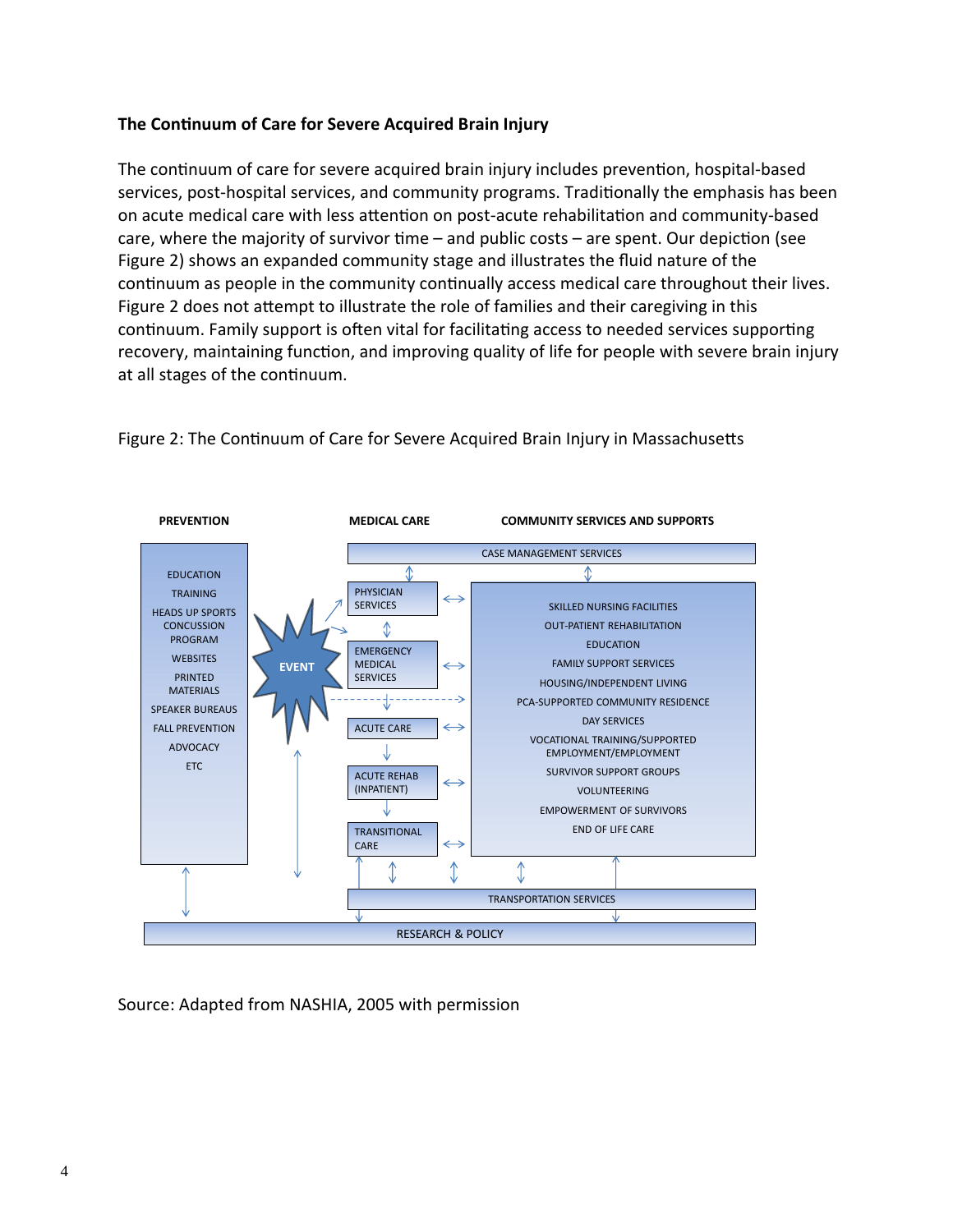#### **Gaps and DispariƟes in Care and Services aŌer Severe Brain Injury**

**1.** *Governance:* Public services for people with severe brain injury are uncoordinated and scattered between different organizations (Interviews). While coordination within agencies or funding streams may be good (Interview), greater coordination and oversight across MA agencies and departments serving the severe brain injury population would improve efficiency and outcomes including quality of life. MA state agencies serving people with severe brain injury include MassHealth, a major payer of long-term services and supports after severe brain injury (Smith, 2014). The Massachusetts Rehabilitation Commission (MRC) manages and operates the TBI Waiver, the non-residential ABI Waiver (ABI-N), and Money Follows the Person Community Living (MFP-CL) Waivers, and also provides funding for recreational/social services and pays for day programs and independent and 24/7 living for a limited number of people with TBI. The Department of Developmental Services (DDS) manages and operates the ABI residential habilitation (ABI-RH) Waiver and MFP residential supports (MFP-RS) Waiver. The TBI, ABI, and MFP Waiver programs currently serve approximately 500 people. MassHealth also supports people with severe brain injury in skilled nursing facilities, and many people with brain injury are eligible for Medicaid health insurance coverage.

Other MA agencies and departments serving the severe brain injury population include the Department of Correction, which serves people with brain injury in prisons. The Department of Education establishes guidelines for schools serving students with disabilities after a brain injury (DOE, 2015), and the Statewide Head Injury Program provides technical assistance and training on brain injury for MA teachers (SHIP, 2015). The Office of Elder Affairs serves MA elders with brain injury. The Massachusetts Department of Public Health (MDPH) has collaborated with MRC leadership to undertake the recent epidemiology study. MRC and the Executive Office of Health and Human Services (EOHHS) collaborate with the Brain Injury Association of Massachusetts (BIA -MA) to deliver prevention programs, including fall prevention for MA older adults (see Appendix 9). The Massachusetts Bay Transportation Authority (MBTA) provides transportation services for people with severe brain injury through The Ride.

**2.** Post-Acute Rehabilitation: While good emergency care saves lives after a severe brain injury, access to rehabilitation to support recovery is suboptimal (Kolakowsky-Hayner et al, 2000; Interviews), and patients in coma who are candidates for rehabilitation "encounter eligibility requirements that severely limit access to care" (Giacino et al, 2014:109; Interviews). Services for traumatic and non-traumatic brain injury are often considered together, while stroke services and programs are often considered in a separate category (Interview), in part due to the larger research evidence‐base for stroke treatment protocols. Twenty years ago someone with a severe brain injury might stay in a post-acute rehabilitation hospital for far longer than is currently allowed (Interviews). Today their length of stay has been significantly reduced (Interviews). Research has shown that access to rehabilitation services in the first few weeks and months following severe brain injury leads to better outcomes (CDC, 2014; Marquez de la Plata, 2015), even for patients in coma (Giacino et al, 2014). Access to rehabilitation in the chronic phase of severe brain injury is also limited despite evidence that access at this phase also improves outcomes though improvements are less (Lewis & Horn, 2015; Malec & Kean, 2015), and despite the "essential benefits package" of the Affordable Care Act (ACA), which includes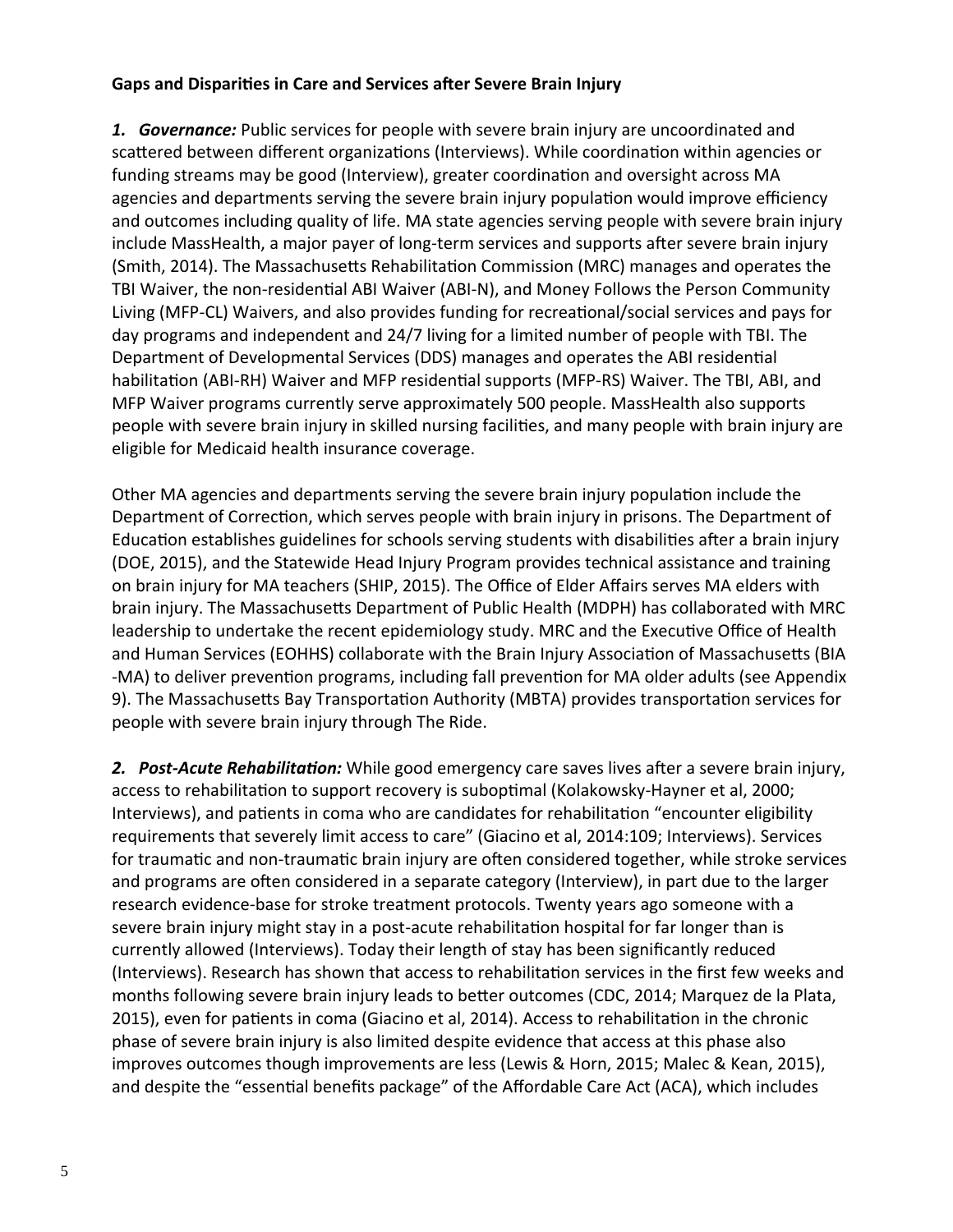"rehabilitative and habilitative services and devices" to "restore function, maintain functioning as well as prevent deterioration in functioning" (AAPM&R, 2015).

*"Within days after injury, the brain begins the process of repairing itself ... Timeliness of admission to post-acute brain injury rehabilitation service influences the effectiveness of rehabilitation and results in fewer days of treatment and greater functional gains." (CDC, 2014)* 

**3. Transitions: Case Management:** Independent case management (also known as Resource Facilitation) that is not tied to providers or payers is lacking (Interviews). A brain injury changes life suddenly, maybe forever. Patients and caregivers are overwhelmed and do not know what services are available (Interviews). Case management can align patient and provider interests and increase timely access to services that support recovery (Health Affairs, 2012), and resource facilitation has been shown to significantly increase return-to-work, independence, and community participation after severe brain injury, reduce annual lost wages, and increase annual earnings (Trexler et al, 2014; Reid et al, 2011) (See Appendix 10).

4. *Transportation:* Transportation is also needed to support appropriate care and transitions between types of care. Often people with severe brain injuries need someone to accompany them during travel. Many need specialized transportation, such as a handicap accessible van (Interviews). There are transportation systems in place across the state, and The Ride is a good example, but it operates only where the MBTA operates. The gap between the availability of transportation and the need is great.

*5. Data for Decision‐Making:* Payers and providers at all stages of care need data and information to understand outcomes from services and supports (Horn et al, 2015; Interviews) and to support transitions (Abel et al, 2014; HealthIT.gov, 2013; MeHI, 2013). One problem is a mismatch in stakeholder interests (Interviews). Policymakers want to know how many people are getting helped, because that is what public funding pays for (Interviews). Families care about meaningful engagement with the community (Interviews). Payers care about functional outcomes (Interviews). MA needs to idenƟfy key brain injury‐related data of interest and ways to collect and share them, and a better understanding of the needs of people who have been living in the community for years (BI Commission, 2011; Truelle et al, 2010; Interviews). The use of practicebased evidence grounded in programmatic data (as opposed to evidence from randomized controlled trial studies) should be emphasized (Corrigan, 2015).

*6. Community: Housing and Day Programming:* People on disability in MA are priced out of market-rate apartments (TAC, 2015). The gap between supply and demand is great (Interviews) despite a menu of housing options available for people with brain injury in the state (EOHHS, 2012). Home and Community‐Based Services (HCBS) Waivers are moving people from nursing homes to the community to save costs (or to be cost neutral) and to give people choice and control over where to live (USDHHS, 2000; MRC, 2004; Interviews). The Statewide Head Injury Program (SHIP) provides community residential support services for eligible people with traumatic brain injuries.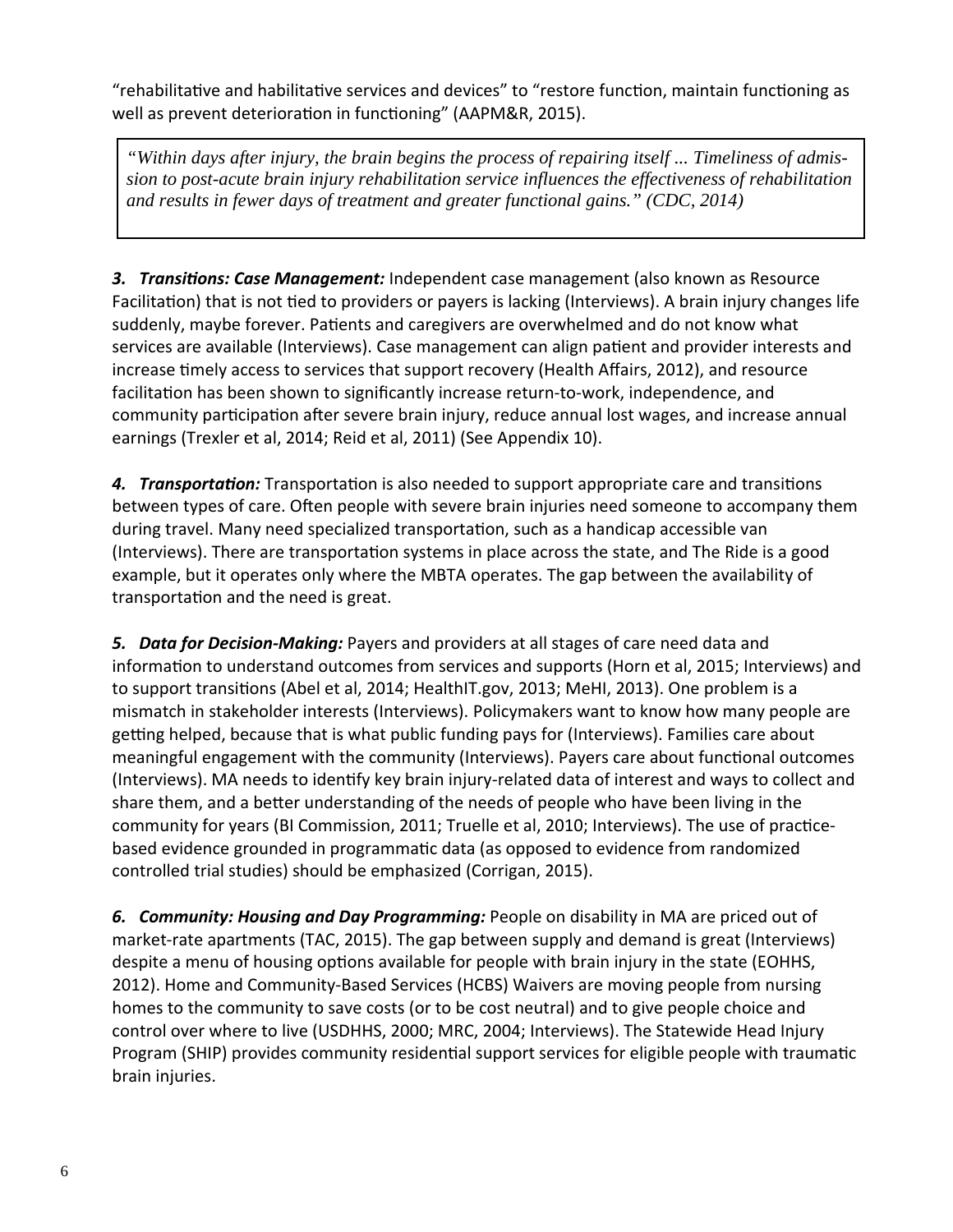subsidized community housing (Section 8) for elders and persons with disabilities provides access to housing for some. The MassHealth Transitional Living Program supports a small number of people in residential programs (Smith, 2014). Shelters serve homeless people with brain injury.

There is also a lack of day programming that meets the needs and preferences of people with severe brain injury. Day programming is paid for by SHIP, MassHealth, and the Waiver programs, but most people do not have access to specialized brain injury-specific day programming (Interviews) that support physical, cognitive, and social function, despite evidence that such programming can support recovery (Malec, 2001) and return to work (Trexler et al, 2014).

**7.** Prevention: Preventing further harm from brain injury for MA youth in the juvenile justice system could provide significant individual and societal benefits. The concept of harm reduction, borrowed from the substance abuse field (Larson & Lorenz, 2014) can inform these efforts. TBIs among adolescents often go unreported despite potential significant long-term effects (Hughes et al, 2015; Interviews). Studies have found that between 50% and 71% of incarcerated young people have had a TBI (Hughes et al, 2015; Perron & Howard, 2008). Typical behavioral issues afterwards include aggression, talking back, and poor decision‐making (Hughes et al, 2015; Interviews) which contribute to recidivism (Virginia Collaborative, 2013). Parents, teachers, and correctional officers may not connect these behaviors with a TBI that could have occurred in childhood, for example from shaken baby syndrome (Interviews).

### **RecommendaƟons**

We recommend addressing gaps in governance, post-acute rehabilitation, transitions, data for decision-making, community services and supports, and prevention.

#### 1. *Governance:* Coordinate existing government programs and supports.

- Reinstate the Brain Injury Commission, to study, recommend, and support policy action in this area (NASHIA, 2014).
- Establish an inter-agency task force to review opportunities to collaborate, for example, on grant applications for demonstration projects. Possible agencies include: Executive Office of Health and Human Services (EOHHS), MA Department of Public Health (MDPH), Massa‐ chusetts Rehabilitation Commission (MRC), Office of Elder Affairs (OEA), Department of Mental Health (DMH), Department of Developmental Services (DDS), MassHealth, Depart‐ ment of Correction (DOC), MA Department of Housing and Community Development (DHCD), and municipal departments of public health (BI Commission, 2011; NASHIA, 2014).
- Establish a stakeholder task force of advocates, providers, survivors, and family members charged with advising the Brain Injury Commission and policymakers on problems, needs, and strategies from stakeholder perspectives (NASHIA, 2014). The Brain Injury Association of MA (BIA‐MA) could be charged with leading this task force.
- Expand the mandate of MRC to serve people with all types of acquired brain injuries, not just traumatic brain injury. Establish MRC as the central administrative body guiding state brain injury efforts (NASHIA, 2014).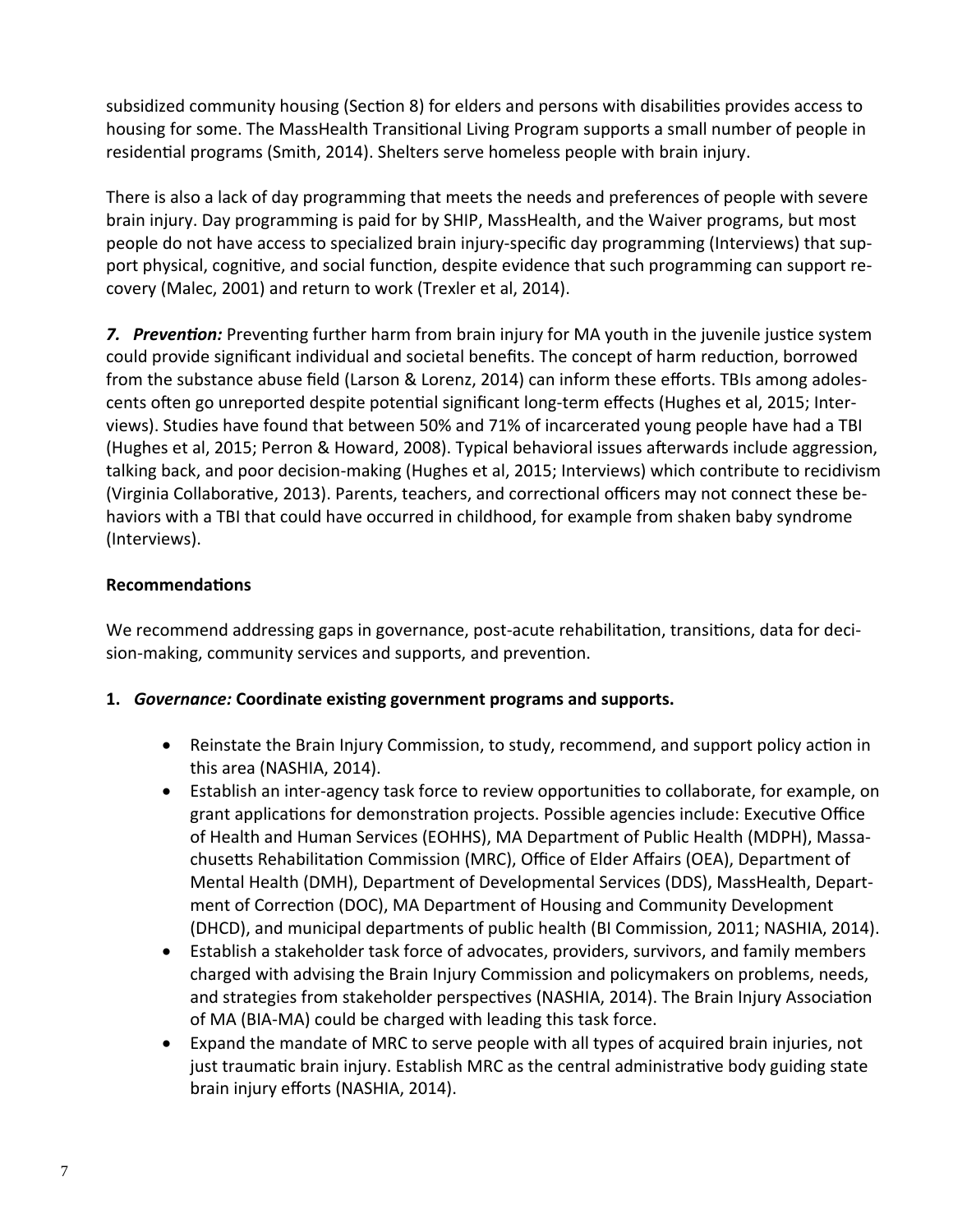#### 2. Post-acute rehabilitation: Increase access to post-acute rehabilitation after severe brain injury.

- Identify best practices for optimal lengths of stay for patients with severe brain injury from any cause, and including patients in coma (Cope et al, 2005; Katz, 2012; Giacino et al, 2014).
- Expand options to provide and pay for rehabilitation opportunities in the community for long‐term survivors (Malec, 2001), and explore the "medical necessity" (e.g. including maintenance or prevention of deterioration of functioning) of rehabilitative and habilitative services for people with disabilities under the Affordable Care Act (ACA) (AAPM&R, 2011).
- Mandate insurance coverage in MA for cognitive rehabilitation (Katz et al, 2006; BI Commission, 2011; TBIAC, 2014; Interviews).

# *3. TransiƟons:* **Increase access to case management.**

- Through MRC, provide independent case management or resource facilitation, not tied to payers, for at least 6 months upon hospitalization for brain injury and potentially for as long as needed, for all patients at all income levels (University of Missouri-Columbia, 2006; Trexler et al, 2014).
- Through MRC, provide case management to support access to medical care and to social services and supports such as housing, day programming, and vocational rehabilitation (Trexler et al, 2014; Malec, 2001). For persons with disabilities from severe brain injury, provide life‐long case management (Interviews).

# *4. TransportaƟon:* **Increase access to transportaƟon.**

• Charge the Brain Injury Commission with studying transportation needs and solutions for the severe brain injury population.

# 5. Data for Decision-Making: Identify data needs of key stakeholders and establish an interactive **data system that meets state and provider needs.**

- Through EOHHS and BIA-MA, provide training to improve medical coding practice for brain injuries with the shift to ICD-10 (Liebson et al, 2011; Interviews)
- Through EOHHS encourage use of standardized outcome measures across providers (NINDS, 2015) by offering incentives, as done to support the MA Health Information HIway (MeHI, 2013).
- Charge EOHHS with improving Health Information Exchange (HIE) data-sharing from the system to providers (Interviews).
- Through EOHHS, establish a MA brain injury registry or other longitudinal database that builds on the Mass HIway or builds on practice-based evidence from MA providers (Malec & Kean, 2015).to enable monitoring of brain injury spending and outcomes and inform policy and practice (Gliklich et al, 2014; Interviews). Include social and behavioral domains (e.g. community integration or participation) as well as medical ones (IOM, 2014; Truelle et al, 2010). Explore opportunities to subscribe to established web-based brain injury outcomes databases such as OutcomeInfo, developed with support from the National Institute of Neurological Disorders and Stroke (NINDS) (Murphy et al, 2015).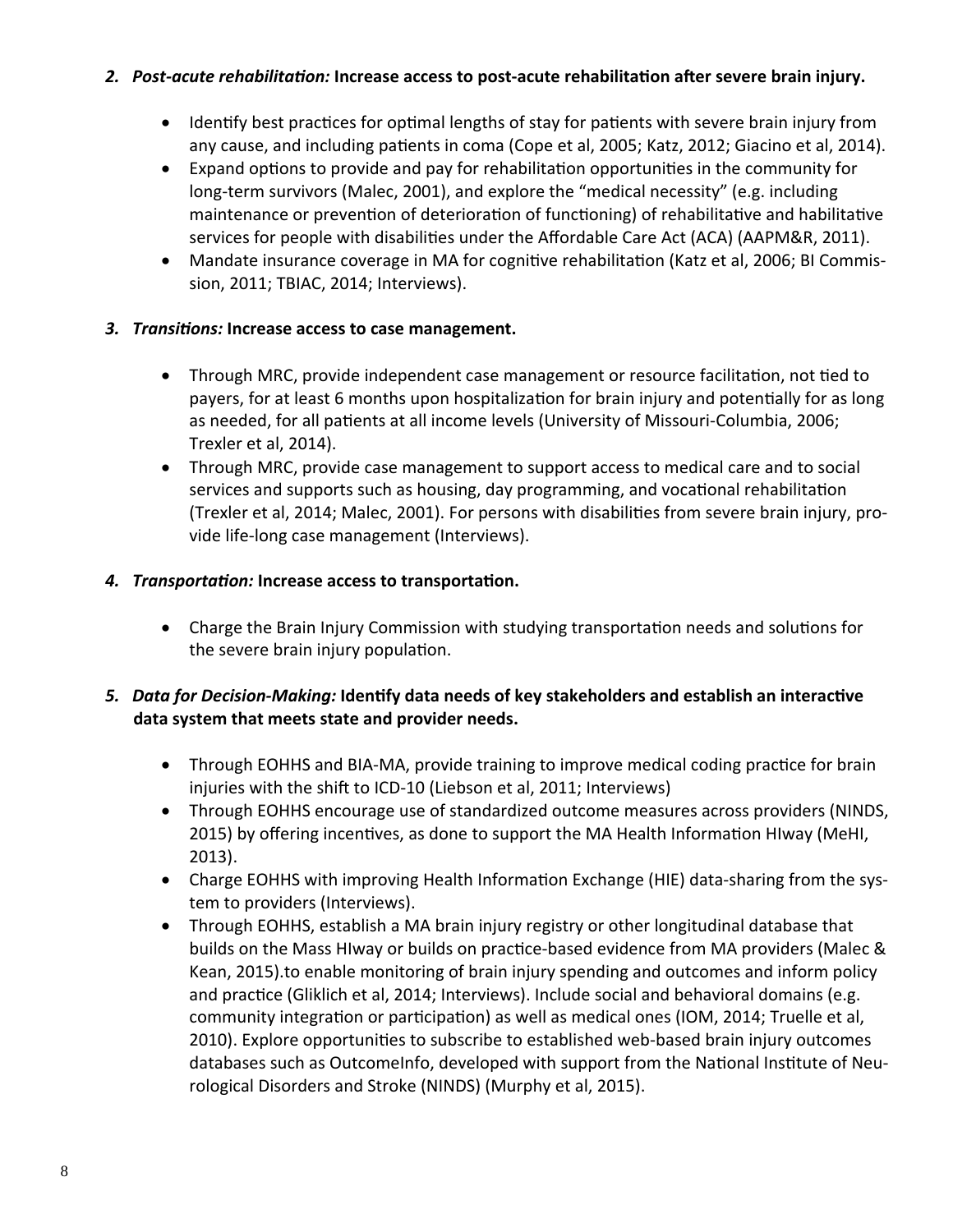#### *6. Community:* **Strengthen housing opƟons and community programming**.

- Through MRC (SHIP), DDS, DHCD, non-profit organizations, and town governments, expand access to a menu of affordable housing options for people with severe brain injury capable of living with supports in the community (EOHHS, 2012).
- Through MRC, support access to skill-building programming through brain injury-specific day programming and support groups (Malec, 2001; Trexler et al, 2014).
- Through MRC, implement the regional multi-service center whose funding has not been approved. Approve funding for four more centers as proposed (BI Commission, 2011).
- Through MRC, expand funding for recreational and social activities.

# *7. PrevenƟon:* **Reduce further harm from brain injury among young people and veterans.**

- Charge DOC, DHCD, and MDPH with investigating the scope of brain injury among young people in MA involved in the criminal justice system and with developing strategies to screen for TBI, help those working in the system to better accommodate TBI-related disabilities, and better support transition out of the system, and as a result reduce the harm from brain injury in this population (Virginia Collaborative, 2013).
- Count Massachusetts veterans with TBI, and develop strategies to prevent further harm, for example homelessness. MDPH could lead, in collaboration with Veterans Affairs.
- Investigate the potential for Community Health Workers to assist in closing gaps related to brain injury in underserved MA communities (Ballester, 2005; Bovbjerg et al, 2013; Health Affairs, 2012; ICER, 2013). MDPH could be charged with working with municipal departments of health on this effort (Health Affairs, 2012).

#### **Conclusion**

Massachusetts has been a national leader in the prevention and treatment of brain injury. The state is home to the foundation that became the Brain Injury Association of America. The recent brain injury epidemiology carried out by MDPH and MRC is the first in the nation to examine not just traumatic brain injury but the broader umbrella of acquired brain injuries and their numbers of hospital stays and emergency department (ED) visits associated with different categories of acquired brain injury. Yet gaps and disparities in services and information remain. The Commonwealth has a strong base to build on to improve the continuum of care for severe brain injury and in doing so will remain a national leader.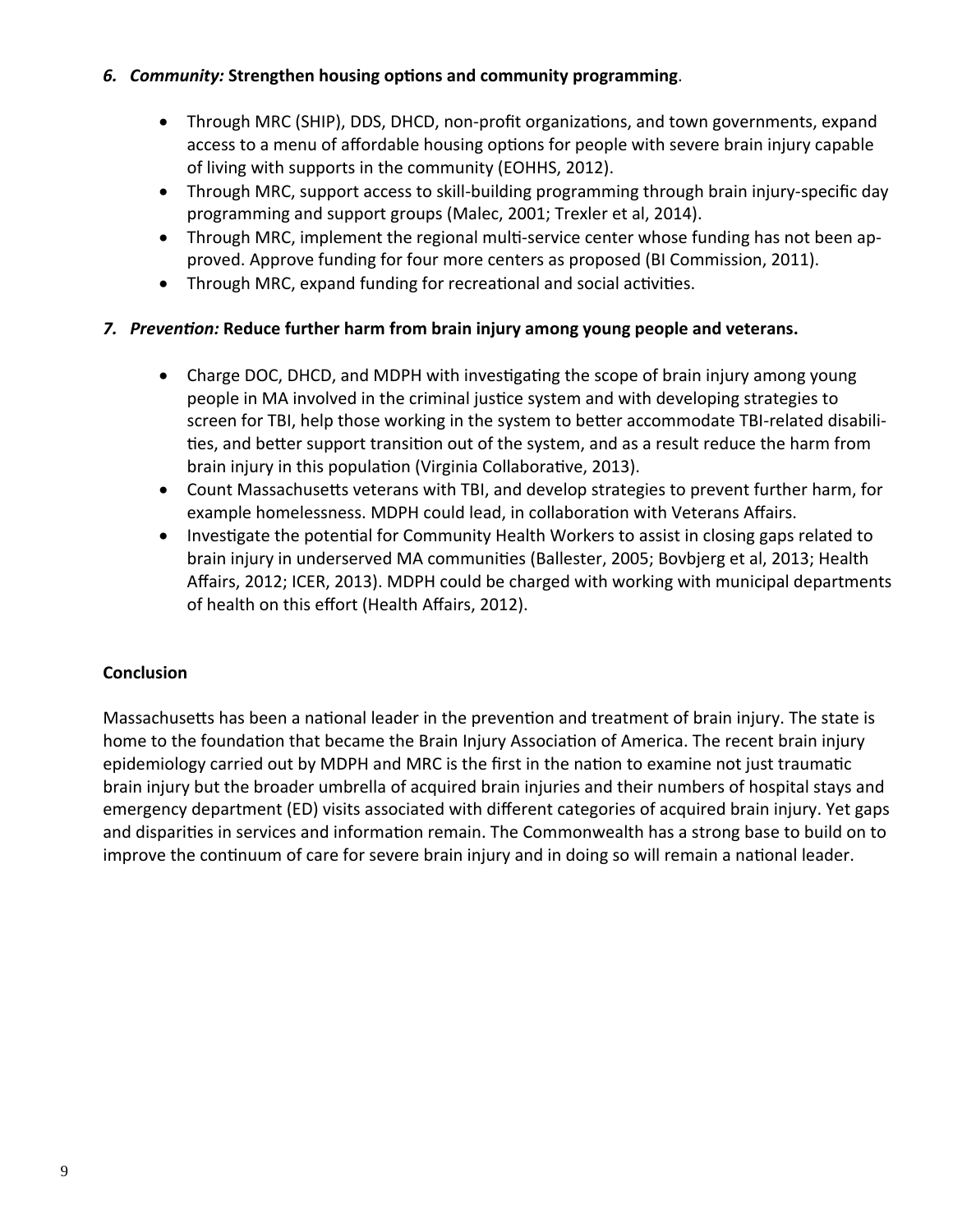#### **IntroducƟon**

This issue brief evaluates the continuum of care for severe acquired brain injuries in the Commonwealth from access to emergency and acute rehabilitation care, to post-acute rehabilitation and community services and supports. We describe gaps and disparities in access across the continuum. We examine brain injury costs, expenditures, and funding requirements. We describe some best policy and practice examples in the Commonwealth and across the country. We make recommendations to improve access and services across the continuum of care. To meet these objectives, in the following sections we:

- Identify the scope of the problem and populations impacted;
- Describe the scarcity of access to rehabilitation services after severe brain injury;
- $\bullet$  Identify gaps in policies and programs along the continuum of care;
- Identify successful models from Massachusetts and other states;
- Make recommendations for study and action to address identified gaps.

See a list of supporting materials in Appendix 4.

*Current data are underesƟmates.* Roughly between 67,696 and 112,121 people live with disability from brain injury in MA (CDC, 2014; Langlois et al, 2006; U.S. Census Bureau, 2015). On average 21 MA residents are dis‐ charged from hospital every day after a traumatic brain injury stay and 55 on average per day after a stroke. An estimated 37% of those hospitalized for TBI may experience long-term impairments requiring continued supports (Whiteneck et al, 2004). Clinical indices of initial severity of injury may not indicate the severity of impact on someone's life and function (Trexler et al, 2014). A "mild" TBI is clinically diagnosed in part by a loss of consciousness (if any) for 30 minutes or less, and a "severe" TBI by loss of consciousness for 6 to 24 hours or more (Corrigan et al, 2010; CDC, 2014). Yet even a "mild" TBI can result in long-term functional impairments (Corrigan et al, 2010) for an estimated 15 to 30% of people (Lewine et al, 2007; Cajigal, 2007).

Current epidemiological data continue to underestimate the problem of brain injury (Langlois et al, 2006), inhibiting informed decision-making by government, payers, and providers for patients and populations (Interviews). Consistent diagnosis coding practices for TBI are lacking (Liebson et al, 2010; Interviews). One problem is that people who do not seek care for TBI or who seek it outside a hospital or emergency depart‐ ment are not counted (Langlois et al, 2006; Faul et al, 2010). Information for those counted does not reflect injury severity or any duration of impairment (CDC, 2014; Hackman et al, 2014; Langlois et al, 2006). Another problem is that MA does not yet have a data system in place that can track brain injury patient outcomes over time and inform policy (Interviews).

**The Walking Wounded Are Discounted:** *"One of the problems is that persons with brain injury* look like everyone else, so they don't stand out in a crowd. This makes them more easily dis*counted or ignored." (HarrieƩe L. Chandler, Majority Leader, MassachuseƩs Senate)*

*RecommendaƟons for governance, post‐acute rehabilitaƟon, case management, transportaƟon, housing, and brain‐injury‐specific day programming.* We recommend reinstaƟng the Brain Injury Commission and ex‐ panding MRC's mandate to include all brain injuries not just traumatic ones, increasing access to post-acute rehabilitation after severe brain injury, increasing access to case management, studying transportation needs and solutions, establishing an interactive, longitudinal data system, strengthening community housing options, improving access to brain injury-specific day programming, and reducing further harm from brain injury among young people and veterans.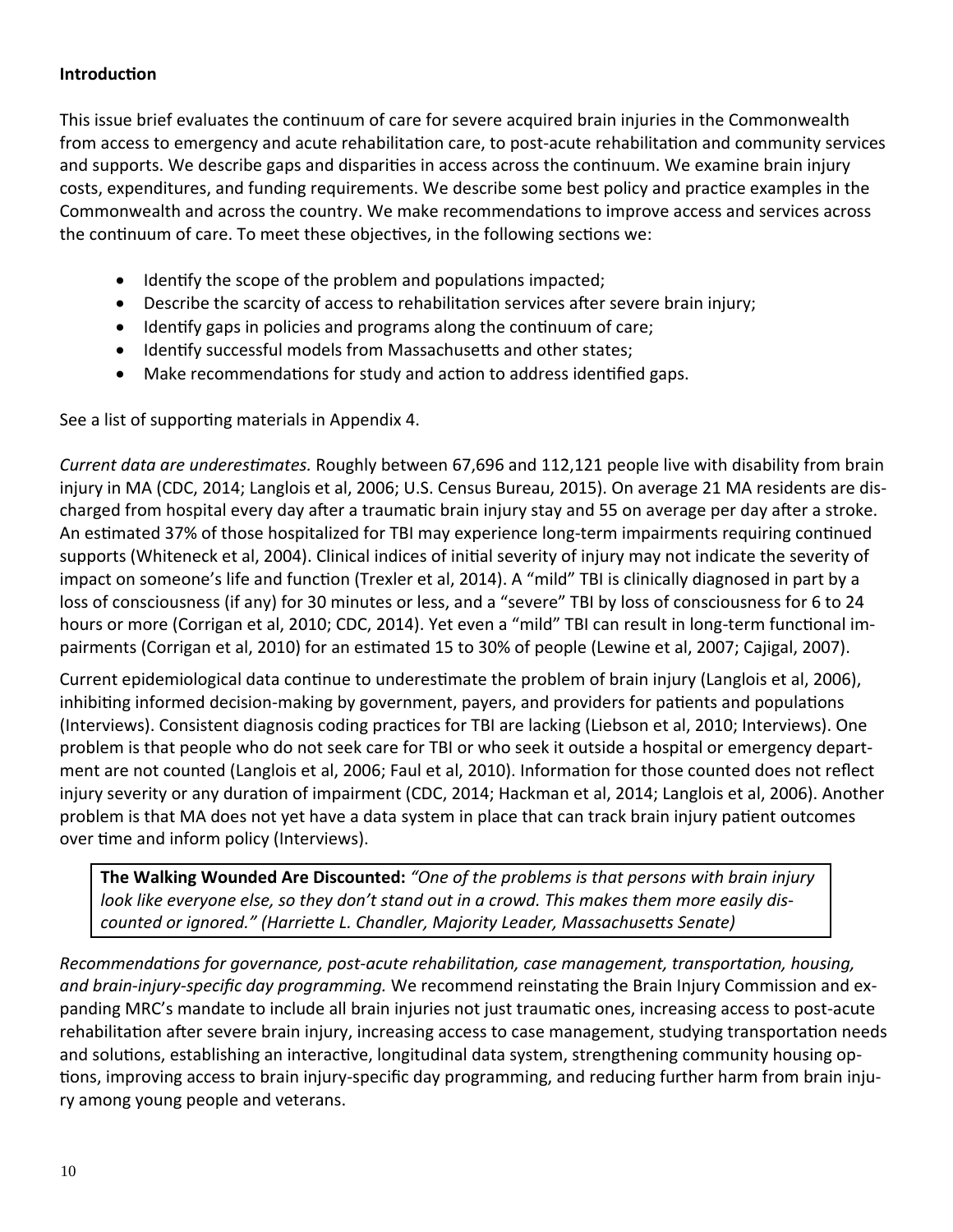# **The ConƟnuum of Care for Severe Acquired Brain Injury**

We frame our approach to investigating gaps in services for severe brain injury through the lens of the Continuum of Care (NASHIA, 2005) including prevention, hospital-based services, post-hospital services, and community programs. Treatment of acquired brain injury has traditionally emphasized medical care and minimized community services, where the majority of survivor time – and costs – are spent (NASHIA, 2005). Our depiction shows an expanded community stage (See figure 2). People with brain injury access the continuum at many different stages, from prevention to emergency care, post-acute rehabilitation, or community services. Our depiction illustrates the fluid nature of the continuum as people in the community continually access medical care throughout their lives. Figure 2 does not however attempt to illustrate the role of families and their caregiving in this continuum. Family support is often vital for facilitating access to needed services supporting recovery, maintaining function, and improving quality of life for people with severe brain injury at all stages of the continuum.



Figure 2: The Continuum of Care for Severe Brain Injury in Massachusetts

# Source: Adapted from NASHIA, 2005

*Problems exist across the continuum.* State responsibility for brain injuries are scattered and a more coordinated system of governance across the many state agencies and departments serving people with severe brain injury could maximize the effects of current spending (Interviews). Access is lacking to post-acute rehabilitation services (Kolakowsky-Hayner et al, 2000; Interviews), case management (BI Commission, 2011; Interviews), transportation (BI Commission, 2011; Interviews), housing (EOHHS, 2012; Interviews),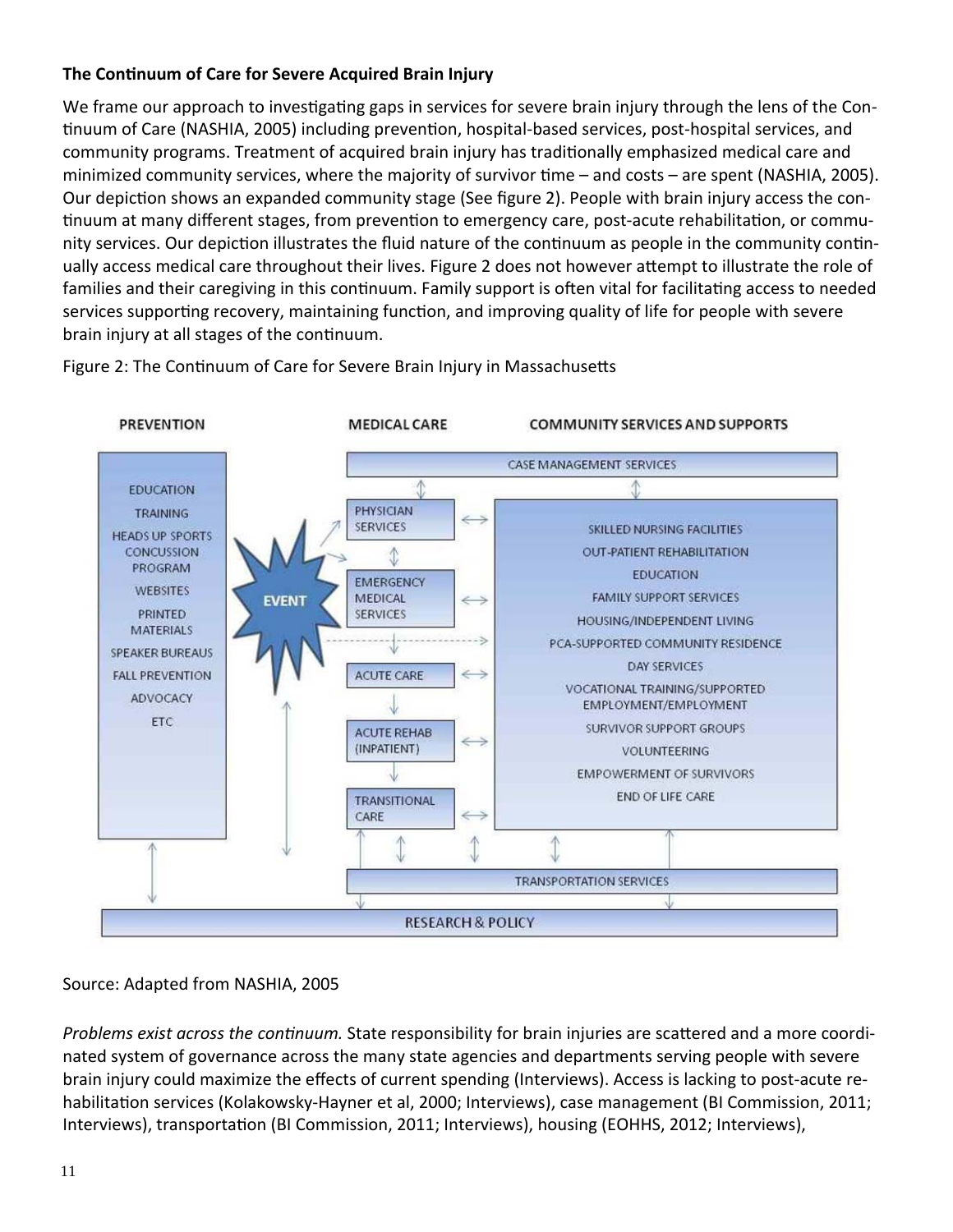and brain injury-specific day programming (BI Commission 2011; Interviews). Greater access to post-acute rehabilitation will improve health and outcomes and reduce long-term health costs, particularly taxpayer costs (Oddy & da Silva Ramos, 2013; AAPM&R, 2011). Independent case management and resource facilita‐ tion would have similar positive effects (Health Affairs, 2012; Trexler et al, 2014; BI Commission, 2011; Interviews). Enhanced transportation services for people with disabilities from brain injury are essential to access care and community programming, and improve quality of life (BI Commission, 2011; Interviews). There is also a housing crisis for people with severe brain injuries as market based housing becomes increasingly out of reach (TAC, 2015). Most people in MA do not have access to specialized day programming programs that support cognitive, social, and physical function (Interviews). Further, while the state has invested in a range of effective prevention efforts (Hackman et al, 2014), rethinking prevention to include prevention of further harm from brain injury could reduce societal costs in MA, particularly for youth involved in the juvenile justice system (Vaughn, 2014; Hughes et al, 2015; Virginia Collaborative, 2013; Interviews).

### **Research Methods**

The gaps and recommendations outlined above emerged as we conducted, coded, and analyzed interviews with 38 brain injury stakeholders in the state and elsewhere (see Appendix 1 and 2). Our list includes people who were involved in development of the 2011 Commission Report as well as people who are newer to brain injury in the state and those working at a national level wrestling with similar challenges. We also conducted a targeted literature review aimed at understanding the gaps and solutions described by stakeholders. They include the 2004 Massachusetts Rehabilitation Commission report on Supportive Living, the 2011 Brain Injury Commission Report, and the 2014 Massachusetts Acquired Brain Injury Epidemiology Report.

Below we describe the scope of the problem, major gaps in access to services and supports, model solutions, and recommendations.

#### **Scope of the Problem**

Acquired brain injury is a substantial public health program in MA (Hackman et al, 2014). It includes a range of disorders and diseases impacting the brain including traumatic brain injury (TBI), stroke, ABI-related infectious diseases, metabolic disorders affecting the central nervous system (brain and spinal cord), and brain tumor (Hackman et al, 2014; Boyle, 2001). Brain‐related disorders and diseases account for more long‐term health costs and hospitalizations than almost all other diseases combined (Boyle, 2001).

We use the term brain injury to describe any acquired brain injury that occurs after birth, and focus on "the big five" acquired brain injuries: traumatic brain injury, stroke, metabolic, infectious, and brain tumor as described in the MA Acquired Brain Injury Epidemiology Report (Hackman et al, 2014). (This definition does not include neurodegenerative disorders such as Alzheimer's Disease, Multiple Sclerosis, and Parkinson's Disease which do not usually result in an acute hospital admission.) Infectious diseases leading to brain injury include meningitis and encephalitis. Metabolic disorders, including heart disease and diabetes, can be associated with conditions (e.g. cardiac arrest, coma) causing brain injury. One of the leading categories of brain injury in MA and the U.S. is traumatic brain injury (TBI), caused by an external blow or force to the brain (Hackman et al, 2014; CDC, 2014). The major causes of TBI in MA are falls, strikes by/against an object or person, motor vehicle crashes, and assaults (Hackman et al, 2014). Stroke, which interrupts the flow of blood and oxygen to the brain (MedlinePlus, 2015) is another leading category of brain injury in the MA and the U.S.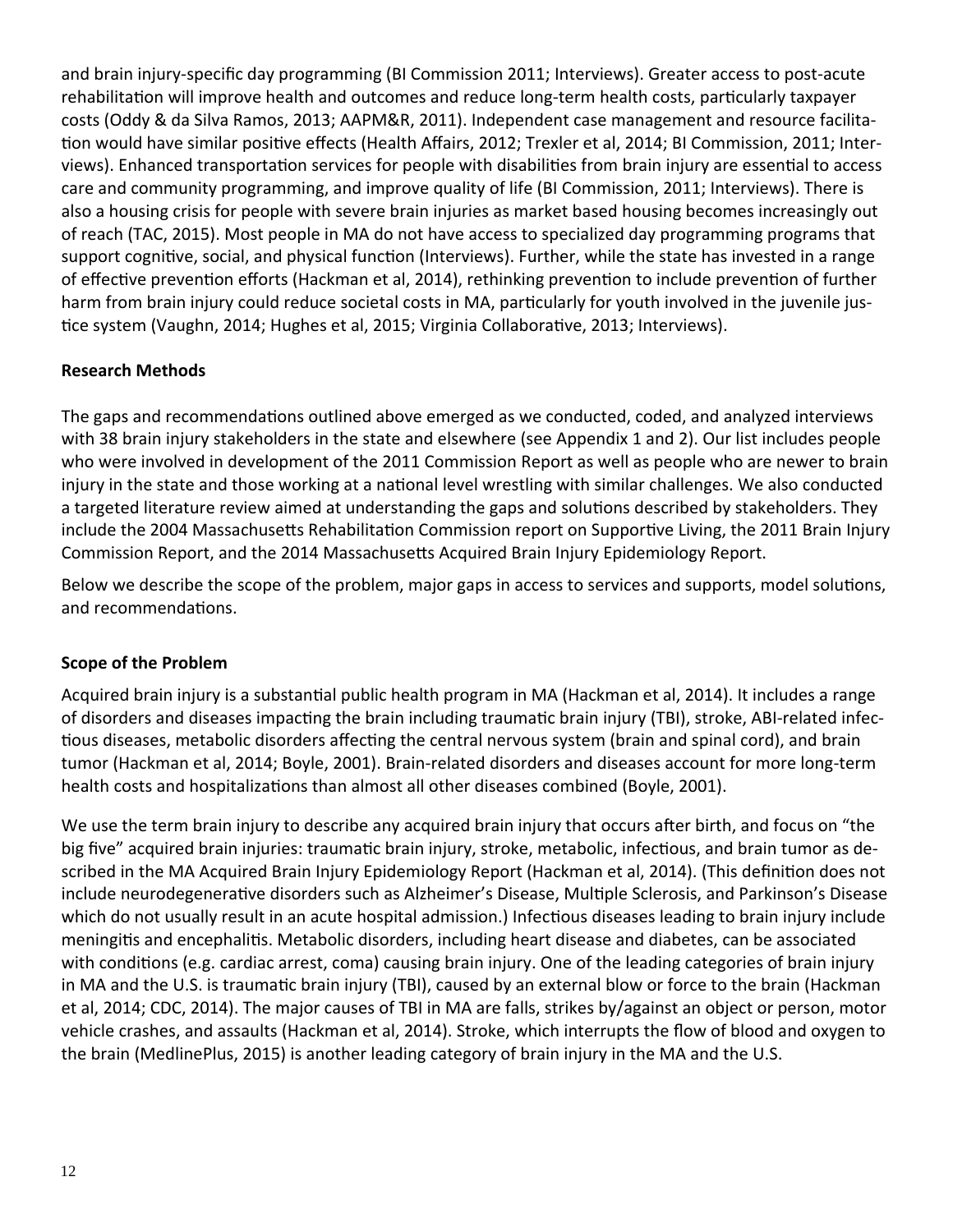The consequences of brain injury, whatever the cause, are complex and can impact many aspects of life and function (CDC, 2014). Severe brain injury is diagnosed in part as resulting in loss of consciousness for 6 to 24 hours or more (Corrigan et al, 2010; CDC, 2014). Patients who experience severe TBI may show relatively good physical outcomes but poorer cognitive and emotional ones (Wilde et al, 2010). A recent Colorado study found that 37% of people hospitalized for TBI needed assistance with activities of daily living one year after discharge (Whiteneck et al, 2014). Patients with stroke may have problems speaking and communicating, swallowing, thinking and memory, and muscle, joint, and nerve problems (MedlinePlus, 2015). Often a brain injury affects more than one part of the brain, and the consequences can affect more than one domain of function (CDC, 2014; DVBIC, 2015) (see Table 1).

| <b>Symptom Domain</b>      | <b>Description</b>                                                                                                                                                                                                                         |
|----------------------------|--------------------------------------------------------------------------------------------------------------------------------------------------------------------------------------------------------------------------------------------|
| Cognitive function         | Impairments in attention, memory, executive function important to<br>everyday activities and social role participation.                                                                                                                    |
| <b>Behavioral function</b> | Increased aggression and childlike behavior that contributes to difficul-<br>ties returning to work or school, personal relationships, and social func-<br>tioning.                                                                        |
| Physical function          | Nerve damage, impairment in motor functioning (e.g. walking),<br>strength and coordination, and loss of sense of touch, smell, and taste,<br>which may increase difficulties performing day-to-day activities safely<br>and independently. |
| Social role participation  | Can include work, volunteering, recreation and leisure pursuits, and<br>social and family role function.                                                                                                                                   |

Table 1. Acquired Brain Injury Outcomes: Symptom Domains and Descriptions

Source: Adapted from CDC, 2014.

# **Gauging the Severity of the Problem**

The precise number of people living with disabilities from brain injury in MA is unknown at this time, but an estimate is between 67,696 and 112,121 based on national estimates of long-term disability after brain injury and the size of the MA population (CDC, 2014; Langlois et al, 2006; U.S. Census Bureau, 2015). Severe TBI is more likely to result in hospitalization, and in symptoms that persist, leading to partial or permanent disability (CDC, 2014). Nationally, the number of people with disabilities from traumatic brain injury (TBI) is estimated to be 3.2 to 5.4 million people, or about 2% of the population based on data from two states (CDC, 2014; Langlois et al, 2006). In 2014 MA comprised about 2.1% of the U.S. population (U.S. Census Bureau, 2015). The number of people in MA living with disabilities from any acquired brain injury (stroke, brain tumor, TBI, other) is likely much greater.

One way to gauge the severity of the problem of acquired brain injury in MA is to examine annual numbers of hospital stays and emergency department (ED) visits associated with different categories of acquired brain injury. Between 2008 and 2010 in MA there was an annual average of 59,326 emergency department visits for TBI, and 2,630 for stroke, 4,780 for metabolic disorders, and 737 for infectious diseases affecting the central nervous system (brain and spinal cord). As for hospital stays, the annual average was 7,721 stays for TBI, 20,173 for stroke, 9,609 for metabolic disorders, and 2,296 for infectious diseases affecting the brain and spinal cord (Hackman et al, 2014) (see Figure 1).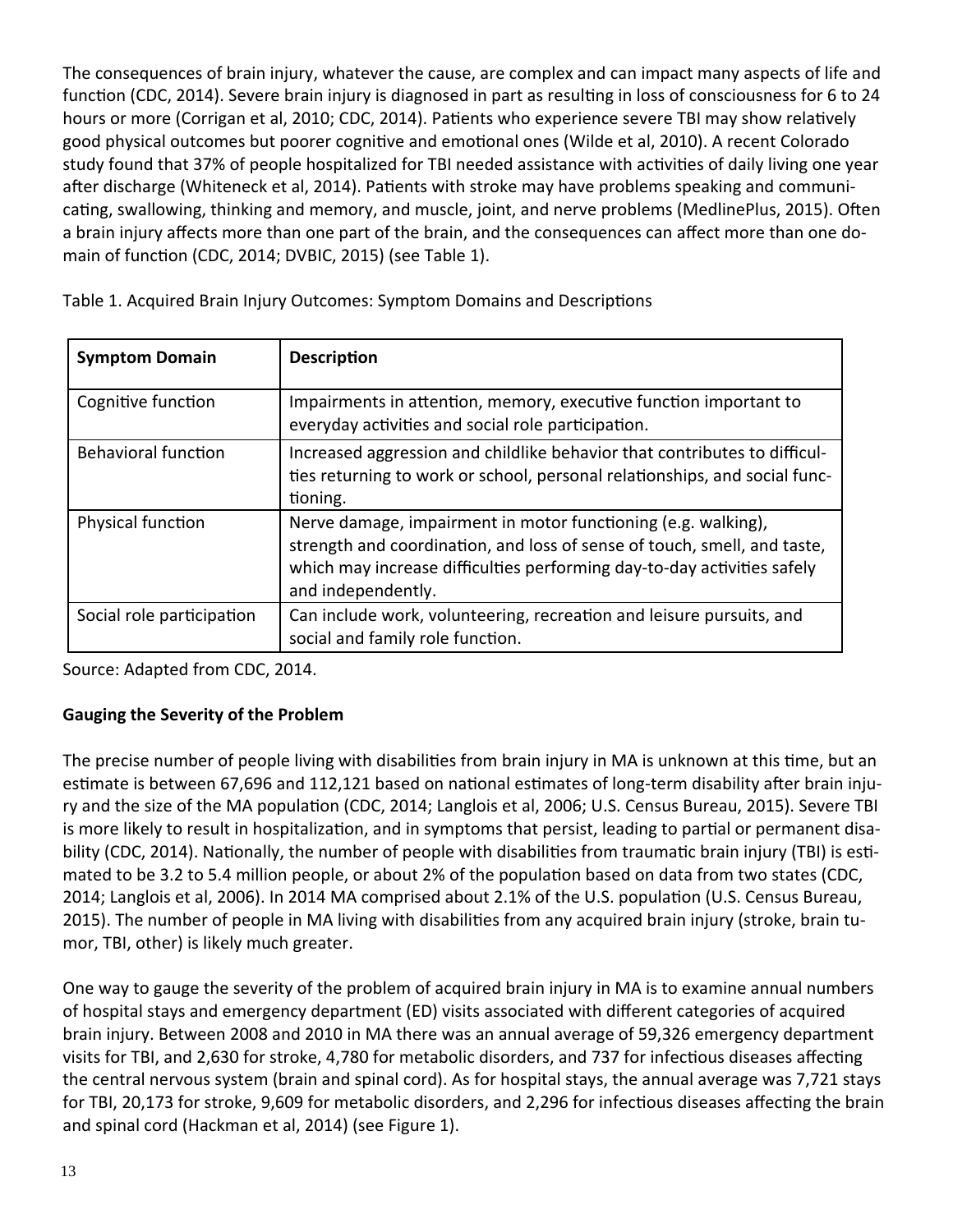During the same time period, 1,272 primary brain tumors were newly diagnosed in MA residents on average, annually (Hackman et al, 2014). The categories of ABI resulting in the highest average annual hospital stays and emergency department visits between 2008 and 2010 in MA were TBI (59,326) and stroke (20,173) (Hackman et al, 2014) (see Figures 3 and 4). Nationally, TBI accounts for approximately 2.5 million ED visits, hospitalizations and deaths each year (CDC, 2014) (See Figure 4). Nationally in 2012, 795,000 people had a stroke, about 130,000 Americans died of stroke, and an estimated 6.6 million people over the age of 20 were living with stroke (Mozaffarian et al, 2015).

A respondent's perspective on MA residents affected by brain injury: "We have so many people with brain injury - it's not just people falling off roofs, but the young athlete who gets a *sports concussion, or the veteran who comes back from serving the military." (Interview)*

People with TBIs are being missed. These numbers do not account for people who were not treated in an emergency department, did not have a hospital stay, or were treated at a military or Veterans Affairs hospital (Faul et al, 2010). Respondents noted that in MA as well, many TBIs go undiagnosed, from the playground and the baseball field to the battlefield (Interviews).

In MA brain injury from any cause affects all categories of residents, from young to old, and all races and eth‐ nicities, all genders, and residents in all regions of the state. No community escapes this injury. We have evidence of the growing issue of acquired brain injury among older adults in MA (Hackman et al, 2014; Kronen‐ berg, 2013). Concerns about prevention, awareness, treatment, and brain injury supports and services including housing for persons with acquired brain injury over age 60 will continue to grow as the state's population ages. Ongoing efforts to prevent and mitigate brain injury, such as the Executive Offices of Health and Human Services' HRSA‐funded project "Improving MA Systems of Care for Elders Sustaining a TBI," among older MA residents should continue and inform future planning (See Appendix 6).

One undercounted group of particular interest is youth with TBI in the juvenile justice system. We are also undercounting the extent of brain injury among veterans. While most TBIs among veterans of the wars in Afghanistan and Iraq have had so-called mild TBI, an estimated 15 to 20% have disabilities due to their injury (Hoge et al, 2008). The interplay of brain injury and post‐traumaƟc stress compound the impacts (Carlson et al, 2010). Working with the Veterans Administration to count Massachusetts veterans with TBI, and develop strategies to support them better is a social justice issue.

**Where do brain injury patients go after hospitalization? Timely access to rehabilitation services is known to** improve outcome (Marquez de la Plata, 2015). Yet many brain injury hospitalizations in MA between 2008 and 2010, particularly for TBI but also other ABIs resulted in the patient surviving and being discharged to home and to a lesser extent skilled nursing facilities or rehabilitation hospitals (Hackman et al, 2014; Interviews). The MA experience echoes national data tracked for TBI (CDC, 2014). We need to better understand who is being sent home and who is receiving services in MA, the underlying reasons for lack of access to re‐ habilitation and habilitative services after severe brain injury, and strategies for improving access (for descriptions of strategies being used by other states, see Appendix 10).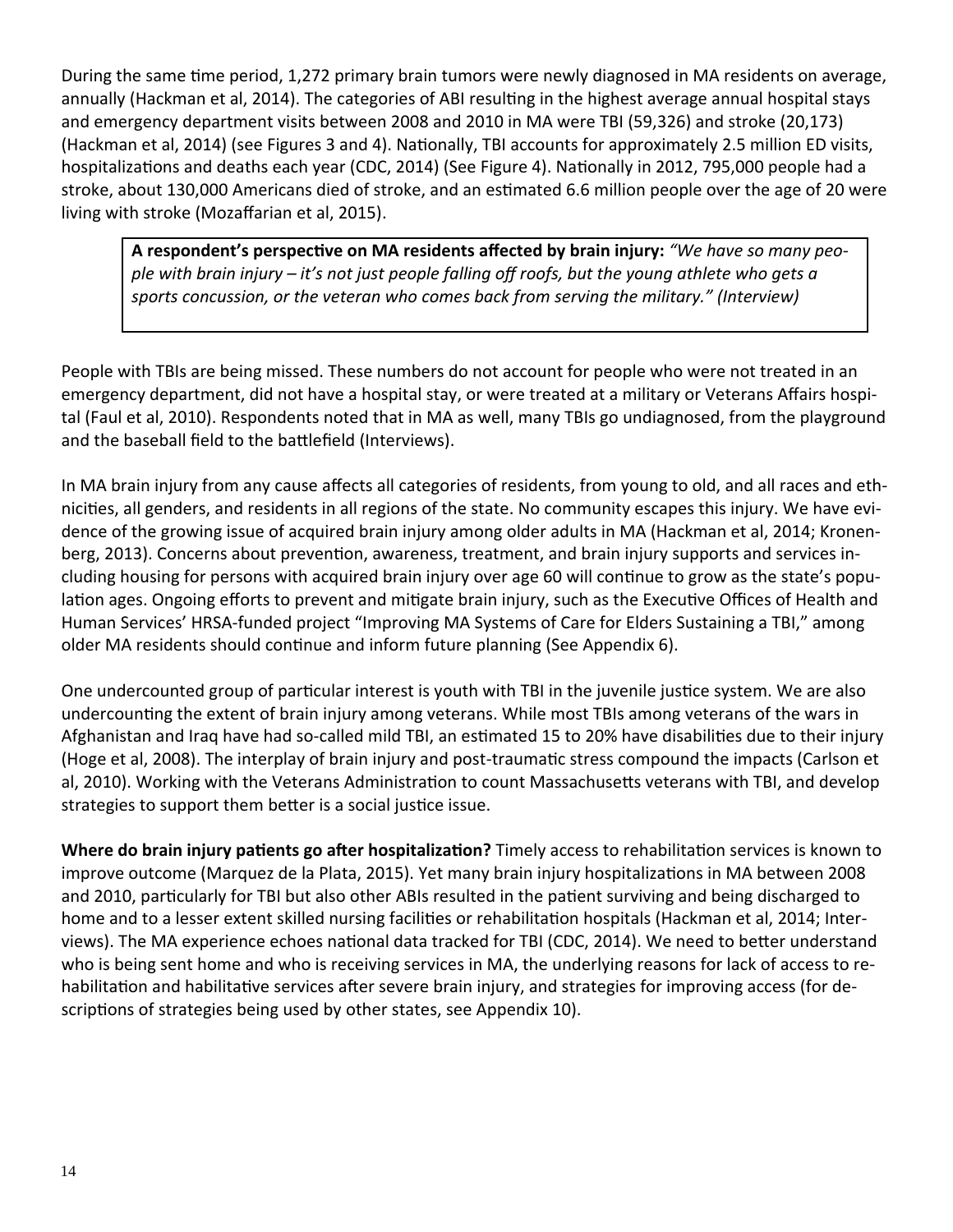**A respondent's perspecƟve on the Commonwealth's ABI Epidemiology Report:** *"Now with the* epi report, we know how many people we have, where they are. Can you imagine trying to solve a problem for people if you don't even know who they are or how many? So that was a major step *forward." (HarrieƩe L. Chandler, Majority Leader, MassachuseƩs Senate)*

*Massachusetts leads the way – again.* Massachusetts is the first state to gather epidemiological data for acquired brain injury, not just TBI (see Figure 3). Nationally epidemiological data on different categories of ABI are not tracked by any single entity. Thus we can compare MA and U.S. data only for traumatic brain injuries (TBI) where Massachusetts has a significantly higher rate than the nation. MA has an average annual rate of TBI emergency department visits of 910.4 per 100,000 persons (Hackman et al, 2014). The CDC (2014) estimated an annual rate in 2010 the U.S. of 823.7 per 100,000 persons. One reason for the apparently higher MA rate could be the Commonwealth's health reform efforts before the Affordable Care Act; if more people had access to insurance during the 2008-2010 time period perhaps they were more likely to seek medical care after any ABI and be counted in epidemiological studies. Another may be greater awareness in MA of the potential long-term risks of, for example, sports concussions (CDC, 2014) due to BIA-MA, EOHHS, and other TBI awareness and prevention efforts, similarly encouraging more consistent care-seeking behavior among Massachusetts residents who get injured.

Figure 1. Average annual number of hospital stays and emergency department visits associated with select categories of ABI, MA residents, 2008‐2010



Sources: MA Inpatient Hospital, Outpatient Observation Stay, and Emergency Department Discharge Databases, Center for Health Information and Analysis. Note: Categories are not mutually exclusive.

The rate of emergency department visits associated with TBI in MA has been increasing, while rates of TBI‐ hospitalization have remained relatively stable (Hackman et al, 2014), similar to the U.S. between 2007 and 2010 (CDC, 2014) (see Figure 4). The CDC (2014) has suggested that increased awareness of TBI may have resulted in more persons seeking care, while a continued reduction in motor vehicle crashes nationwide reduced the incidence of TBI‐related deaths.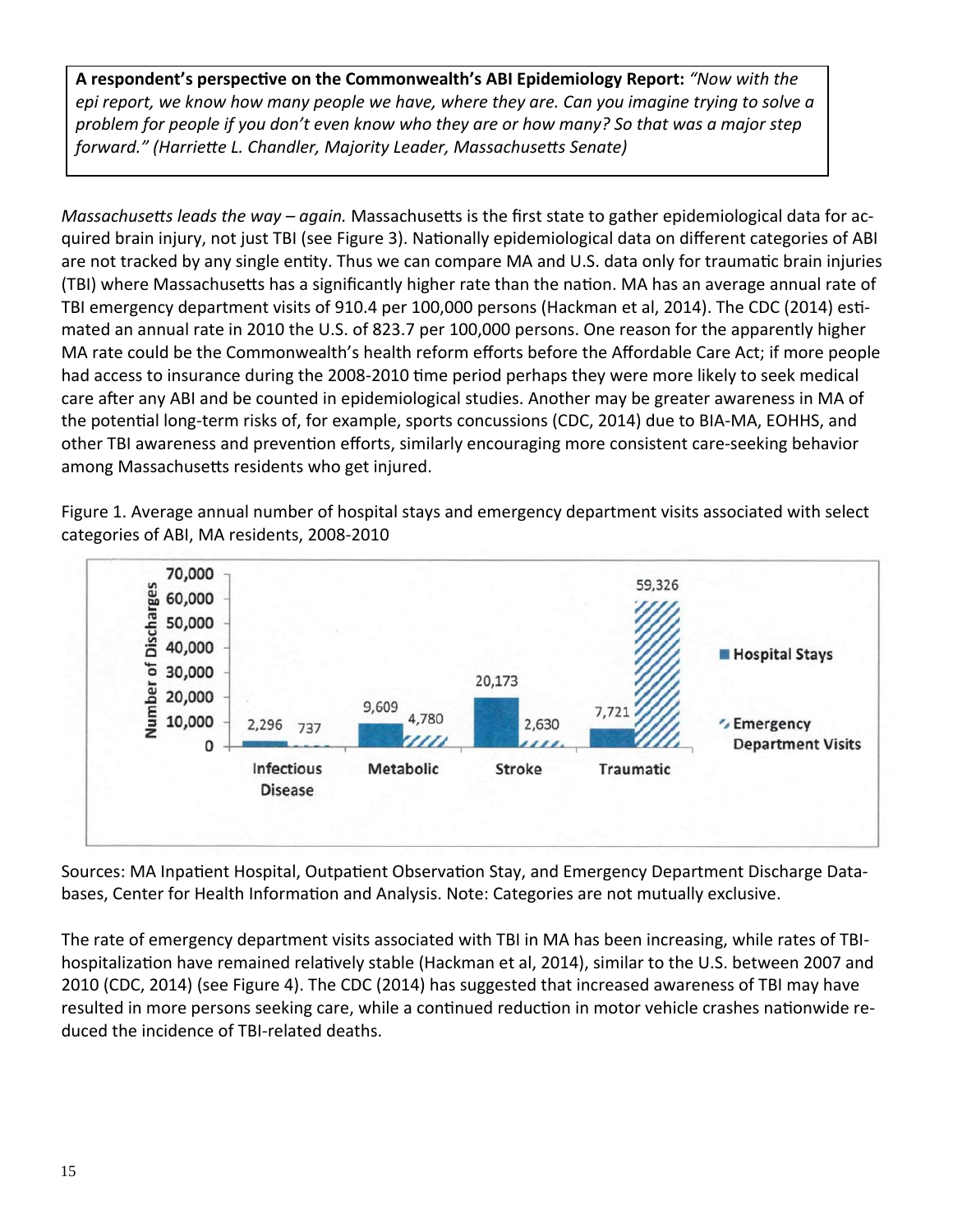*Gender, Age, and Race/ethnicity and Region.* Rates of emergency department (ED) visits and hospital stays associated with most categories of ABI differ only slightly by gender (Hackman et al, 2014). TBI shows a high‐ er proportion of ED visits and hospital stays among males: 53.8% of ED visits and 56.6% of hospital stays. As for age and geographic distributions, acquired brain injury affects all age subgroups and individuals from all geographic regions in the state. However, the majority of hospital stays for metabolic disorders affecting the central nervous system (brain and spinal cord), stroke, and TBI were among persons 60 years of age or older (Hackman et al, 2014). These older adults represented 50% of hospital stays for TBI; 84% for stroke; and 58% for metabolic disorders affecting the central nervous system (brain and spinal cord) (Hackman et al, 2014). In addition, approximately 50% of both malignant and benign brain tumors (excluding the spinal cord) are newly diagnosed in adults 60 years or older (Hackman et al, 2014). As for race/ethnicity, Blacks and Hispanics had higher crude rates of ED visits and hospital stays for infectious disease-related acquired brain injury compared with White and Asian non‐Hispanic MA residents. White, non‐Hispanics had a higher average annual crude rate of stroke‐related ED visits and stroke and TBI hospital stays in comparison to all other groups, while Black, non‐Hispanics had a higher crude rate of TBI‐related ED visits when compared with other racial/ethnic groups.

Each region of the state is affected by all categories of acquired brain injury (see Figure 3). Further infor‐ mation is needed to understand why certain regions are more impacted by, for example, stroke or traumatic injuries. Regional variations by average age of population may be a factor, as well as care-seeking behavior.



Figure 3. Average annual number of hospital stays associated with select categories of ABI by Executive Office of Health and Human Services Region of Residence, 2008‐2010, MA residents

Sources: MA Inpatient Hospital and Outpatient Observation Stay Databases, Center for Health Information and Analysis. Note: Categories are not mutually exclusive.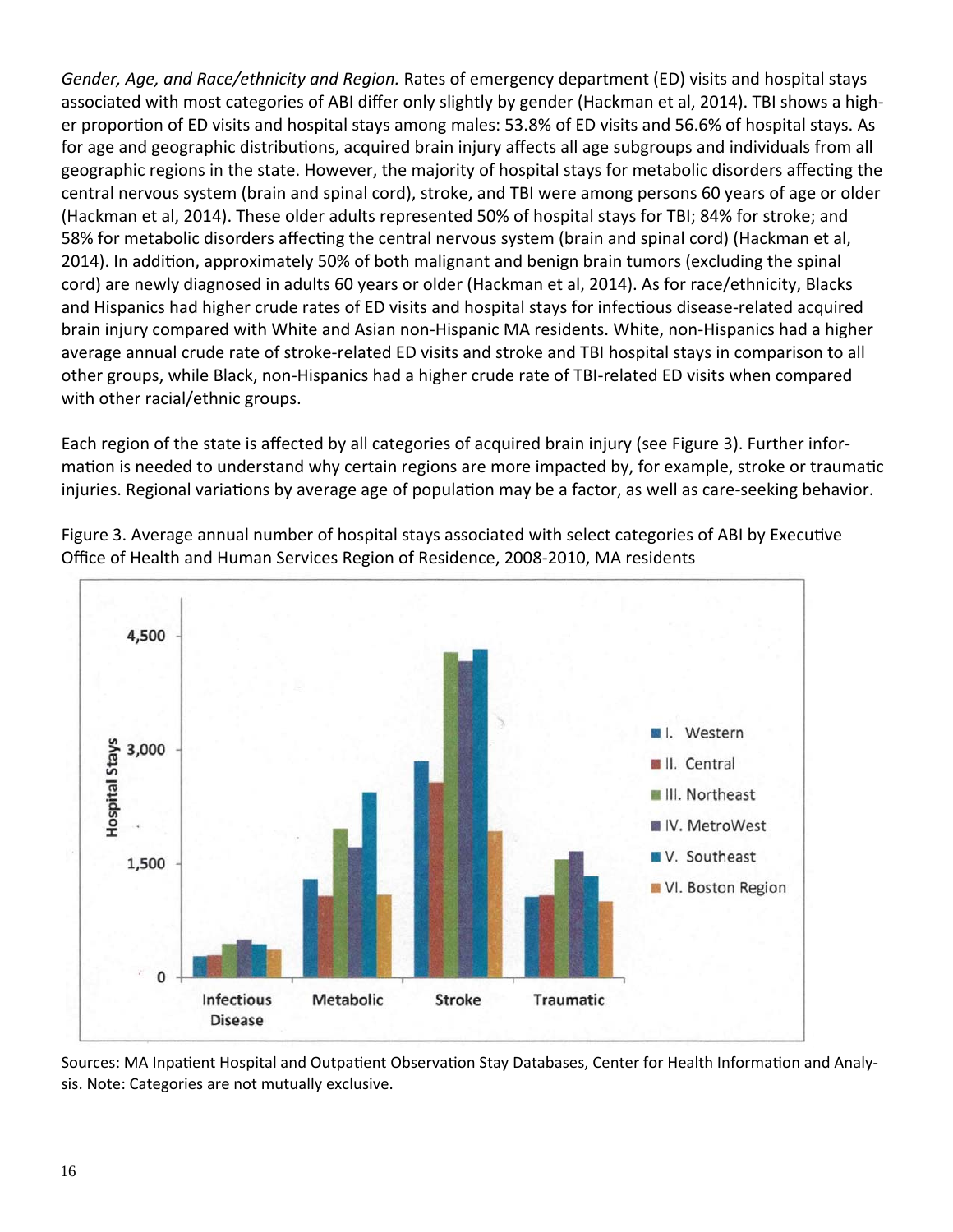**Severe Brain Injury Costs.** Cost data are available for TBI and stroke. A severe TBI not only impacts the life of individuals and their families; it also has a large societal toll (CDC, 2014). In 2010 in the U.S., the cost and lost productivity of TBI was estimated to be \$76.5 billion and severe TBI consumed 90% of all TBI medical expenditure in the U.S. (CDC, 2014). Severe TBIs are more likely to incur costs from supported housing, nursing home or rehabilitation care, and lost earnings (CDC, 2014). Stroke costs the U.S. an estimated \$34 billion each year (Mozaffarian et al, 2015), a total that includes the cost of health care services, medications to treat stroke, and missed days of work (CDC, 2015).

*Falls among older adults.* Among community‐dwelling older adults, fall‐related injury is expensive (Hackman et al, 2014; CDC, 2015). Acute care hospital charges associated with fall-related injuries in 2010 in MA totaled over \$630 million (MDPH, 2013). Lifetime medical and work-loss cost is estimated to be over \$1.7 billion (Kronenberg, 2013). MA fall prevention, awareness, and training efforts will produce substantial cost savings (MDPH, 2010).

*ResidenƟal post‐acute rehabilitaƟon: Cost‐benefits.* The majority of people in MA who are hospitalized for TBI in particular are discharged directly home after a hospital stay (Hackman et al, 2014) and do not have sufficient access to post-acute inpatient or community-based rehabilitation (Kolakowsky-Hayner et al, 2000; Interviews). Yet such access has been observed to have positive cost-benefit impacts including lower long-term care costs, reduced need for supervision, and increased ability to work (Oddy & da Silva Ramos, 2013). Early admission to rehabilitation leads to better functional outcomes (Marquez de la Plata, 2015), but cost-benefits of access later on in the course of recovery are also significant (Oddy & da Silva Ramos, 2013; Horn & Lewis, 2015; Malec & Kean, 2015). For people admitted to rehabilitation in the United Kingdom within a year of their brain injury, direct care costs were reduced by 68%, and by 37% for those admitted after one year (Oddy & da Silva Ramos, 2013). In addition to improvements in quality of life, there are considerable long-term savings associated with increased access to rehabilitation.

*Case management or resource facilitaƟon: Cost‐benefits.* For many paƟents with severe acquired brain injury and their family members, a lack of understanding about insurance guidelines, payment systems, public health insurance, vocational training, and Waiver programs is common (Trexler et al, 2014; Interviews). Case management assistance to help patients navigate the "ocean" of systems, providers, and payers and access appropriate services is lacking (Trexler et al, 2014; Interviews). Resource Facilitation, an approach developed in Indiana and adopted in Minnesota and New Hampshire for supporting return to work after brain injury, has been found to contribute significantly to return to work (64% for those with access to resource facilitation at follow-up versus 36% without resource facilitation) and significantly better function in randomized controlled trial studies of people hospitalized for traumatic brain injury (Trexler et al, 2014). These findings were replicated with larger follow‐on randomized controlled trial studies involving people in both the acute and chronic phase of TBI (Trexler et al, 2014). A study of the potential annual economic impact of the resource facilitation provided identified \$32,017,775 in lost wages avoided, and another \$22.5 million in additional annual earnings estimated for approximately 4,200 people aged 15+ in Indiana who are estimated to experience disabilities after TBI in any given year (Trexler et al, 2014; Reid et al, 2011) (see Appendix 10).

*Transportation:* Recently the MA Department of Transportation reported that The Ride provides 2.1 million trips each year for people with disabilities at a cost of \$97 million. Changes being discussed to off-set costs include raising fares to the maximum allowed by the Americans with Disabilities Act, limiting The Ride service to only the area it must cover under the Americans with Disabilities Act, and reducing some of The Ride's overhead costs by partnering with taxis or other transportation companies (Young, 2015).Affordable solutions to the transportation needs of people with severe brain injury both inside and outside the catchment area of The Ride are needed.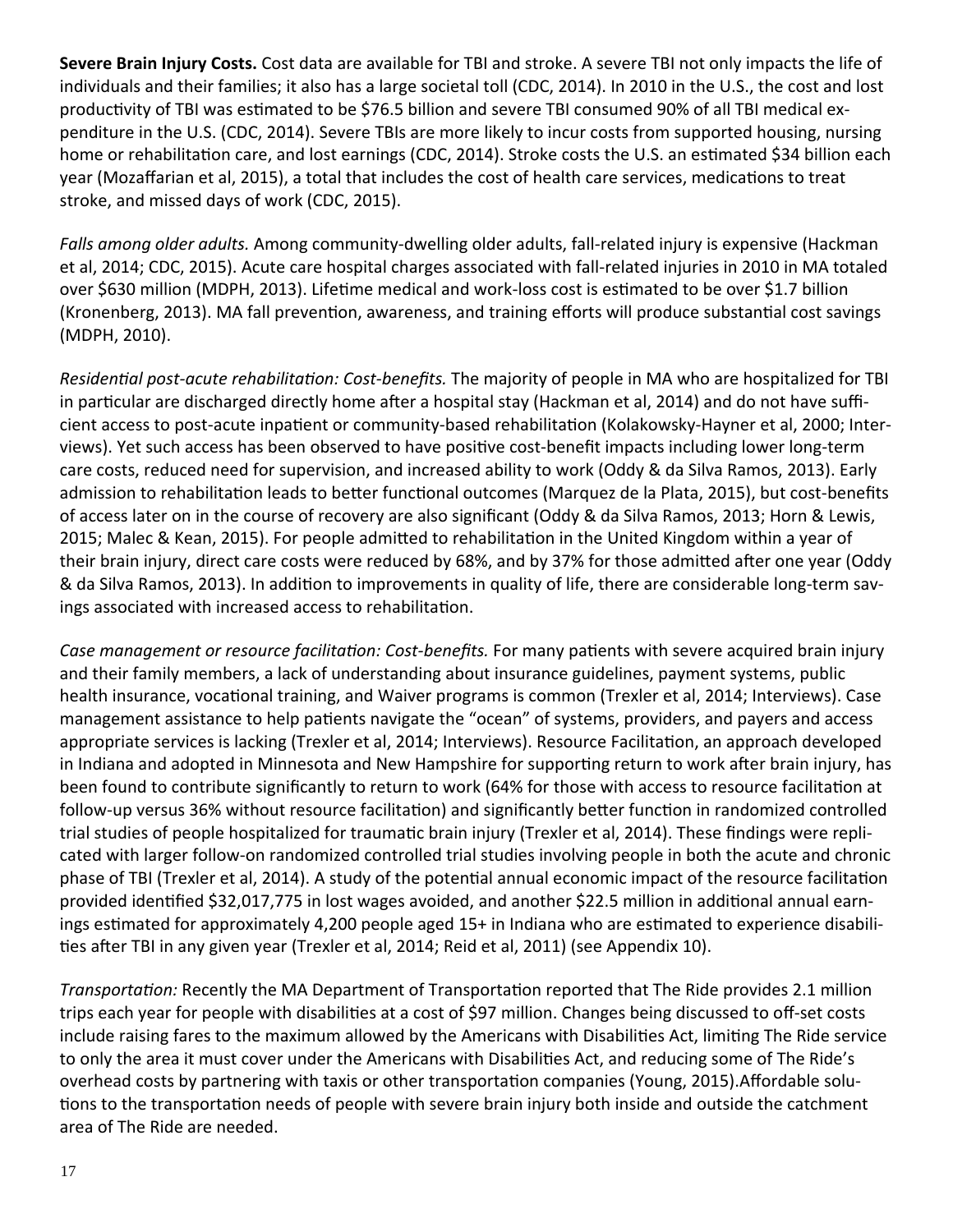*PrevenƟon: A cost savings effort.* Ongoing prevenƟon efforts to reduce falls, strokes, sports‐related TBI, and motor vehicle crashes (Hackman et al, 2014) could realize substantial savings in the state. In 2010 circulatory conditions (e.g. stroke) made up 20% of all hospital stay costs nationwide (Pfuntner et al, 2013). In 2010 brain injury was one of the top 5 most expensive hospital stay conditions in the US, almost double the average cost for the 20 conditions studied (\$18,000 versus \$9,700) (Pfuntner et al, 2013).

*MA Budget for FY2016.* Future efforts should investigate the gap between funding and needs (Interviews). In the Governor's proposed budget FY 16, for the Statewide Head Injury Program (SHIP) under MRC was \$14,659,292, a decrease of \$700,000 from FY '15 (MMPI, 2015). The final approved budget by the Massachusetts legislature was \$15,817,983, an increase of \$1,158,691. The increase is to fund a multi-service center in Worcester and to make up for the 9C cuts in February of 2015.

For FY 2016, the state legislature approved a final amount of \$7,755,843 for the Head Injury Treatment Ser‐ vices Trust Fund for FY 2016. Nationwide 23 states pay for TBI programs through TBI Trust Fund Programs from traffic fines or surcharges for vehicle registration, and motor vehicle licenses (NASHIA, 2014).

In the Governor's proposed FY2016 budget, the Hutchinson Settlement program account (ABI Waiver) is \$46,412,000, equivalent to less than 1% of the total MassHealth Program Accounts proposed for FY2016, and an increase of 44% over FY2015 estimated spending of \$34,318,00 (MPI, 2015). This relatively small proportion of the MassHealth program budget makes a great difference in the lives of the people who benefit from the ABI Waivers (residential and non-residential). In addition, it is important to recognize that MassHealth is a major payer of long-term services and supports after severe brain injury (Smith, 2014). MassHealth supports people with severe brain injury in skilled nursing facilities, and many people with brain injury are eligible for Medicaid health insurance coverage (See Appendix 6).

Over the years, MassHealth has operated five brain injury home and community‐based services (HCBS) Waivers that have moved approximately 500 people with brain injury into the community. The Traumatic Brain Injury (TBI) Waiver has been in operation since 2004. In addition, the HCBS Frail Elder Waiver has been serving frail elders with ABI such as strokes, metabolic disorders, and brain tumors. Two additional HCBS Waivers, specifically to address people with ABI who are in nursing homes, were put in place following the Hutchinson settlement (CPR, 2015). (For a list of services provided under the TBI, ABI, and MFP Waivers see Appendix 7.)

The HCBS needs of the estimated 67,696 to 112,121 people in MA with disabilities from brain injury who are not living in nursing homes have not been assessed, as was called for in the BI Commission Report (2011). Nationwide, states are currently administering 27 brain injury HCBS Waiver programs (Vaughn, 2015). (For a description of costs required to fully implement the recommendations of the 2011 Brain Injury Commission Report, with updates based on a BIA‐MA analysis of the SHIP eligibility list, see Appendix 8.)

A few states, including North Dakota and Alaska, receive state appropriated funding (general revenue) for specific brain TBI services such as service coordination and brain injury training for educators and mental health providers, for screening programs in correctional facilities, and for programs to serve veterans and returning service members (NASHIA, 2014).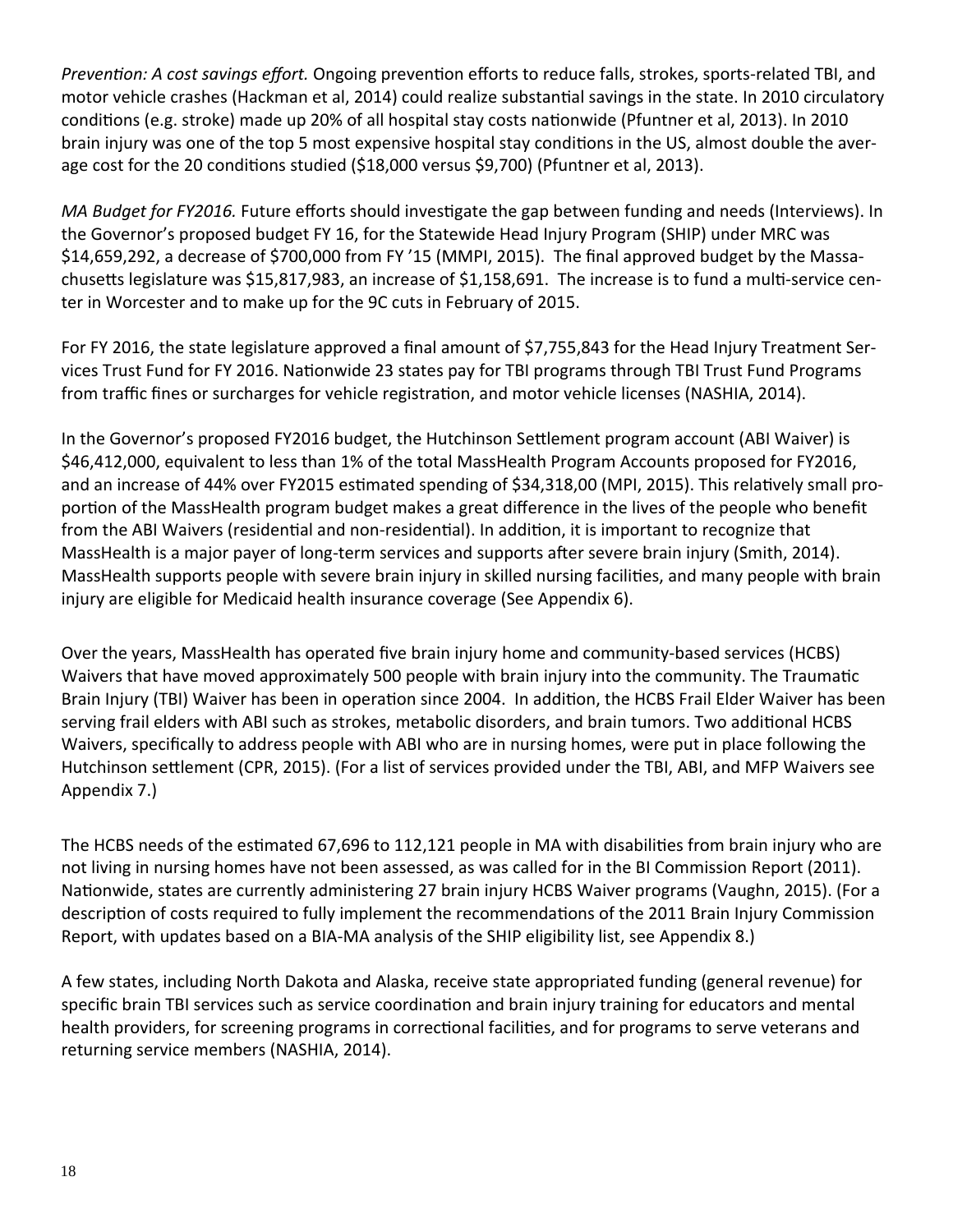Figure 4. Annual age-adjusted rates of TBI-related emergency department (ED) visits, hospitalizations, and deaths—United States, 2001‐2010



Source: CDC 2014, p 20

#### **Gaps and DispariƟes in Care and Services aŌer Severe Brain Injury**

Our research identified seven key areas of gaps and disparities in care and services after severe brain injury. The first is overarching: the lack of governance in MA to oversee policy and programming related to ac‐ quired brain injury across the many MA agencies and departments serving this population. There is also significant need for greater access to post-acute rehabilitation, case management, transportation, data for decision‐making, housing, and access to community supports and services.

**A respondent's perspecƟve on the conƟnuum of care for brain injury in MassachuseƩs:** "Although Massachusetts has accomplished a great deal in 30 years of focused efforts for people *with brain injuries and their families, we have yet to design and implement a fully comprehensive and integrated system of care." (Marilyn Price Spivack, Neurotrauma Outreach Coordinator, Spaulding RehabilitaƟon Hospital)*

MA needs an integrated system of care that includes "ongoing treatment, community integration, and cognitive-behavioral supports" of people with brain injury (CDC, 2014, p. 45). Nationally calls for a system of care for brain injury are long-standing (Cope et al, 2005). We examine gaps and disparities in MA with the lens of a continuum (or system) of care in mind.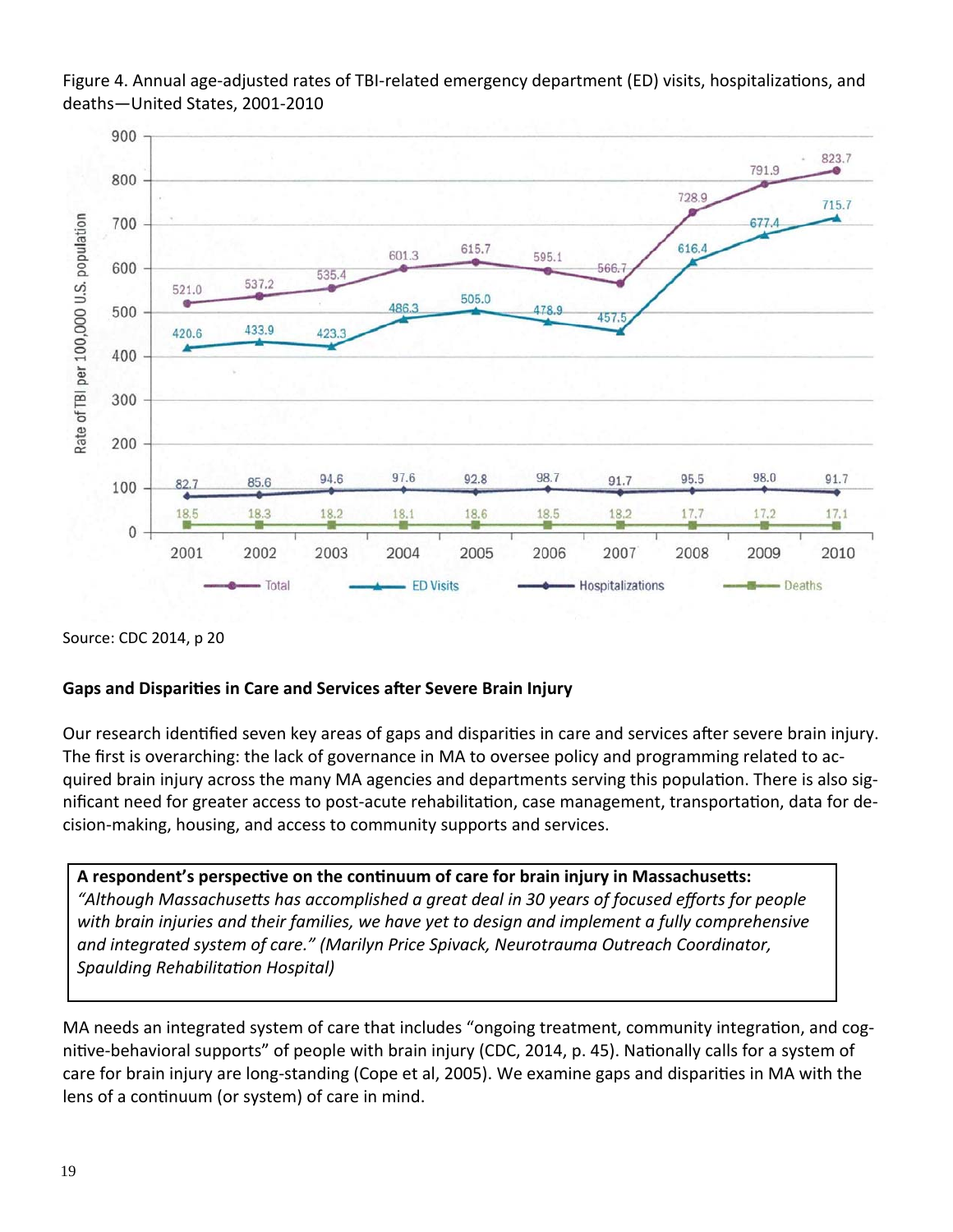1. **Governance.** Better coordination and oversight of these functions would lead to improved outcomes and a more efficient allocation of scarce resources. While coordination within agencies or funding streams (e.g., MassHealth) is good (Interview), public services overall for people with severe brain injury are scattered between different agencies, departments, and organizations and are not always well coordinated (Interviews). MassHealth is a major payer of long‐term services and supports (Smith, 2014) including five Waiver programs that are moving people with brain injury into quality community living: the TBI Waiver, the ABI residential habilitation Waiver (ABI-RH), the ABI non-residential Waiver (ABI-N), the Money Follows the Person Community Living Waiver (MFP-CL) and the MFP residential supports Waiver (MFP-RS). MassHealth also supports people with severe brain injury in skilled nursing facilities, and many people with brain injury are eligible for Medicaid health insurance coverage. The Massachusetts Rehabilitation Commission (MRC) manages and operates the TBI Waiver (residential and non-residential components), the ABI non-residential Waiver (ABI-N), and the Money Follows the Person Community Living Waiver (MFP‐CL) Waiver, and provides funding for rec‐ reational/social services and pays for day programs for people with traumatic brain injuries primarily. The Department of Developmental Services (DDS) manages and operates the ABI residential habilitation (ABI-RH) and MFP residential supports (MFP-RS) Waivers.

However, the HCBS Waivers serve a small proportion of people with severe brain injury in MA. A sampling of other agencies and departments serving this population includes: the Department of Correction, which serves people in jails and prisons. The Department of Education establishes guidelines for schools serving students with disabilities after a brain injury (DOE, 2015), and the Statewide Head Injury Program provides technical assistance and training on brain injury for MA teachers (SHIP, 2015), among other programs. The Office of Elder Affairs serves MA older adults with brain injury, and the Massachusetts Department of Public Health (MDPH) has collaborated with MRC leadership to undertake the recent epidemiology study. The MRC and the Executive Office of Health and Human Services (EOHHS) collaborate with the Brain Injury Association of Massachusetts to deliver prevention programs, including fall prevention for MA elders (see Appendix 9). The Massachusetts Bay Transportation Authority (MBTA) provides transportation services for people with severe brain injury through The Ride.

**2.** Post-Acute Rehabilitation: Access to rehabilitation care at the post-acute stage of recovery is a problem in MA and elsewhere (CDC, 2014) despite increasing evidence of its effectiveness (Malec & Kean, 2015; Lewis & Horn, 2015; BI Commission, 2011; Interviews). Services for traumaƟc and non‐traumaƟc brain injury are often considered together, while stroke services and programs are often considered in a separate category (Interview), in part due to the larger research evidence‐base for stroke treatment protocols. The lack of ac‐ cess to post-acute rehabilitation inhibits long-term outcomes: physical, cognitive, and social (CDC, 2014, Marquez de la Plata, 2015) and increases long-term costs, including taxpayer costs (Oddy & da Silva Ramos, 2013; AAPM&R, 2011). Twenty years ago someone with a severe brain injury, whatever the cause, might stay in a post-acute rehabilitation hospital for longer than is currently allowed (Interviews). Today a hospital stay after severe brain injury might be limited to three weeks or less (Trexler et al, 2014; Interviews).

Research shows that access to rehabilitation services in the first few weeks and months following severe brain injury leads to better outcomes (CDC, 2014; Marquez de la Plata, 2015; Lewis & Horn, 2015; Oddy & da Silva Ramos, 2013). Timeliness of admission to post-acute brain injury rehabilitation service results in fewer days of treatment needed overall and greater functional gains (CDC, 2014).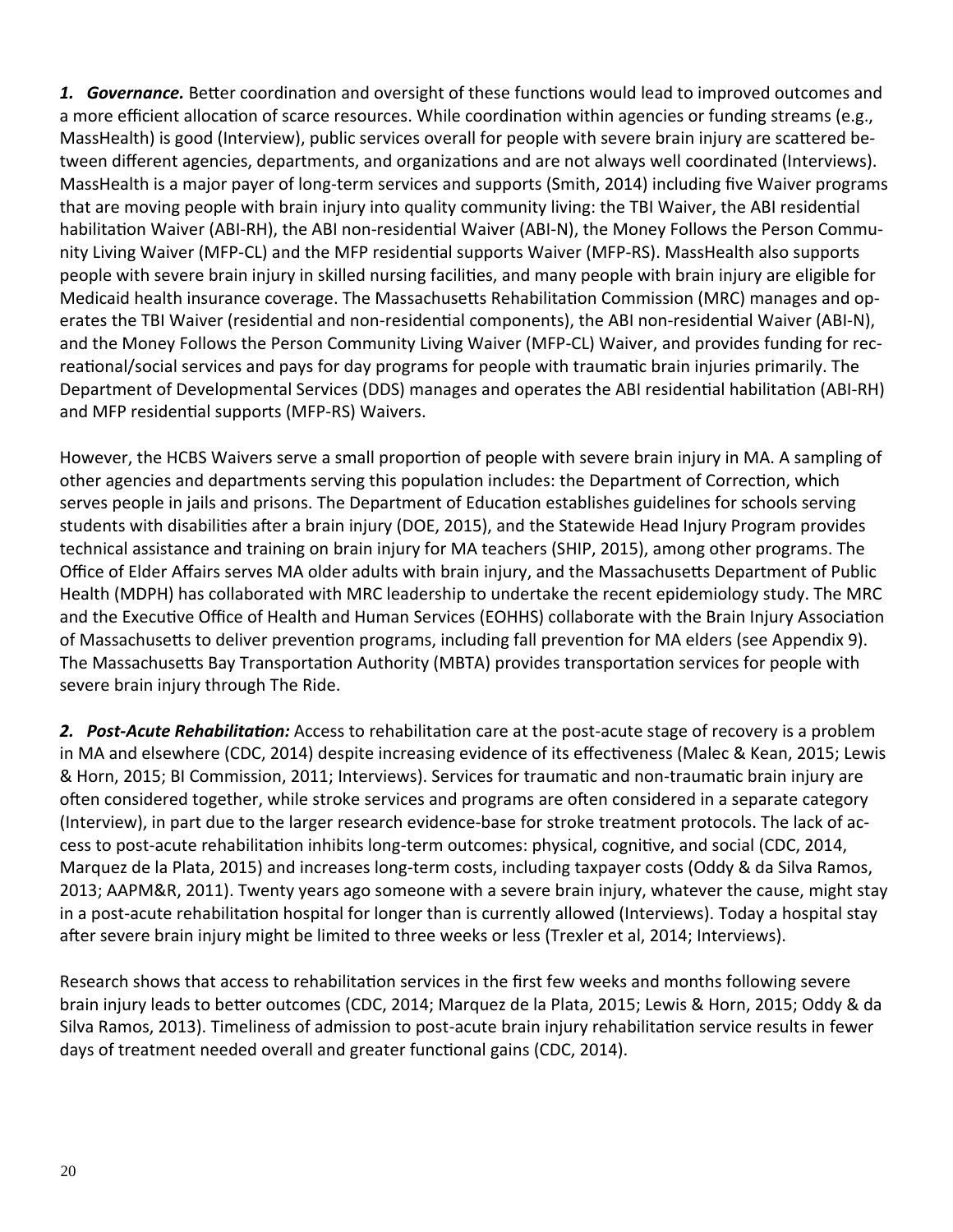Access to rehabilitation in the chronic phase of injury is also being denied (Interviews) despite growing evidence that it improve outcomes, though to a lesser extent (Lewis & Horn, 2015; Oddy & da Silva Ramos, 2013; Malec & Kean, 2015; Malec, 2001), and despite the "essential benefits package" of the Affordable Care Act (ACA), which includes "rehabilitative and habilitative services and devices" to "restore function, maintain functioning as well as prevent deterioration in functioning" (AAPM&R, 2011). Disorders of consciousness (coma) patients are at a particular disadvantage under current rules because their capacity to "actively participate" in rehabilitation is limited, yet it is now known that brains of coma patients can be quite active, and once out of coma they can make remarkable recoveries (Giacino et al, 2014; Katz, 2012; Berube et al, 2006).

#### **Figure 5: PerspecƟves on post‐acute care from respondents**

- Short lengths of stay and lack of access to inpatient rehabilitation after acute care increases the number of Emergency Department visits because people are not getting proper follow-up care.
- Discharge placement is so difficult. So facilities don't take them because they can't move them out afterwards. Patients have nowhere to go.
- A lot of people with low income but good family support have been driving over an hour to come to our post-acute care outpatient services. But so many people don't have those family supports. Where do they end up? On the street, basically.
- Most insurance plans use a set of criteria that are evidence-based and measurable, and it's much easier to measure physical gains than cognitive gains.
- Assumptions are made that if a patient can walk, bathe, and cook, then they do not need rehabilitation. Discharging someone with confusion and other cognitive issues can create a whole other host of risk factors. Maybe they can walk and talk. But they can't actually function in the world and manage their money and medications.
- Sometimes investing money in rehabilitation up front can save in the long run because people are less likely to end up the Emergency Department down the road. But companies that buy insurance don't see it that way. They are worried about their costs today from actual policies, and not 5 years down the road because they don't know if that person will still be enrolled in that plan.
- Resources for rehabilitation are more restrictive now than they ever have been, even though we know more about what is needed than we ever have before. The irony is that the Commonwealth ends up picking up the costs for these individuals for the long‐term.

**3.** *Transitions: Case Management:* The continuum of care today is largely unmanaged and uncoordinated (Interviews). Patients are falling through the cracks at critical transition points between acute, rehab and long-term care (Interviews). After a severe brain injury patients and caregivers are overwhelmed and do not know what services are available (Interviews).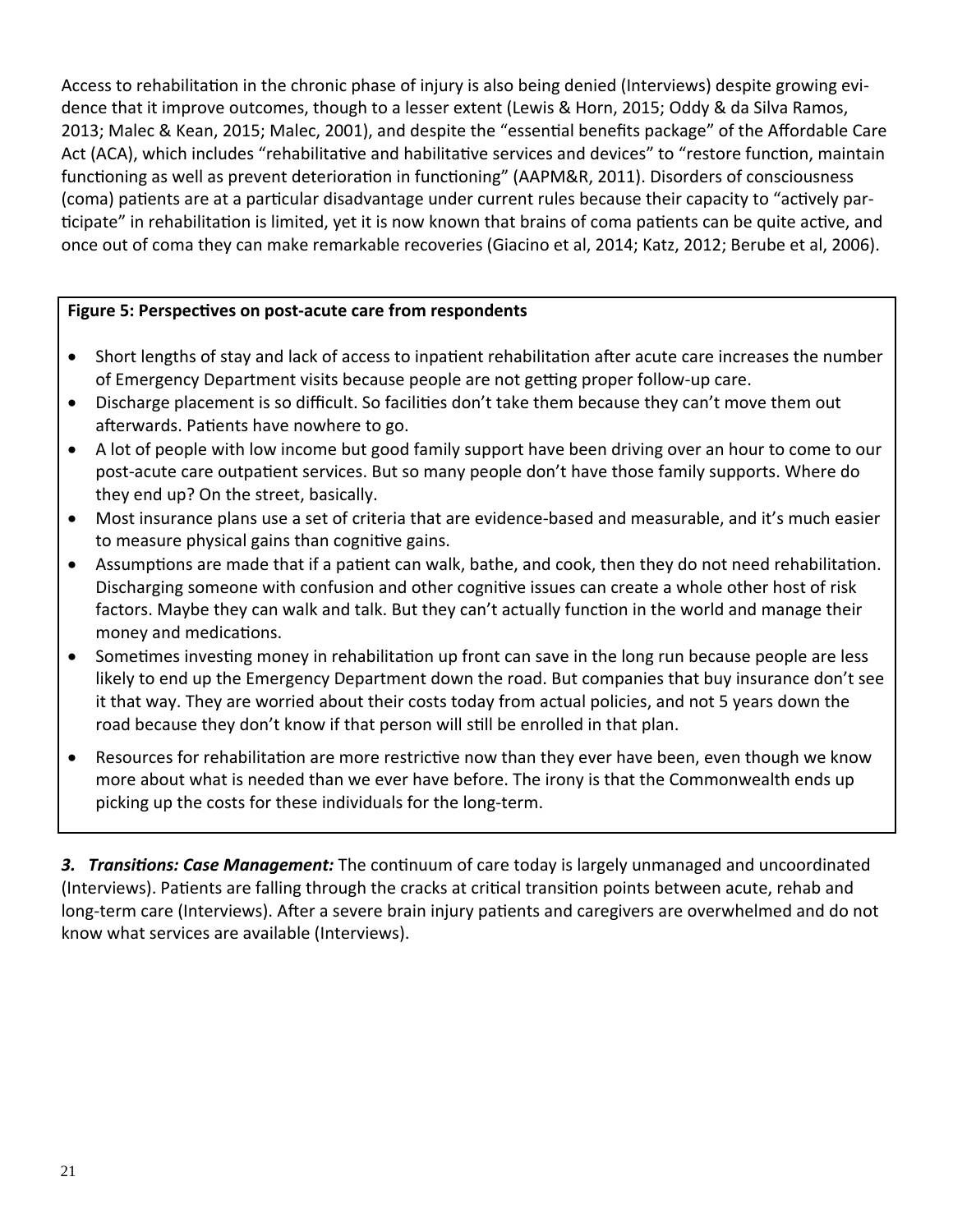#### **Figure** 6: Perspectives on case management from respondents

- It is not just a lack of case management, but no case management. This is almost an impossible situation, and people are not equipped to figure this out on their own. *(HarrieƩe L. Chandler, Majority Leader, MassachuseƩs Senate)*
- Case management is only available while the patient is under coverage. Once they leave they are no longer covered.
- Medical case managers play a liaison and communication role among medical providers. Families cannot facilitate or successfully advocate for access to rehab and other services because of the steep learning curve after a family member has a brain injury. It can be an emotionally challenging time for them.
- Case management that is person‐centered means working in the system using a prob‐ lem-solving process, and using resources wisely for both the patient and the system.
- Case managers work with patients, families, and payers to determine concerns and needs from all parties and make a plan that creates a win/win situation.
- Without a case manager, the cost of services may be reduced, but the long-term cost to society gets lost.
- Sometimes the family thinks that this level of service is as good as it gets, and they don't even challenge it.

4. *Transportation:* Transportation is also needed to support appropriate care and transitions between types of care and programming (Interviews). Most people interviewed cited transportation as a major gap in MA. Often people with severe brain injuries need someone to accompany them during travel. Many need specialized transportation, such as a handicap accessible van (Interviews). There are transportation systems in place across the state, and The Ride is a good example, though it operates only where the MBTA operates. The Ride provides 2.1 million trips each year for people with disabilities at a cost of \$97 million. Even so, the gap between the availability of transportation and the need for all people with disabilities in MA, including those with severe brain injury is great. Cost savings measures being discussed for The Ride include increasing the per-ride charge to the highest allowed under the Americans with Disabilities Act, and reducing the geographic area covered (Young, 2015).

# **Figure** 7: Perspectives on transportation from respondents

- Transportation needs to be included in our solutions for brain injury moving forward. *(HarrieƩe L. Chandler, Majority Leader, MassachuseƩs Senate)*
- To improve transportation, our need is so great that we cannot depend on volunteers. We need very consistent, dependable service and the money for it. *(HarrieƩe L. Chandler, Ma‐ jority Leader, MassachuseƩs Senate)*
- Transportation involves both the actual transportation and the human services.
- More access to transportation could enable survivors to have a higher quality of life.
- We can't rely on The Ride to drop and pick people up on time so we have to contract out for transportation, and it's expensive.
- Transportation is a major obstacle to utilizing some of the services out there.
- The Ride requires money. Disability payments are prioritized for food and medicine, there may not be enough left for the Ride.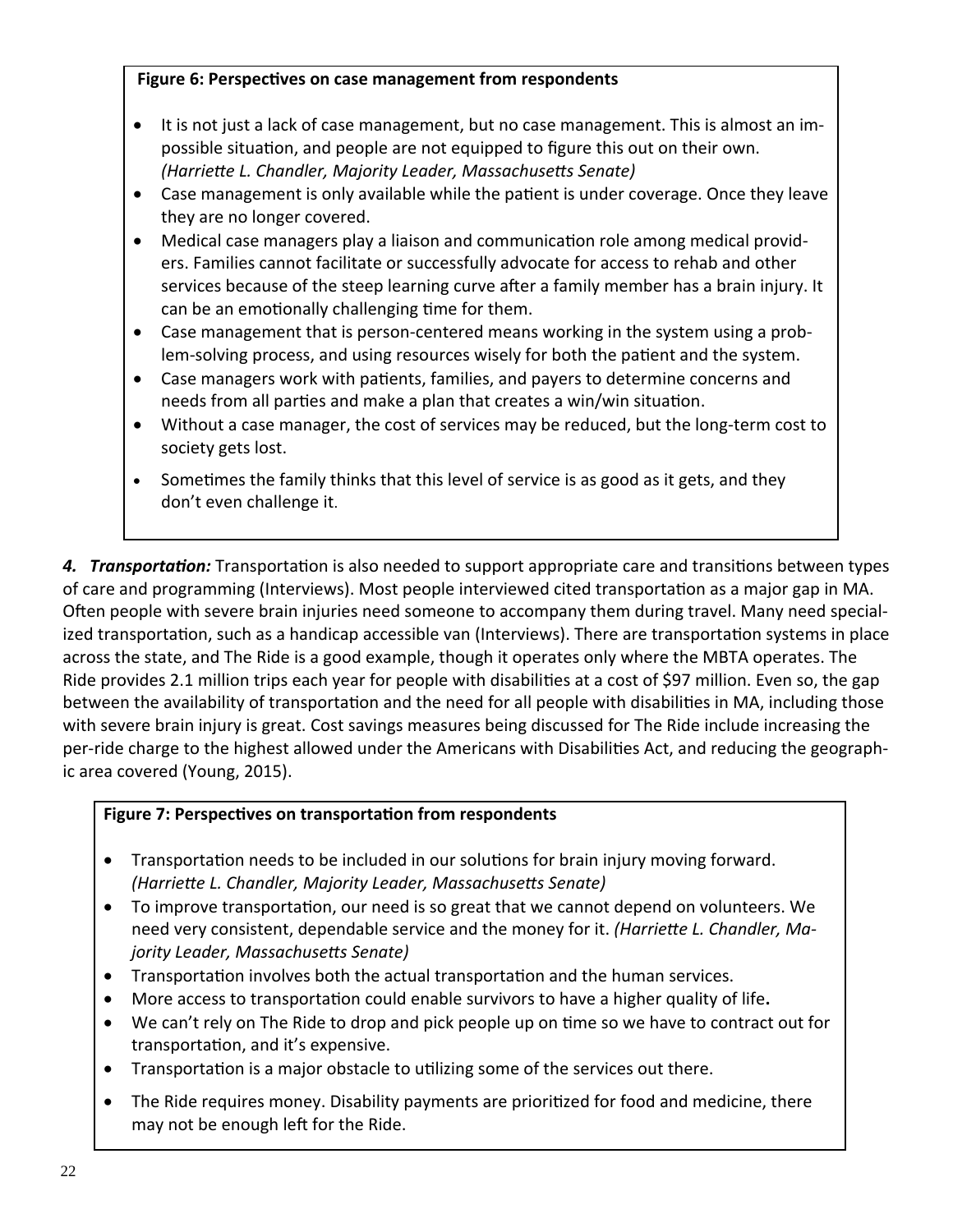5. Data for Decision-Making: Payers and providers at all stages of the continuum of care need data and information to understand outcomes (Horn et al, 2015; Interviews) and support transitions (Abel et al, 2014; HealthIT.gov, 2013; MeHI, 2013). One problem is a mismatch in stakeholder interests (Interviews). Policymakers want to know how many people are getting helped, because that is what public funding pays for (Interviews). Families care about meaningful engagement with the community (Interviews). Payers care about functional outcomes, particularly physical ones (Interviews). MA needs to identify key brain injuryrelated data of interest and ways to collect them and share them, and a better understanding of the needs of people who have been living in the community for years (BI Commission, 2011; Interviews). The use of practice-based evidence grounded in programmatic data should be emphasized (Corrigan, 2015), not just evidence from randomized controlled trial studies. Opportunities to subscribe to established, web-based brain injury outcomes databases such as Outcomelnfo, developed with support from the National Institute of Neurological Disorders and Stroke (NINDS) should be explored.

A related issue is initial coding of the injury (Leibson et al, 2011; Interviews). People whose brain injuries are miscoded may not be treated appropriately or made eligible for appropriate services. The new ICD-10 now being published further complicates this issue with newly added codes (Interviews). Another related issue is deciding how to measure outcomes (Wilde et al, 2010; NINDS, 2015). Lack of use of common measures hinders understanding of outcomes, costs, and cost-benefits (Interviews; Wilde et al, 2010).

# Figure 8: Perspectives on data from respondents

- Here in Massachusetts we don't have a good surveillance and monitoring system. Patients are lost very early in their recovery.
- As providers we need to show value in what we do. We need policy makers and payers to see where their money is going and who are they serving.
- I think that a Brain Injury Registry would be the most important first step we could do. If we got a registry up and running we could track outcomes and determine the value of interventions for that problem.
- We need a better electronic health information system that shows whether people get better, stay the same, or decrease their function.
- We need to know the needs of the people identified by the epi report. Then we need to look at the systems we already have, and figure out how to integrate brain injury into them instead of reinventing the wheel or establishing a whole new system.
- Seamless health information sharing is critical, critical, critical. Providers often feel that they are being asked for data and reports, but that they don't get a lot back in return. They feel frustrated.
- A brain injury registry that leveraged industry-wide accepted standards and created a data set for data mining and benchmarking and could help guide care would be great.

6. Community Supports: Housing and Day Programming. People on disability in MA are priced out of market-rate apartments (TAC, 2015). The gap between supply and demand is great (Interviews) despite a menu of housing options available for people with brain injury in the state (EOHHS, 2012). HCBS Waivers are moving people from nursing homes to the community (see Appendix 9).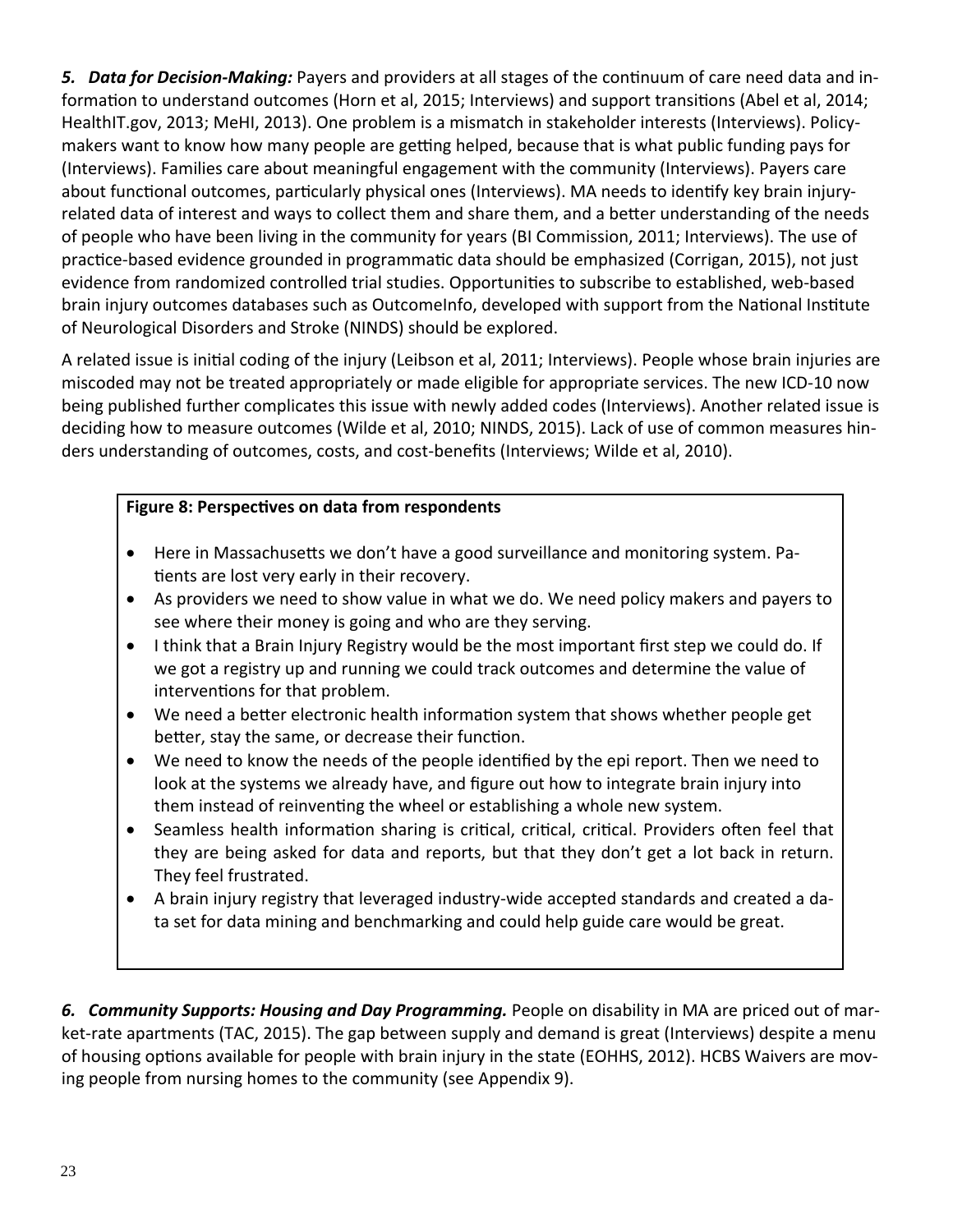The Statewide Head Injury Program (SHIP) provides community residential support services for eligible people with traumatic injuries. Subsidized community housing (Section 8) for elders and persons with disabilities provides access to housing for some. The MassHealth Transitional Living Program supports a small number of people in residential programs (Smith, 2014). Shelters serve homeless people with brain injury.

#### **Figure 9: PerspecƟves on housing from respondents**

- The same structure and system for disability and elder housing needs to be put in place for persons with brain injury, along with alternaƟve housing, too. *(HarrieƩe L. Chandler, Majority Leader, MassachuseƩs Senate)*
- The Waivers are only for those in nursing homes, so clearly where there is lacking is residential services for those who are at home in the community. Increasing SHIP residential service funding would help.
- It is more cost effective to provide services for a larger group than a smaller group in a residence. There are economies of scale. You need two staff on overnight for transfers or emergencies no matter how many people are in the home – whether four or eight.
- If you are able to live independently and your financial resources are low, then subsidized community housing can work for you. But there is usually a waiting list, and you have to spend down your funds first.
- Some of the programs providing housing are no better than nursing home if the resident is sitting at home all day. Payers are even paying more money to do that.
- The HUD 811 program is one way to build affordable housing for people with disabilities. HUD is a primary funder and then you can apply to DHCD as a secondary funder. Raising sufficient funds for housing can mean applying to 9 different funders.
- Expanding funding for the Transitional Living Program would be one way to provide housing for more people and give people with brain injury and their families more choices.

*Day Programming.* There is a lack of day programming that meets the needs and preferences of people with severe brain injury (Interviews). Day programming is paid for by SHIP, MassHealth, and the Waiver programs, but most people do not have access to brain injury‐specific day programming (Interviews), despite evidence that it can support recovery (Malec, 2001; Trexler et al, 2014).

People with brain injury may have high expectations for their daily lives and may want to participate only in activities of interest to them, and not every day (Interviews). People who have experience with both the Developmentally Disabled (DD) population and the brain injury population noted that adults with DD are more used to a proscribed daily environment than the typical brain injury survivor injured as an adult (Interviews). After brain injury fatigue is a common challenge, further challenging daily participation in community programming (Interviews).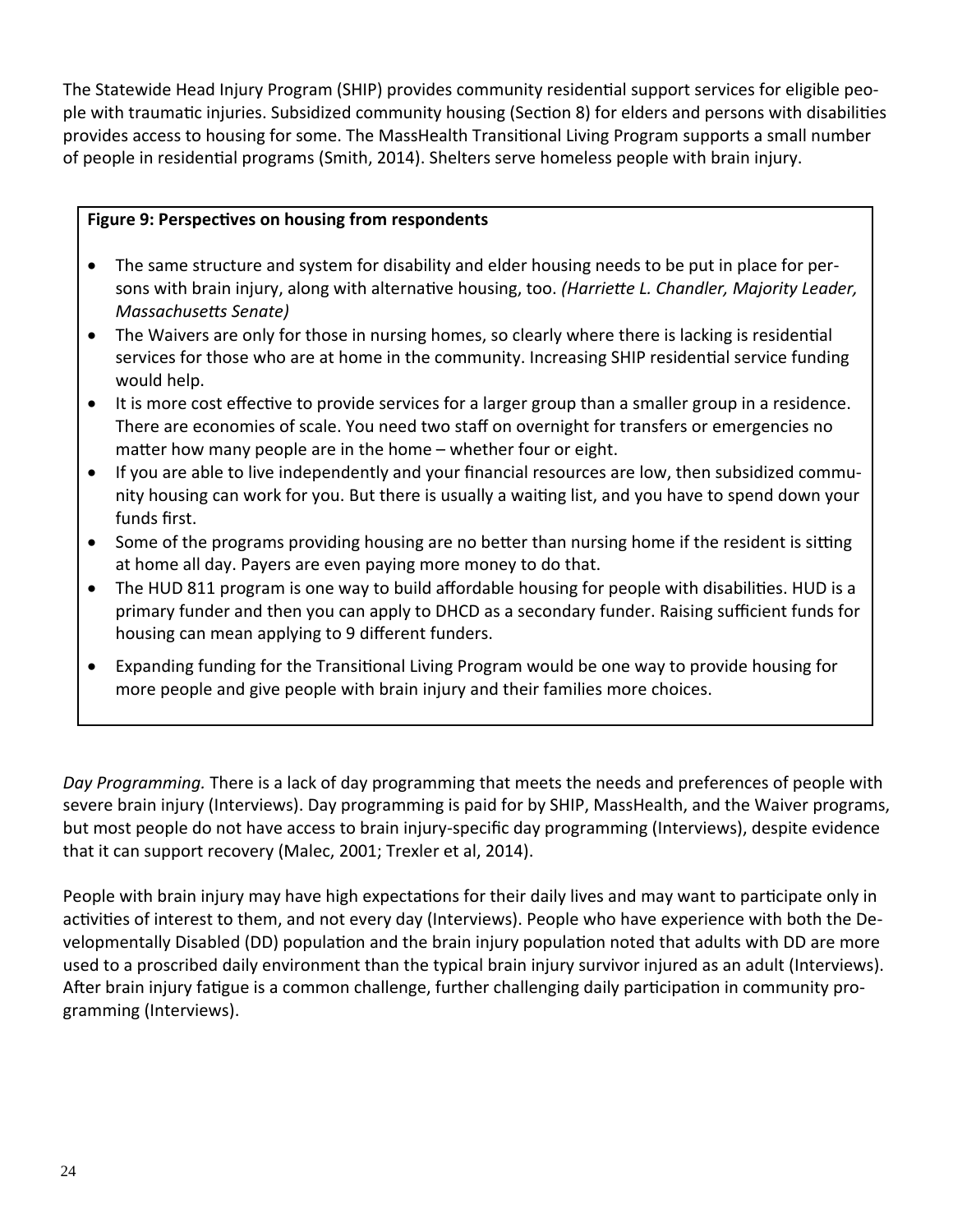#### **Figure 10: PerspecƟves on community programming from respondents**

- The number one issue I think in terms of the brain injury population is their day supports. They want meaningful things to do. Currently there is no mechanism to provide this range of options in a way that is financially viable. We are losing a fortune on individuals who don't want to go to day program, because then we have to staff them at home, and that's a huge cost, higher than the day program.
- The underlying assumption is that all four residents in a Waiver home will go to a day program five days a week, saving staff spending. But many people with brain injury can't sustain that schedule without adverse consequences. In a perfect world you could reduce staff hours dur‐ ing the week and add them onto the weekend, but that's not how brain injury works.
- The adult DD population historically has been more prescribed, but the brain injury population is not as prescribed. These folks were married, have children, many had a career, and now their life is different, but they have high expectations of what they want their lives to look like, so we have to help them figure out how we can get to their goals.

**7.** Prevention: Preventing further harm from brain injury for MA youth in the juvenile justice system could provide significant individual and societal benefits. The concept of harm reduction, borrowed from the substance abuse field (Larson & Lorenz, 2014) can inform these efforts. TBIs among adolescents often go unreported despite potential significant long-term effects (Hughes et al, 2015; Interviews). Studies have found that between 50% and 71% of incarcerated young people have had a TBI (Hughes et al, 2015; Peron & Howard, 2008). Typical behavioral issues afterwards include aggression, talking back, and poor decision-making (Hughes et al, 2015; Interviews) which contribute to recidivism (Virginia Collaborative, 2013). Parents, teachers, and correctional officers may not connect these behaviors with a TBI that could have occurred in childhood, for example from shaken baby syndrome (Interviews).

# **RecommendaƟons and Models**

In this section we provide recommendations to address the gaps in governance, post-acute rehabilitation, transitions, data for decision-making, community services and supports, and prevention described above and highlight some best practice models from Massachusetts and other states.

# **1.** *Governance***. Coordinate existing government programs and supports.**

- Reinstate the Brain Injury Commission, to study, recommend, and support policy action in this area (NASHIA, 2014).
- Establish an inter-agency task force to review opportunities to collaborate, for example, on grant applications for demonstration projects. Possible agencies include: Executive Office of Health and Human Services (EOHHS), MA Department of Public Health (MDPH), Massachusetts Rehabilitation Commission (MRC), Office of Elder Affairs (OEA), Department of Mental Health (DMH), Department of Developmental Services (DDS), MassHealth, Department of Correction (DOC), MA Department of Housing and Community Development (DHCD), and municipal de‐ partments of public health (BI Commission, 2011; NASHIA, 2014).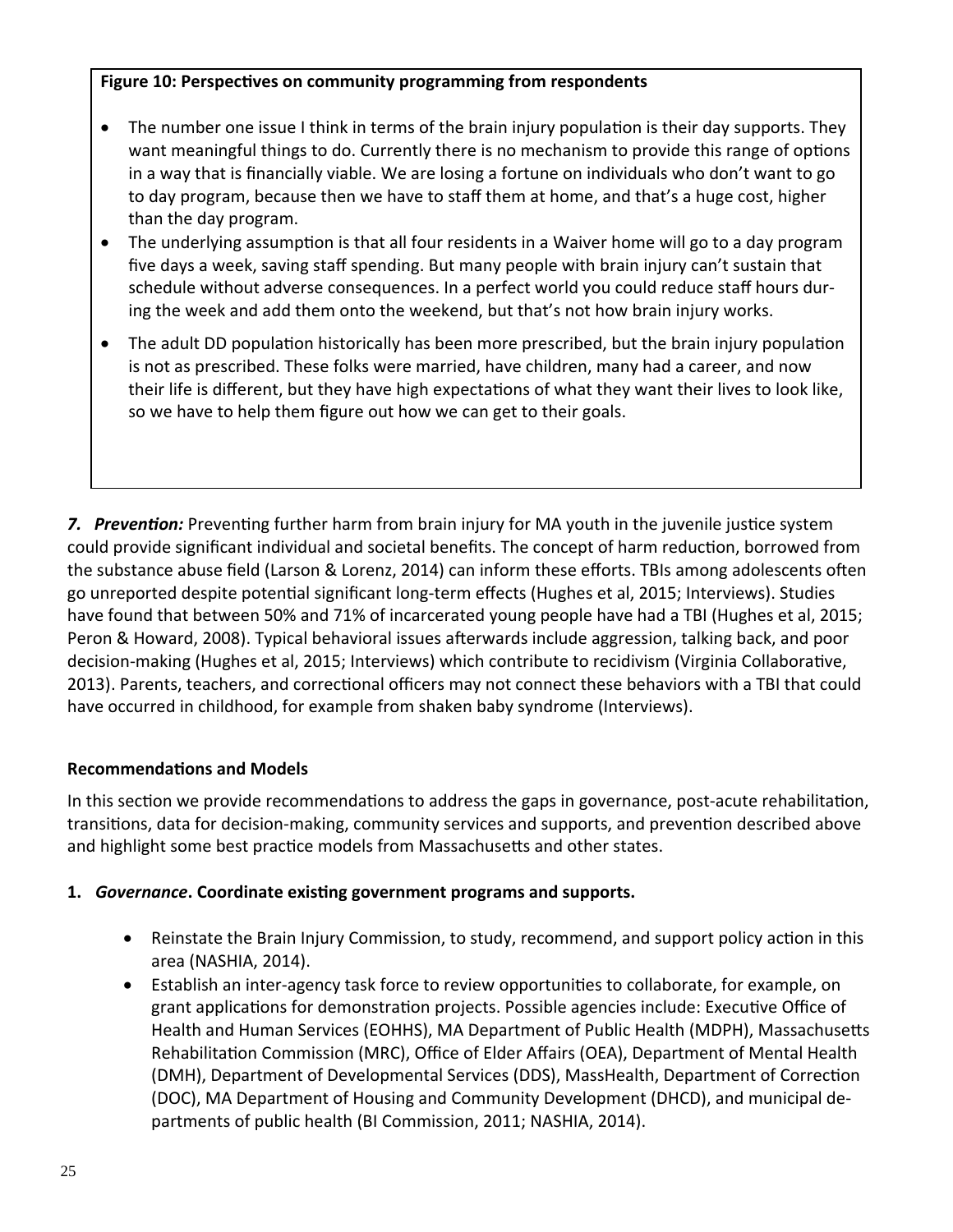- Establish a stakeholder task force of advocates, providers, survivors, and family members charged with advising the Brain Injury Commission and policymakers on problems, needs, and strategies from stakeholder perspectives (NASHIA, 2014). The Brain Injury Association of MA (BIA-MA) could be charged with leading this task force.
- Expand the mandate of MRC to serve people with all types of brain injuries, not just traumatic brain injury. Establish MRC as the central administrative body guiding state brain injury efforts (NASHIA, 2014).

States have addressed governance needs by enacting legislation or Executive Orders to develop service infrastructure necessary to develop and to expand service delivery to fill in the gaps, including:

- An *advisory body (council/board/task force)* charged with responsibility for planning and recommending policies to address gaps in services, including coordinated systems of care.
- A State agency responsible for an array of community services and supports.
- Funding mechanisms to pay for services and supports (i.e. State, Trust Fund, Medicaid).

(Source: NASHIA, 2014)

A few states, including Jowa, Massachusetts, and Missouri, created their brain injury programs from state general revenue appropriations and contract with community providers for a variety of services including case management. Using state funds means flexibility in defining services, program eligibility, and provider qualifications (Lauer, 2011) Almost half of states have passed legislation to assess fees, fines, or surcharges to traffic-related offenses and dedicate the funding to TBI programs and services. Pennsylvania was the first state to do this (Lauer, 2011).

# 2. Post-acute rehabilitation: Increase access to post-acute rehabilitation after severe brain injury.

- Identify best practices for optimal lengths of stay for patients with severe brain injury from any cause, and including patients in coma (Giacino et al, 2014; Katz, 2012; Cope et al, 2005).
- Expand options to provide and pay for rehabilitation opportunities in the community for longterm survivors (Malec, 2001)), and explore the "medical necessity" (e.g. including maintenance or prevention of deterioration of functioning) of rehabilitative and habilitative services for people with disabilities under the Affordable Care Act (ACA) (AAPM&R, 2011).
- Mandate insurance coverage in MA for cognitive rehabilitation (TBIAC, 2014; BI Commission, 2011; Katz et al, 2006).

Increasing access to post-acute rehabilitation for persons with severe brain injury does not have to increase claims costs. In 2001 Texas mandated coverage of cognitive rehabilitation therapy after brain injury under all insurance plans excluding Medicare, Workers Compensation, and indemnity type plans (TBIAC, 2014). Between 2003 and 2005, brain injury-mandated benefit claims in Texas increased significantly while brain injury claims costs decreased by half (TBIAC, 2014). Actual claims cost and estimated premium costs per policy declined (TBIAC, 2014).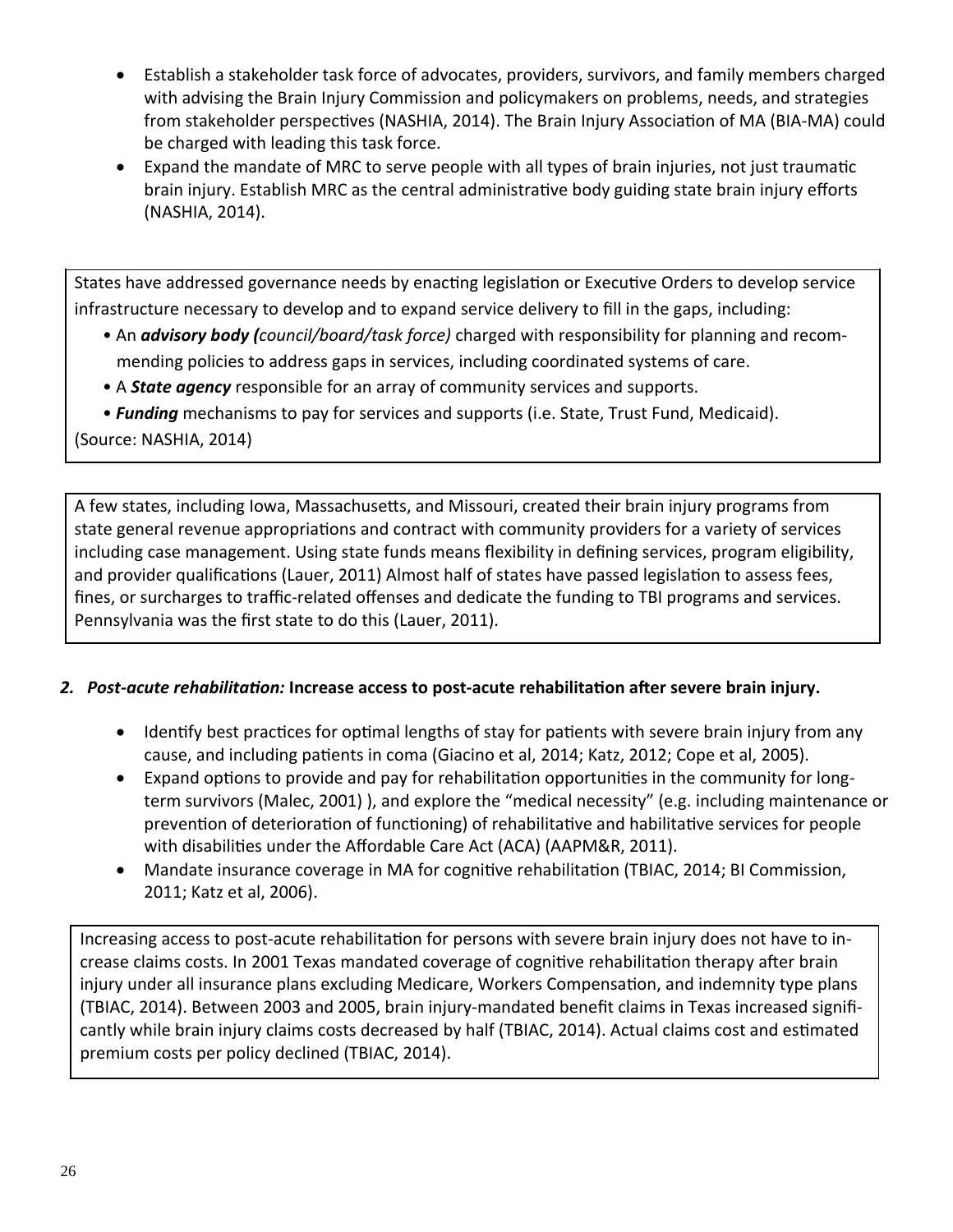#### *3.**TransiƟons:* **Increase access to case management.**

- Through MRC, provide independent case management or resource facilitation, not tied to payers, for at least 6 months upon hospitalization for brain injury, and potentially for as long as needed, for all patients at all income levels (University of Missouri-Columbia, 2006; Trexler et al, 2014).
- Through MRC, provide case management to support access to medical care and to social services and supports such as housing, day programming, and vocational rehabilitation (Trexler et al, 2014; Malec, 2001). For persons with disabilities from severe brain injury, provide life-long case management (Interviews).

A recommended model of care transition support includes encouraging patients and family members to take an active role in their care and use of a transition coach (Coleman et al, 2006). In Missouri the Department of Health and Senior Services established a TBI Early Referral Program that offers the services of a brain injury coordinator for at least 6 months to everyone with a brain injury regardless of income (University of Missouri‐Columbia, 2006). The coordinator arranges for community‐based services prior to discharge. Early referral clients had higher rates of doctor visits and personal care services, but signifi‐ cantly lower rates of emergency department visits compared to people not in the program (University of Missouri‐Columbia, 2006). (See Appendix 10)

In Indiana, resource facilitation has realized substantial cost savings to a state through reduced annual lost wages and increased annual earnings (Trexler et al, 2014; Reid et al, 2011). Research supported by a collaboration of providers, advocacy groups, state agencies, and federal and local funders has informed development of an evidence-based model of resource facilitation that supports return to work and improved long-term functional outcomes for people who have been hospitalized for traumatic brain injury (Trexler et al, 2014). A study of the potential annual economic impact of the resource facilitation provided identified \$32,017,775 in lost wages avoided, and another \$22.5 million in additional annual earnings estimated for the approximately 4,200 people aged 15+ in Indiana estimated to experience disabilities after TBI in any given year (Trexler et al, 2014; Reid et al, 2011). (See Appendix 10)

#### *4. TransportaƟon:* **Increase access to transportaƟon.**

• Charge the Brain Injury Commission with studying transportation needs and solutions for the severe brain injury population (Interviews).

A volunteer solution to the transportation crisis for people with brain injuries is not ideal, but it could help to fill this universal gap in the state. Nauset Neighbors is a volunteer service that is increasing access to transportation for elders in 6 Cape Cod communities (Nauset Neighbors, 2015). Social visits and handyman services are included also. Volunteers work in a "virtual space" as they field requests and connect volunteers with clients. The program is part of a nationwide nonprofit collaboration called "Village to Village" that provides software and training for the program (Nauset Neighbors, 2015). (See Appendix 9)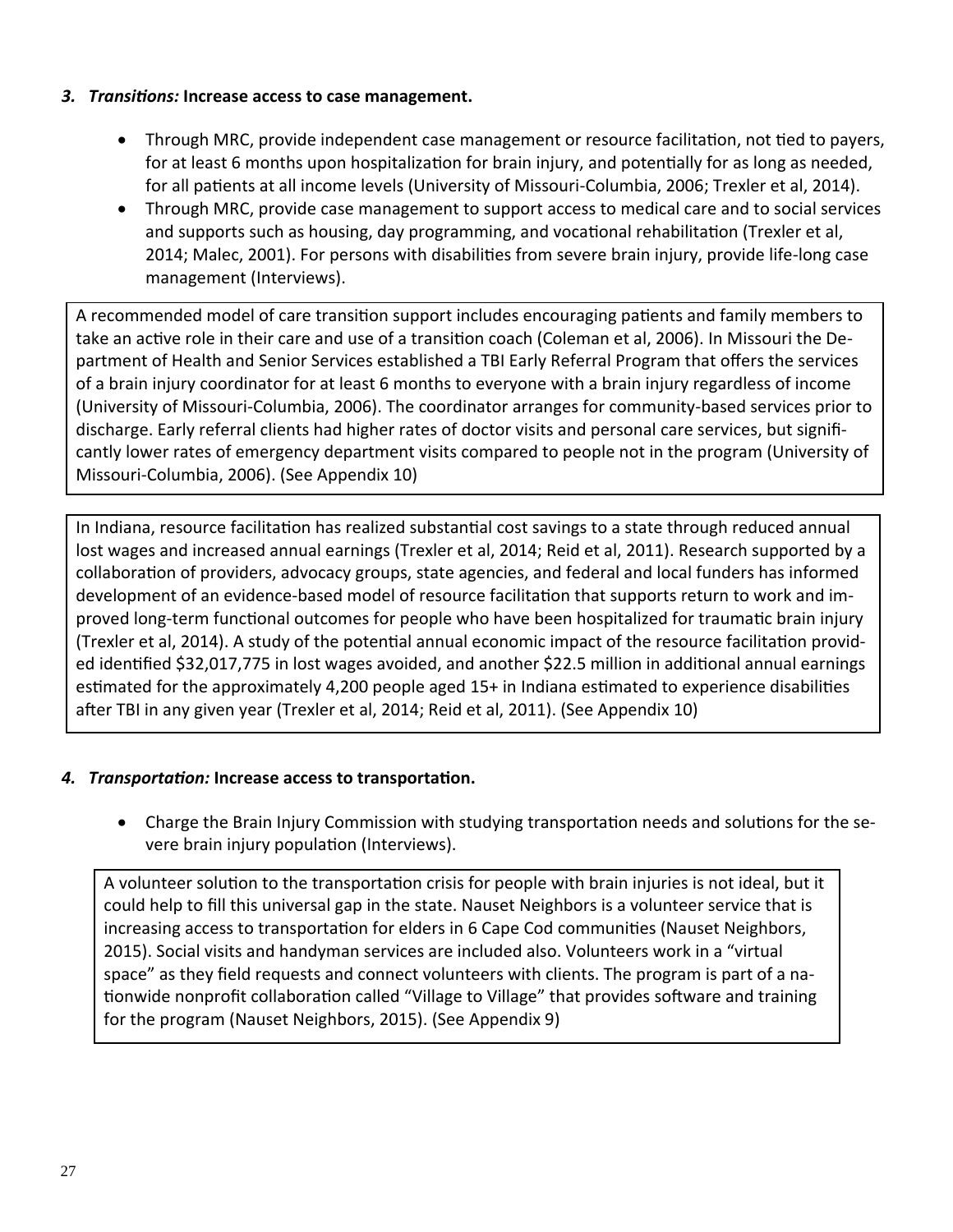# 5. Data for Decision-Making: Identify data needs of key stakeholders and establish an interactive system that meets state and provider needs.

- Through EOHHS and BIA-MA, provide training to improve medical coding practice for brain injuries with the shift to ICD-10 (Liebson et al, 2011).
- Through EOHHS encourage use of standardized outcome measures across providers (NINDS, 2015) by offering incentives, as done to support the MA Health Information HIway (MeHI, 2013).
- Charge EOHHS with improving Health Information Exchange (HIE) data sharing from the system to providers (Interviews).
- Through EOHHS, establish a MA brain injury registry or other longitudinal data system that builds on the Mass HIway or builds on practice-based evidence from MA providers (Malec & Kean, 2015) to enable monitoring of brain injury spending and outcomes, to inform policy and practice (Gliklich et al, 2014). Include social and behavioral domains (e.g. community integration or participation) as well as medical ones (IOM, 2014; Truelle et al, 2010). Explore opportunities to subscribe to established, web-based brain injury outcomes databases such as OutcomeInfo, developed with support from the National Institute of Neurological Disorders and Stroke (NINDS) (Murphy et al, 2015).

In MA, the Mass HIway is a publically supported Health Information Exchange (HIE) that enables the secure electronic transfer of health and other patient information among diverse providers (MeHI, 2013). (See Appendix 9)

A national brain injury outcomes database, OutcomeInfo, established with funding from the National Institute of Neurological Disorders and Stroke (NINDS), has developed a Web-based database system for accumulating, reporting and analyzing assessment and outcome measures for acquired brain injury (ABI). A primary objective was to provide aggregate data to states to assist with evaluation of needs and services, with an underlying goal of increasing access to needed services. Organizations voluntarily submit de-identified patient information, including demographic and brain injury specific outcomes data, to OutcomeInfo. Organizations can access their information at any time and can compare their own data with national averages which reflect de-identified data for similar populations. The web-based collaborative database is cost-effective and the pooled data set is large enough to have an impact for advocacy and policy. The types of programs participating in the database include Intensive Residential Rehabilitation (IRR), Supportive Living Residential (SLR), Intensive Rehabilitation Outpatient/Community-based (IRC), and Supported Living Community-based (SLC). Subscribers can run individual client reports and program/collective reports (Murphy et al, 2015) (See Appendix 10).

The Department of Defense and Veterans Affairs has established a Psychological Health and Traumatic Brain Injury Registry to provide standardized and centralized data to inform understanding of outcomes, guide clinical practice, improve service access as people move from one base to another or between care settings or transition from military to veteran status, and generate policy recommendations to improve quality of patient care (DVBIC, 2014) (See Appendix 10).

The Agency for Healthcare Research and Quality has developed guidelines for disease registry projects that could inform MA efforts (Gliklich et al, 2014) (See Appendix 10).

The use of practice-based evidence research (PBER), grounded in programmatic data (as opposed to relying on data from randomized controlled trial studies) should be emphasized (Corrigan, 2015).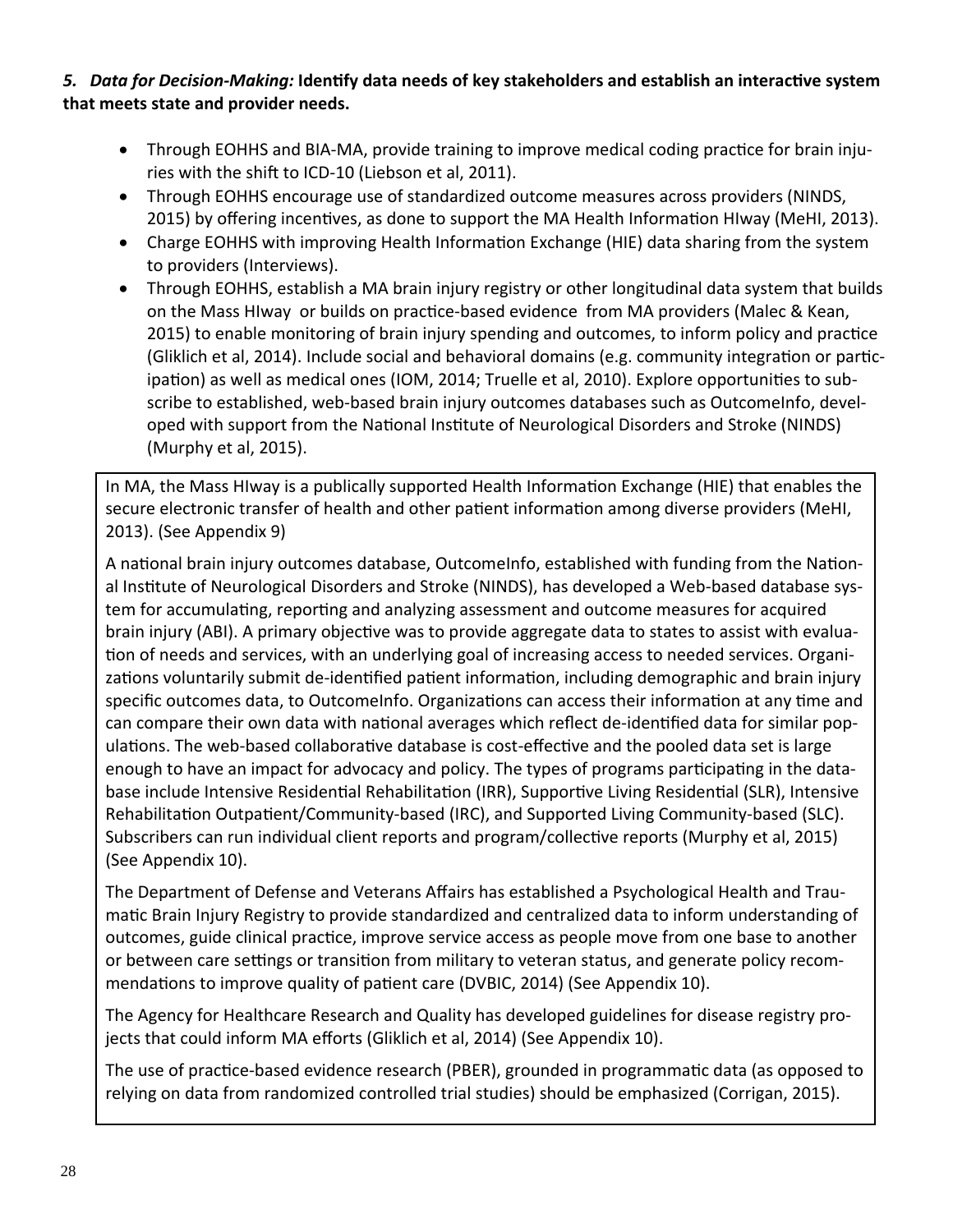#### 6. Community: Strengthen housing options and community programming.

- Through MRC, DDS, DHCD, SHIP, non-profit organizations, and town governments, expand access  $\bullet$ to a menu of affordable housing options for people with severe brain injury capable of living with supports in the community (EOHHS, 2012).
- Through MRC, support access to skill-building programming through brain injury-specific day  $\bullet$ programming and support groups (Malec, 2001; Trexler et al, 2014).
- Through MRC, implement the regional multi-service center whose funding has been approved.  $\bullet$ Approve funding for four more centers as proposed (BI Commission, 2011).
- Through MRC, expand funding for recreational and social activities.  $\bullet$

The Balancing Incentives Program of the MA Executive Office of Health and Human Services (EOHHS) is working to improve access to home and community-bases services for MA residents with disabilities and behavioral health needs (EOHHS, 2014). Program elements include a No Wrong Door system for better access to long-term services and supports, standardized assessments, and better provision of case management (EOHHS, 2014). EOHHS has a community housing and services memorandum of understanding with 18 entities to study ways to understand housing needs for elders, people with disabilities, and people who are homeless; reduce fragmentation of housing services; avoid institutionalization of care, and implement a demonstration project for the chronically homeless (EOHHS, 2012). Findings will inform efforts to increase housing options for people with severe brain injury in MA. (See Appendix 9)

Sample models of community programming include: (1) the Krempels Center in New Hampshire provides programming 3 days per week for people with acquired brain injuries. Participants help determine programming, which is supported by university interns (Krempels, 2015). (2) Head Injury Community Services in Quincy, which has served SHIP clients with traumatic brain injuries for 23 years, offers day programming run by case managers 3 days and 1 evening per week and is based on client interests (NR, 2015). (3) The Advocates Brain Injury Day Program in Lexington is run by rehabilitation therapists and supports cognitive and social skill-building. Offered 5 days per week, it is one example of the small, brain injury-specific day programs being developed for Waiver clients throughout the state (Advocates, 2015). (4) BIA-MA support groups, often run by facilitators with brain injury, provide inexpensive social and recreational support and connect people to services (BIA-MA, 2015). (See Appendices 9 and 10)

Community programming specific to brain injury provides opportunities to build new skills, socialize, and work toward goals, which could include employment, volunteering, or fulfilling a family role. People we spoke to noted that rehabilitation-like activities offered in the community can be effective at helping people get back on their feet and participating in life. Neuroscience findings about brain plasticity tell us that opportunities to build skills can be helpful even years after the injury.

# 7. Prevention: Reduce further harm from brain injury among young people and veterans.

Charge DOC, DHCD, and MDPH with investigating the scope of brain injury among young people  $\bullet$ in MA involved in the criminal justice system and with developing strategies to screen for TBI, help those working in the system to better accommodate TBI-related disabilities, and better support transition out of the system, and as a result reduce the harm from brain injury in this population (Virginia Collaborative, 2013).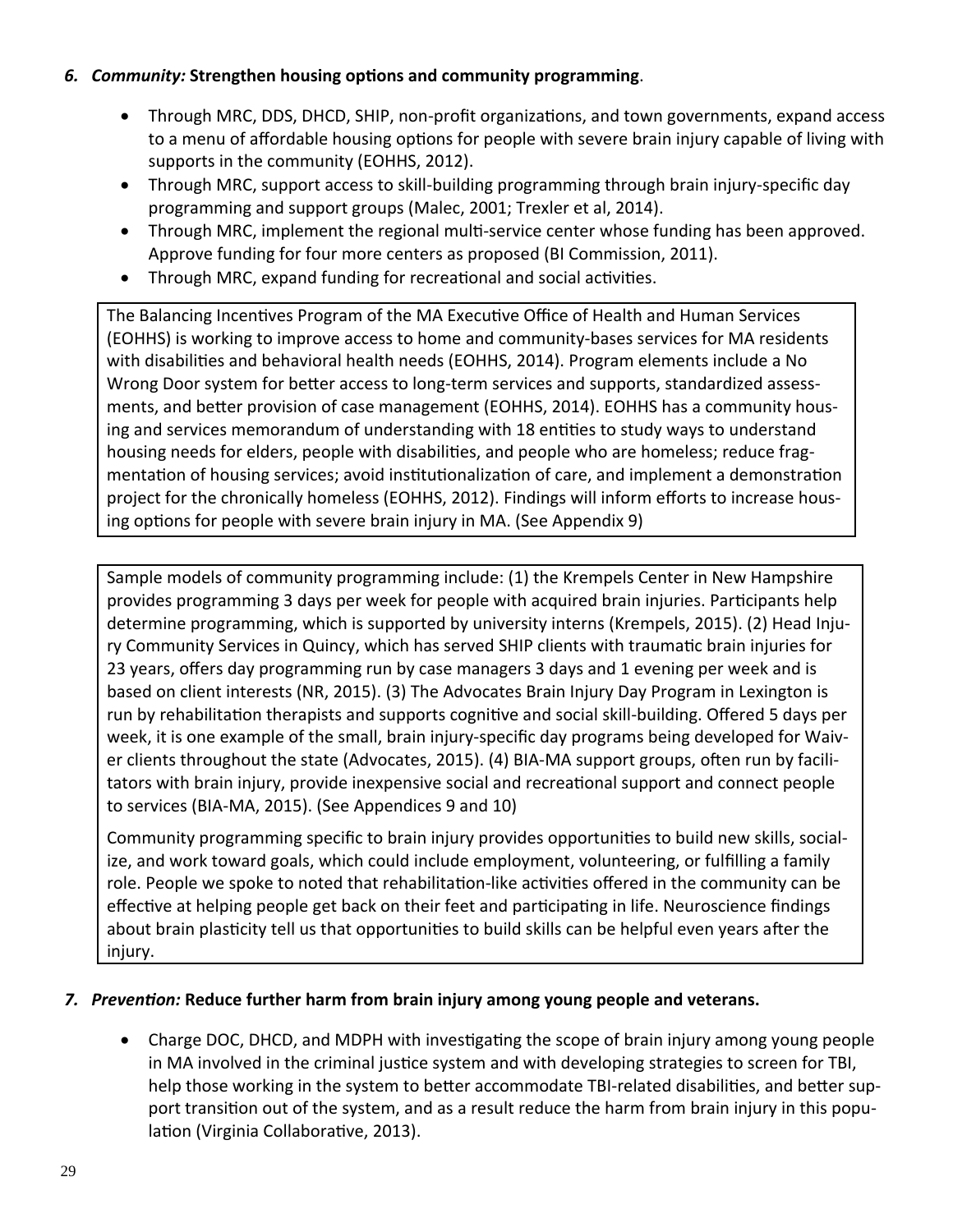A particular population of interest is youth with TBI in the juvenile justice system, a problem that is gaining in national and international attention (Hughes et al, 2015; NASHIA, 2014; Virginia Collaborative, 2013). Several states (notably Minnesota, Nebraska, Texas, Utah, and Virginia) are attempting to quantify and address this problem (Virginia Collaborative, 2013). The impact of injuries that occur in middle school become a lot more apparent later on (Interview). (See Appen‐ dix 10)

#### **Conclusion**

Massachusetts has long been a national leader in the prevention and treatment of brain injury. Our state was the first home of the foundation that became the Brain Injury Association of America. The recent brain injury epidemiology study carried out by the Massachusetts Department of Public Health in collaboration with the Massachusetts Rehabilitation Commission is the first in the nation to examine not just TBI but the broader umbrella of acquired brain injuries and their rate of Emergency Department visits and hospital stays in our state. Yet gaps and disparities in needed information and services remain. Brain injuries occur every day in the Commonwealth and could happen to any of us or our family members.

While Massachusetts provides some of the best acute care in the world, there are significant gaps in treatment and social supports that when addressed could improve quality of life and care, outcomes, and, po‐ tentially, societal costs. Government services could be better organized and coordinated, rehab care could help many who currently fall through the cracks and potentially reduce long-term care costs. Case management could help patients and families negotiate the confusing array of medical and social services available and improve vocational outcomes. Improving social services such as transportation, housing, day programming, and recreation and social activities could contribute to better quality of life as well as vocation and function. Expanding prevention services to incorporate efforts to reduce the harm that results from brain injuries for young people in underserved communities, youth involved in the juvenile justice system, and veterans could have a positive impact on vulnerable populations and individuals and realize cost-savings to the Commonwealth.

We hope that this policy issue brief assessing the continuum of care for severe brain injury will inform ongoing efforts in the Commonwealth and encourage continued action by all stakeholders to improve services across the continuum of care, from prevention to acute care, post-acute rehabilitation, transitions, community services, and research. It is clear that here in Massachusetts we have a strong base to build on to improve the continuum of care for severe brain injury. It is also clear that there is much work to be done.

#### **Acknowledgements**

We gratefully acknowledge the people who agreed to be interviewed for this issue brief and the ABI survivors who provided video testimony. Special thanks to Nicky Osborne from the Massachusetts Rehabilitation Commission, Holly Hackman from Massachusetts Department of Public Health, Amy Bernstein from MassHealth, and Mary Roach from NeuroRehab Management Inc. for their thoughtful feedback on the brief. Finally, a special thanks to Dr. Michael Doonan and Brandeis University, along with the Brain Injury Association of Massachusetts, Supportive Living Inc., Advocates, Inc., MRC, and Fairlawn Rehabilitation Hospital who made this forum possible.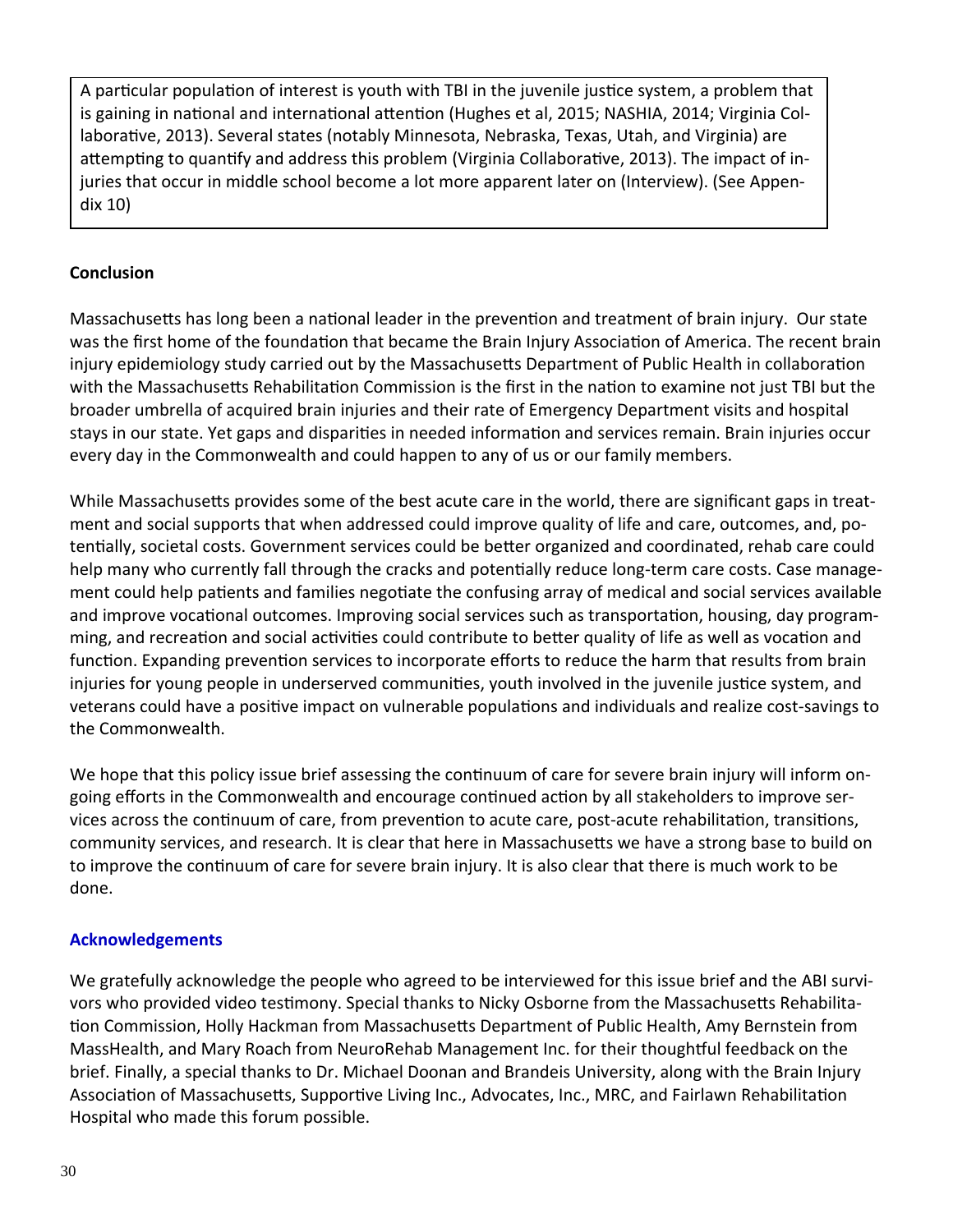#### **References**

- AAPM&R (American Academy of Physical Medicien and Rehabilitation). (2015). Position paper: Defining "Rehabilitative and habilitation services and devices" in the essential health benefits package pursuant to Congressional intent under the Affordable Care Act. https://www.aapmr.org/advocacy/federalreform/Documents/Essential\_Benefits\_Position\_Paper.pdf
- Abel, D., Amheiter, M., Connors, B., Peterson, A. J., & Seltzer, L. (2014). *In transiƟon: How electronic data sharing enables improved health outcomes and reduces costs*. Retrieved from Overland Park, KS: http://www.ntst.com/wp/NetsmartWhitepaperContent/5
- Advocates. (2015). Brain Injury: Residential and day services in the heart of the community. Retrieved from http://www.advocates.org/services/brain-injury
- Ballester, G. (2005). *Community health workers: EssenƟal to improving health in MA: Findings from the Mas‐ sachuseƩs community health worker survey*. Retrieved from Boston, MA: hƩp://www.mass.gov/ eohhs/docs/dph/com-health/com-health-workers/comm-health-workers-narrative.pdf
- Berube, J., Fins, J. J., Giacino, J., T., Katz, D. I., Langlois, J. A., Whyte, J., & Zitnay, G. A. (2006). *The Mohonk Re‐ port: Disorders of Consciousness: Assessment, Treatment and Research Needs: A Report to Congress*. Retrieved from http://www.northeastcenter.com/the-mohonk-report-disorders-of-consciousnessassessment‐treatment‐research‐needs.pdf

BIA-MA (Brain Injury Association of Massachusetts). (2015). Support Groups. Retrieved from http:// www.BIA‐MA.org/groups

- Bovbjerg, R. R., Eyster, L., Ormond, B. A., Anderson, T., & Richardson, E. (2013). *IntegraƟng community health workers into a reformed health care system*. Retrieved from Washington, DC: hƩp://www.urban.org/ research/publication/integrating-community-health-workers-reformed-health-care-system
- Boyle, P. J. (2001). The decade of the brain. *The Park Ridge Center BulleƟn: Religion and the Brain*(19), 479. Retrieved from http://www.parkridgecenter.org/Page479.html
- BI (Brain Injury) Commission. (2011). *Brain Injury Commission Report*. Boston, MA: ExecuƟve Office of Health and Human Services. Retrieved from www.mass.gov/hhs/braininjurycommission
- Cajigal, S. (2007). Taking the 'mild' out of mild traumaƟc brain injury. *Neurology Today*, 21‐22.
- Carlson, K. F., Nelson, D., Orazem, R. J., Nugent, S., Cifu, D. X., & Sayer, N. A. (2010). Psychiatric diagnoses among Iraq and Afghanistan war veterans screened for deployment-related traumatic brain injury. *Journal of TraumaƟc Stress, 23*(1), 17‐24.
- CDC (Centers for Disease Control and PrevenƟon). (2014). *Report to Congress on traumaƟc brain injury in the United States: Epidemiology and rehabilitation. Retrieved from Atlanta, GA: http://www.cdc.gov/* traumaticbraininjury/pdf/TBI\_Report\_to\_Congress\_Epi\_and\_Rehab-a.pdf
- CDC (Centers for Disease Control and Prevention). (2015). Costs of falls among older adults. Retrieved from http://www.cdc.gov/HomeandRecreationalSafety/Falls/fallcost.html
- CDC (Centers for Disease Control and Prevention). (2015). Stroke facts. Retrieved from http://www.cdc.gov/ stroke/facts.htm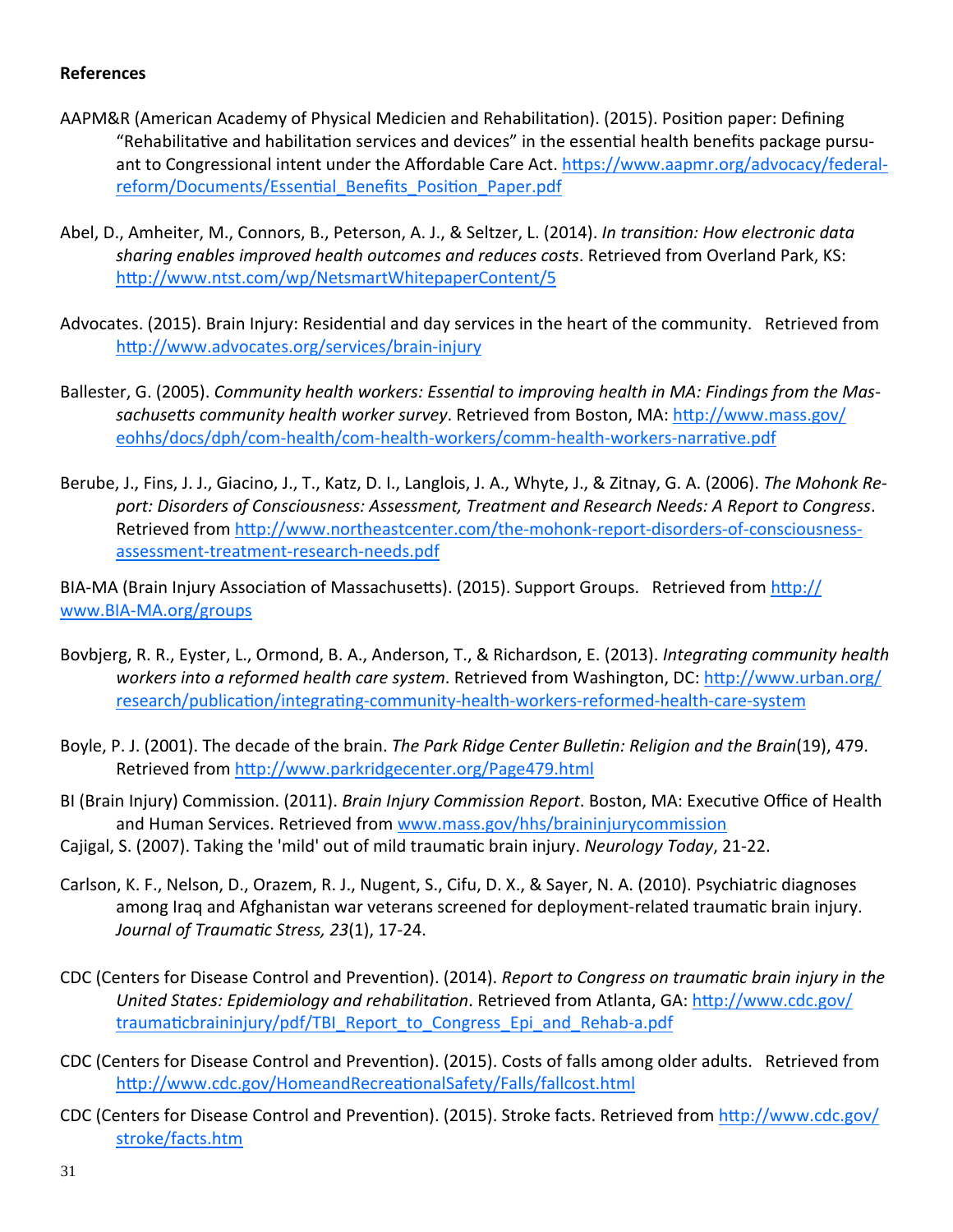- Coleman, E. A., Parry, C., Chalmers, S., & Min, S.-j. (2006). The care transitions intervention. *Archives of Internal Medicine, 166, 1822-1828.* Retrieved from http://www.caretransitions.org
- Cope, D. N., Mayer, N. H., & Cervelli, L. (2005). Development of systems of care for persons with traumatic brain injury. *Journal of Head Trauma RehabilitaƟon, 20*(2), 128‐142. <Go to ISI>://000227961200002
- Corrigan, J. D. (2015). A "new" way to do research: The TBI pracƟce‐based evidence study. *The Challenge, 9,* 4 -8. Retrieved from http://www.biausa.org/brain-injury-publications.htm
- Corrigan, J. D., Selassie, A. W., & Langlois Orman, J. A. (2010). The epidemiology of traumatic brain injury. *Journal of Head Trauma RehabilitaƟon, 25*(2), 72‐80.
- CPR (Center for Public Representation). (2015). Hutchinson v. Patrick: The litigation and settlement. Retrieved from http://www.centerforpublicrep.org/litigation-and-major-cases/brain-injury/the-litigation ‐hutchinson‐v‐patrick
- DOE (Massachusetts Department of Education). (2015). Special Education: Individualized Education Program. Retrieved from http://www.doe.mass.edu/sped/iep/
- DVBIC (Defense and Veterans Brain Injury Center). (2014). *TraumaƟc brain injury recovery support program (brochure)*. Defense Centers of Excellent for Psychological Health and Traumatic Brain Injury Retrieved from www.dvbic.dcoe.mil
- DVBIC (Defense and Veterans Brain Injury Center). (2015). *TraumaƟc brain injury (TBI): Moderate or Severe ‐‐ Family Caregiver Guide*. Retrieved from hƩps://dvbic.dcoe.mil/sites/default/ files/2012\_ModSevere\_S%26S\_LoRes.pdf.

EOHHS (The MassachuseƩs ExecuƟve Office of Health and Human Services). (2012). *Community Housing and Service Memorandum of Understanding*. Boston, MA: EOHHS Retrieved from hƩp://www.mass.gov/hed/ docs/dhcd/legal/interagencysupportative-hs-memorandum.pdf.

- EOHHS (The Massachusetts Executive Office of Health and Human Services). (2014). *The Massachusetts balancing incentive program*. Boston, MA: The Massachusetts Executive Office of Health and Human Services. Retrieved from http://www.medicaid.gov/medicaid-chip-program-information/by-topics/longterm-services-and-supports/balancing/downloads/massachusettes-bip-application.pdf
- Faul, M., Xu, L., Wald, M. M., & Coronado, V. (2010). *TraumaƟc Brain Injury in the United States: Emergency Department Visits, HospitalizaƟons and Deaths, 2002‐2006*. Atlanta, GA: Centers for Disease Control and Prevention, National Center for Injury Prevention and Control. Retrieved from http:// www.cdc.gov/traumaticbraininjury/pdf/blue\_book.pdf
- Fleming, J. Kuipers, P., Foster, M., Smith, S. &Doig, E. (2009). Evaluation of an outpatient, peer group intervention for people with acquired brain injury based on the ICF 'Environment' dimension. *Disability and RehabilitaƟon, 31*(20), 1666‐1675.
- Giacino, J., T., Fins, J. J., Laureys, S., & Schiff, N. D. (2014). Disorders of consciousness after acquired brain injury: the state of the science. *Nature Reviews Neurology, 10*, 99‐114.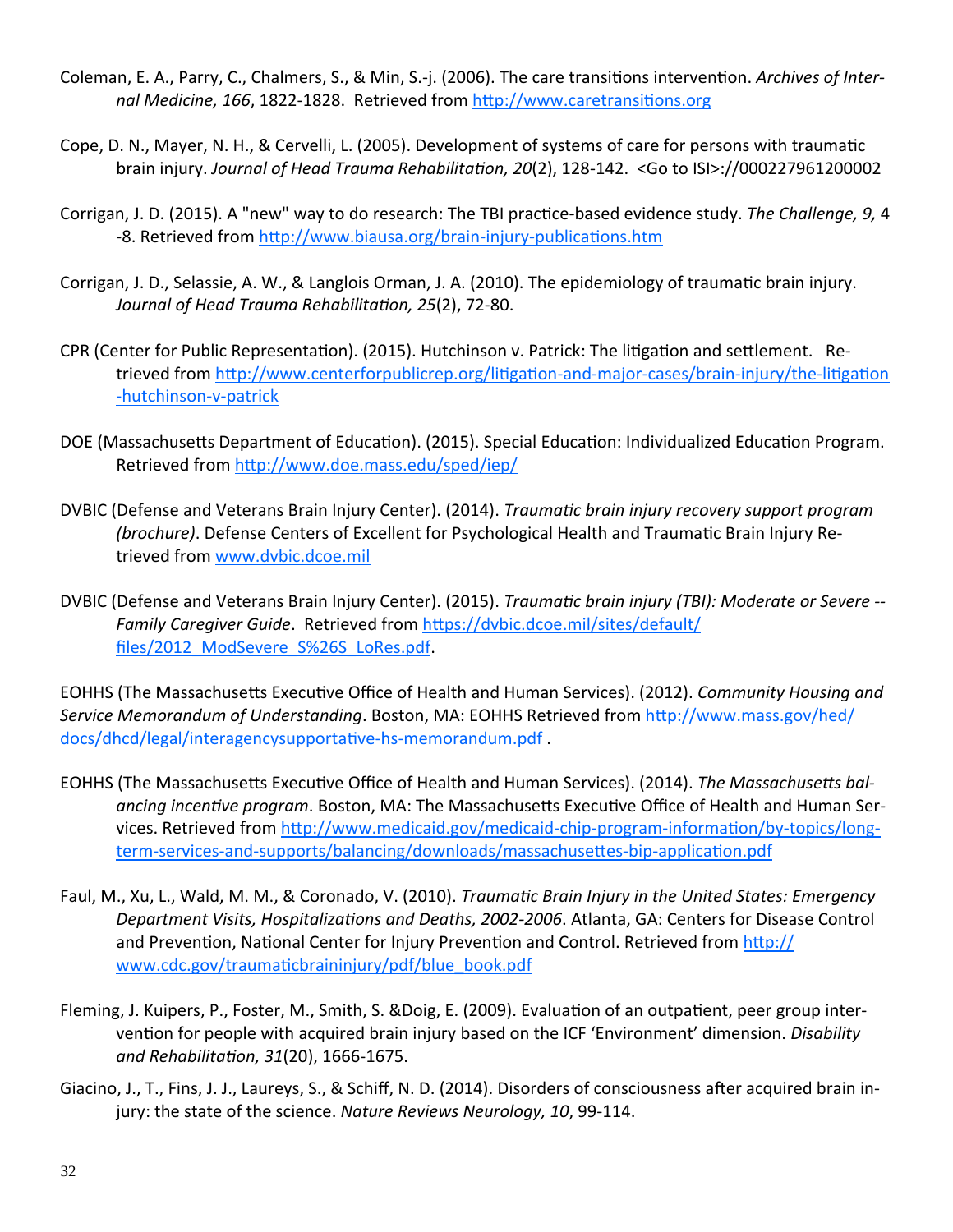- Gliklich, R. E., Dreyer, N. A., & Leavy, M. (2014). *Registries for evaluaƟng paƟent outcomes: A user's guide* (AHRQ Publication No. 13(14)-EHC111). Retrieved from Rockville, MD: http:// effectivehealthcare.ahrq.gov/registries-guide-3.cfm
- Hackman, H., LaVecchia, F., & Kamen, D. et al. (2014). *Acquired brain injury in MassachuseƩs: A report ge‐ nerated in response to and requested by the Brain Injury Commission*. Boston, MA: MassachuseƩs Department of Public Health and Massachusetts Rehabilitation Commission. Retrieved from http:// www.mass.gov/eohhs/docs/mrc/acquired‐brain‐injury‐ma.pdf
- Health Affairs. (2012). *Health policy brief: Care transitions*. Retrieved from http://healthaffairs.org/ healthpolicybriefs/brief\_pdfs/healthpolicybrief\_76.pdf
- HealthIT.gov. (2013). *Health IT in long‐term and post acute care: Issue brief*. Retrieved from Washington, DC: https://www.healthit.gov/sites/default/files/pdf/HIT\_LTPAC\_IssueBrief031513.pdf
- Hoge, C. W., McGurk, D., Thomas, J. L., Cox, A. L., Engel, C. C., & Castro, C. A. (2008). Mild traumatic brain injury in U.S. soldiers returning from Iraq. *New England Journal of Medicine, 358*(5), 453‐463.
- Horn, S. D., Corrigan, J. D., Bogner, J., Hammond, F. M., Seel, R. T., Smout, R. J., . . . Whiteneck, G. G. (2015). Traumatic brain injury--Practice based evidence study: Design and patients, centers, treatments, and outcomes. *Archives of Physical Medicine and RehabilitaƟon, 96*(8 Suppl 3), S178‐S195.
- Hughes, N., Williams, W. H., Chitsabesan, P., Walesby, R. C., Mounce, L. T. A., & Clasby, B. (2015). The preva‐ lence of traumatic brain injury among young offenders in custody: A systematic review. *Journal of Head Trauma RehabilitaƟon, 30*(2), 94‐105.
- ICER (The InsƟtute for Clinical and Economic Review). (2013). *Community Health Workers: A review of pro‐* gram evolution, evidence on effectiveness and value, and status of workforce development in New *England (draft report).* Paper presented at the Public Meeting June 28, 2013. Retrieved from http:// cepac.icer-review.org/wp-content/uploads/2011/04/CHW-Draft-Report-05-24-13-MASTER1.pdf
- IOM (InsƟtute of Medicine). (2014). *Capturing social and behavioral domains in electronic health records: Phase* 1. Retrieved from Washington, DC: http://iom.nationalacademies.org/~/media/Files/Report% 20Files/2014/EHR‐Phase‐1/EHRdomains.pdf
- Katz, D. I. (2012). *Assessment and treatment of disorders of consciousness*. Paper presented at the 33rd An‐ nual Neurorehabilitation Conference, Cambridge, MA.
- Katz, D. I., Ashley, M. J., Shattuck, G. J., & Connors, S. H. (2006). *Cognitive rehabilitation: The evidence, funding and case for advocacy in brain injury*. Retrieved from McLean, VA: hƩp:// iom.nationalacademies.org/~/media/Files/Report%20Files/2014/EHR-Phase-1/EHRdomains.pdf
- Kolakowsky-Hayner, S. A., Kreutzer, J. S; & Miner, K. D. (2000). Validation of the Service Obstacles Scale for the traumaƟc brain injury populaƟon. *NeuoRehabilitaƟon 14*(2), 151‐158.
- Krempels Center. (2015). Krempels Center: New life after brain injury. Retrieved from http:// www.krempelscenter.org/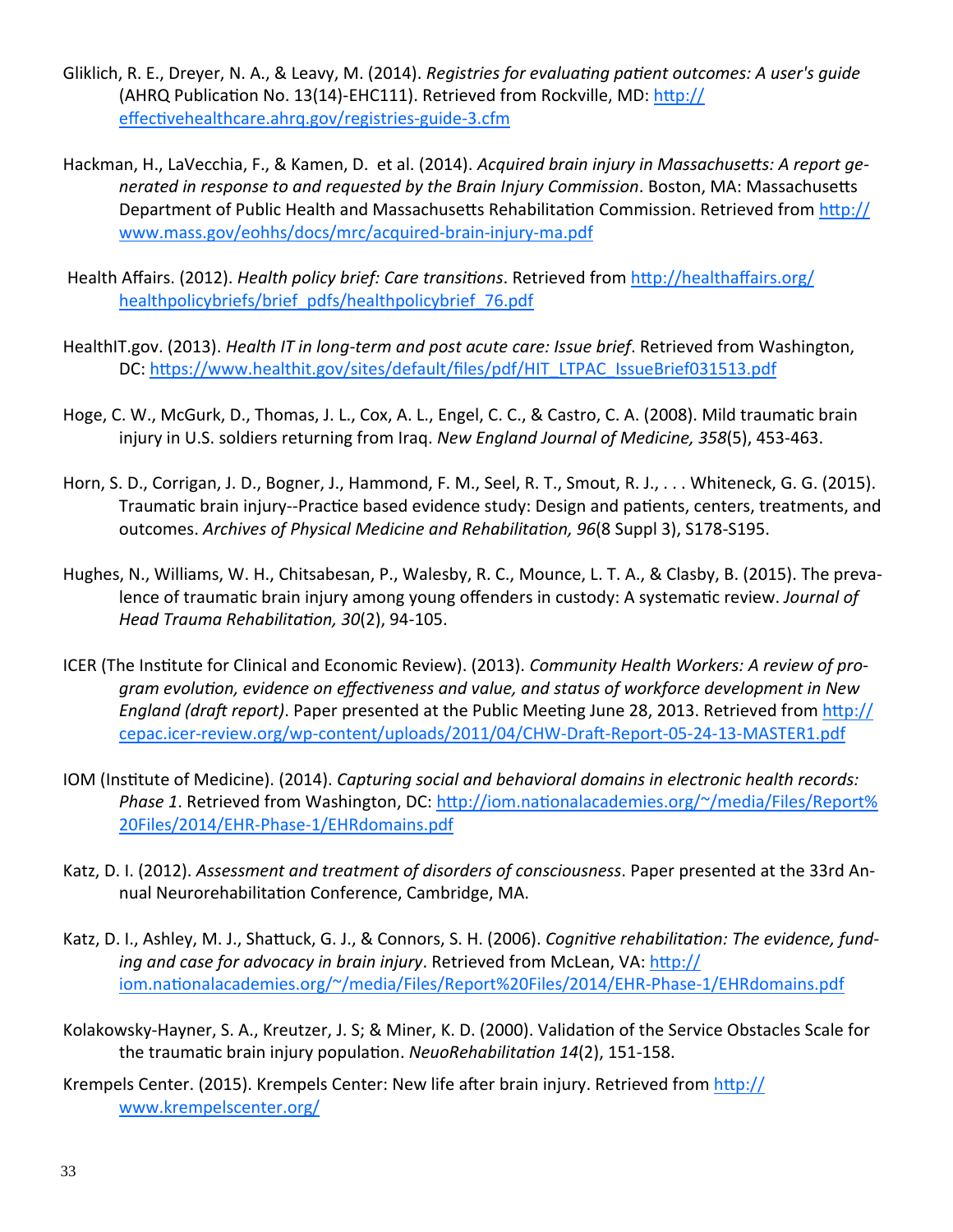- Kronenberg, K. (2013). *Phase 1 report: The current landscape*. Retrieved from hƩp://www.mass.gov/eohhs/ docs/dph/injury-surveillance/falls-prevention-phase-1-report.pdf
- Langlois, J. A., Rutland-Brown, W., & Wald, M. M. (2006). The epidemiology and impact of traumatic brain injury: A brief overview. *Journal of Head Trauma RehabilitaƟon, 21*(5), 375‐378.
- Larson, M. J., & Lorenz, L. (2014). *Upstream opportunities for reducing the harm of alcohol and drug use.* Retrieved from Waltham, MA: http://sihp.brandeis.edu/ibh/pdfs/OSI-Final-Report-10302013-MJL.pdf
- Lauer, G. (2011). Funding for State Service Delivery Systems: A report per request of Lisa Heddens, ranking members, Health and Human Services Appropriations Subcommittee, Iowa House of Representat ives: Brain Injury Association of Iowa. https://dhs.iowa.gov/sites/default/files/RepHeddensOverviewStateTBIfundingUSABIAIA09-15-2011.pdf
- Leibson, C. L., Brown, A. W., Ransom, J. E., Diehl, N. N., Perkins, P. K., Mandrekar, J., & Malec, J. F. (2011). Incidence of traumatic brain injury across the full disease spectrum: A population-based medical record review study. *Epidemiology, 22*(6), 836‐844.
- Lewine, J. D., Davis, J. T., Bigler, E. D., Thoma, R., Hill, D., Funke, M., ... Orrison, W. W. (2007). Objective documentation of traumatic brain injury subsequent to mild head trauma: Multimodal brain imaging with MEG, SPECT, and MRI. *Journal of Head Trauma RehabilitaƟon, 22*(3), 141‐155.
- Lewis, F. D., & Horn, G. J. (2015). Neurologic continuum of care: Evidence-based model of post-hospital system of care. *NeurorehabilitaƟon, 37*(3), 243‐251.
- Malec, J. F. (2001). Impact of comprehensive day treatment on societal participation for persons with acquired brain injury. *Archives of Physical Medicine and RehabilitaƟon, 82*(7), 885‐895.
- Malec, J. F. & Kean, J. (2015). Post-inpatient brain injury rehabilitation outcomes: Report from the national OutcomeInfo database. *Journal of Neurotrauma,* (in press).
- Marquez de la Plata, C. (2015). Timeliness of post-acute brain injury rehabilitation after TBI improves outcome. *The Challenge, 9,* 10-12. Retrieved from http://www.biausa.org/brain-injury-publications.htm
- MDPH (MassachuseƩs Department of Public Health). (2013). *Fall‐related injuries and deaths among older MA adults:* 2002-2010. Retrieved from http://www.mass.gov/eohhs/docs/dph/injury-surveillance/ elder‐falls‐august2013.pdf
- MDPH (Massachusetts Department of Public Health). (2010). *Health of Massachusetts*. Boston, MA: Massachusetts Department of Public Health. Retrieved from http://www.mass.gov/eohhs/docs/dph/ commissioner/health‐mass.pdf
- MedlinePlus. (2015). Recovering after stroke. U.S. National Library of Medicine. Retrieved from https:// www.nlm.nih.gov/medlineplus/ency/article/007419.htm
- MeHI (MassachuseƩs eHealth InsƟtute). (2013). *The Mass HIway: Overview of the state‐wide health infor‐ mation exchange*. Retrieved from Westborough, MA: http://www.mehi.masstech.org/sites/mehi/ files/documents/MassHIway‐Overview.pdf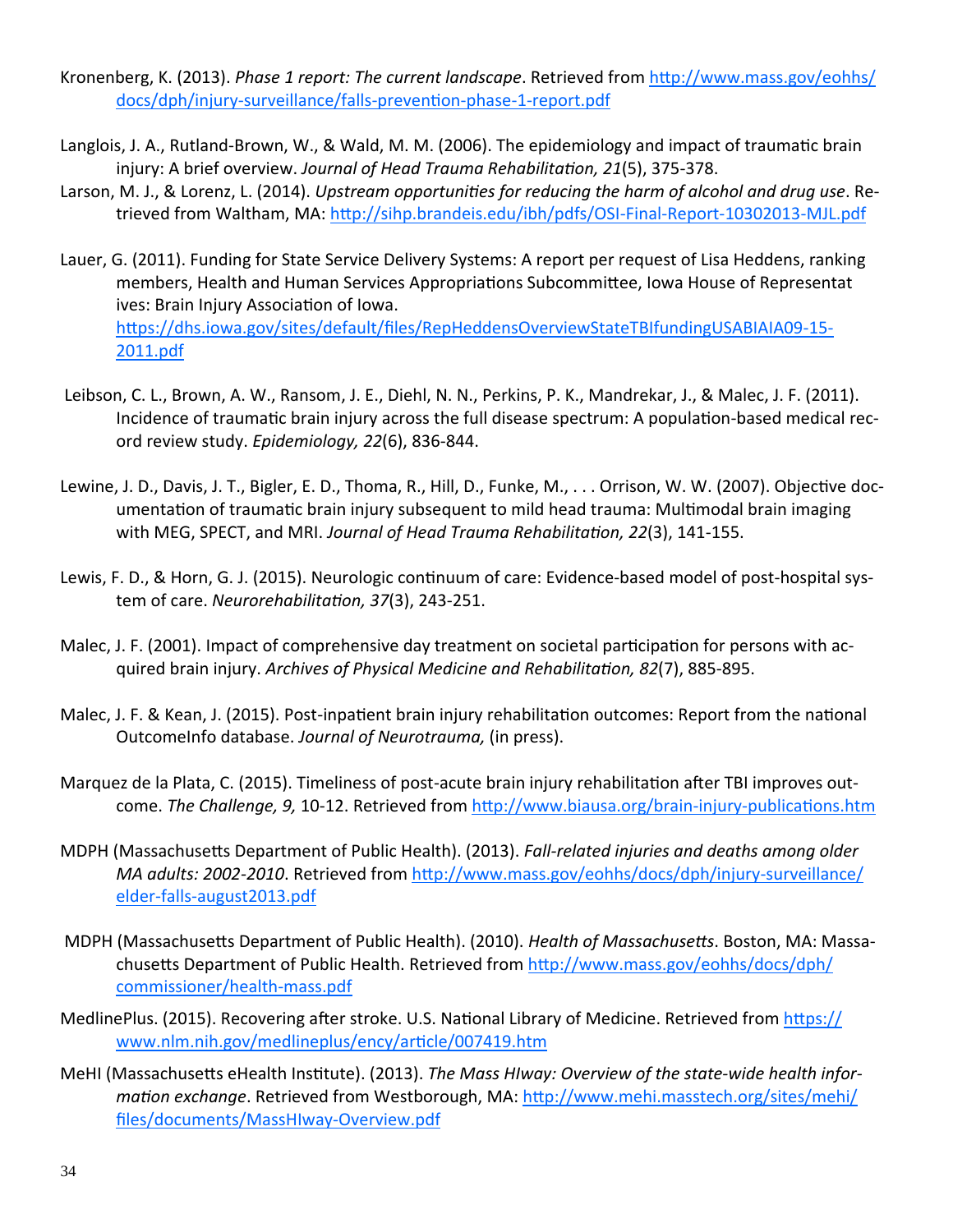- Meyer, H. (2011). A new care paradigm slashes hospital use and nursing home stays for the elderly and the physically and mentally disabled. *Health Affairs, 30*(3), 412‐415. doi: 10.1377/hlthaff.2011.0113
- MMPI (Massachusetts Medicaid Policy Institute), Blue Cross Blue Shield Foundation Massachusetts, & Health Management Associates. (2015). *The Governor's FY2016 budget proposal for MassHealth (Medicaid) and health reform programs*. Retrieved from Boston, MA: hƩp:// bluecrossfoundation.org/sites/default/files/download/publication/FY-2016 Gov Budget-Brief\_FINAL.pdf

Mozaffarian D, Benjamin EJ, Go AS, et al. Heart disease and stroke statistics-2015 update: a report from the American Heart Association. *Circulation*. 2015 ;e29-322. Retrieved from http://circ.ahajournals.org/ lookup/doi/10.1161/CIR.0000000000000152

- MRC (Massachusetts Rehabilitation Commission). (2004). *Supported living: A cost effective model of independent living for people with disabilities. Boston, MA: MRC. Retrieved from http://* www.supportedliving.org.au/site/wp-content/uploads/Supported-Living-A-cost-effective-model-ofindependent-living-for-people-with-disabilities.pdf
- Murphy, T., Murphy, M.P., Eicher, V., Altman, I.M. et al. (2015). Post-inpatient brain injury rehabilitation outcomes: Report from the national OutcomeInfo database. Panel Presentation. American Congress of Rehabilitation Medicine (ACRM) 92<sup>nd</sup> Annual Conference on Progress in Rehabilitation Research, Dallas, Texas, October 29.
- NASHIA (NaƟonal AssociaƟon of Head Injury Administrators). (2005). *Guide to State Government Brain Inju‐ ry Policies, Funding and Services*. Retrieved from hƩp://www.nashia.org
- NASHIA (NaƟonal AssociaƟon of State Head Injury Administrators). (2014). *State services for individuals with traumaƟc brain injury (TBI) and their families*. Retrieved from Washington, DC: hƩp:// www.ncdsv.org/images/NASHIA\_State-services-for-individuals-with-TBI-and-their-familiesupdated 6-2014.pdf
- Nauset Neighbors. (2015). Helping hands for seniors. Retrieved from http://nausetneighbors.org/ content.aspx?page\_id=0&club\_id=502670
- NINDS (National Institute of Neurological Disorders and Stroke). (2015). Common Data Elements for Traumatic Brain Injury. Retrieved from https://commondataelements.ninds.nih.gov/ TBI.aspx#tab=Data\_Standards
- NR (Neuro-Rehab Management). (2015). Head Injury Community Services HICS. http:// www.neurorehabmgt.com/#!hics/s16am
- Oddy, M., & da Silva Ramos, S. (2013). The clinical and cost-benefits of investing in neurobehavioural rehabilitaƟon: A mulƟ‐centre study. *Brain Injury, 27*(13‐14), 1500‐1507.
- Perron, B. E., & Howard, M. O. (2008). Prevalence and correlates of traumatic brain injury among delinquent youths. *Criminal Behavior and Mental Health, 18*, 243‐255.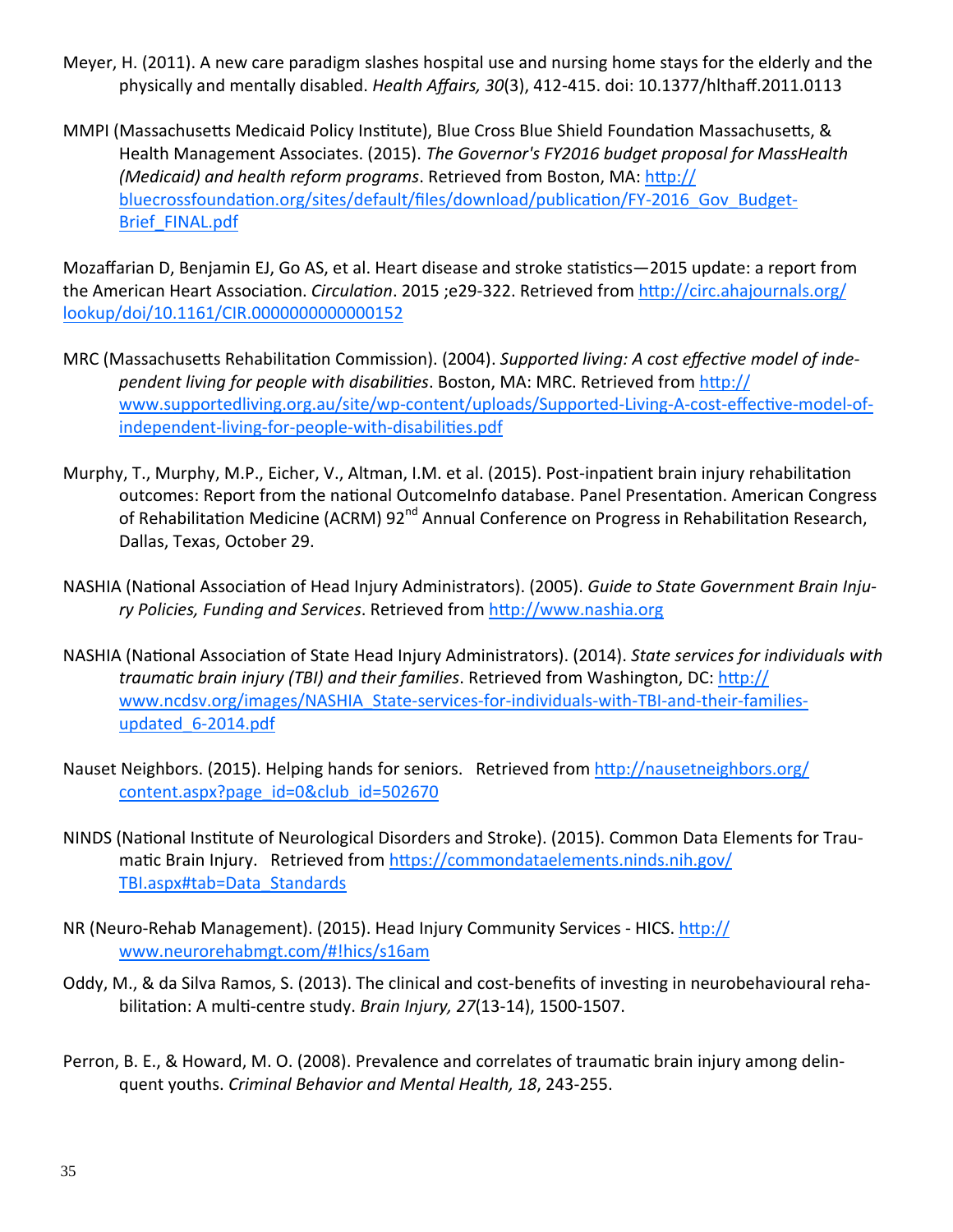- Pfuntner, A., Wier, L., & Steiner, C. (2013). *Costs for hospital stays in the United States, 2010* (146). Retrieved from Rockville, MD: http://www.hcup-us.ahrq.gov/reports/statbriefs/sb146.pdf
- Reid, I., McGeary, K. A., & Hicks, M. J. (2011). *Potential economic impact of resource facilitation for posttraumaƟc brain injury workforce re‐assimilaƟon*. Ball State University, Center for Business and Eco nomic Research. Retrieved from https://cms.bsu.edu/-/media/WWW/DepartmentalContent/ GlobalHealth/PDF/011211EconomicImpactTBIFinal.pdf
- SHIP (Statewide Head Injury Program). (2015). Technical assistance program for schools. Retrieved from http://www.mass.gov/eohhs/consumer/disability-services/services-by-type/head-injury/services/ technical‐assistance‐program‐for‐schools.html
- Smith, K. J. (2014). MassHealth Office of Long Term Services and Supports: Programs and services overview. Boston, MA: Executive Office of Health and Human Services. Retrieved from http://www.mfofc.org/ pdf/oltss‐overview‐5‐8‐14.pdf
- TAC (Technical Assistance CollaboraƟve). (2015). *Priced out in 2014: The housing crisis for people with disa‐* bilities. Retrieved from Boston, MA: http://www.tacinc.org/media/52012/Priced%20Out%20in% 202014.pdf
- TAC (Technical Assistance CollaboraƟve). (2015). *TAC/CCD Federal Policy RecommendaƟons*. Retrieved from http://www.tacinc.org/media/51959/Federal%20Policy%20Recommendations.pdf
- TBIAC (Texas TraumaƟc Brain Injury Advisory Council). (2014). *RecommendaƟons for improving the lives of individuals* with *traumatic brain injury, 2014*. Retrieved from http://www.hhsc.state.tx.us/ reports/2014/TBIAC‐report‐2014.pdf
- Trexler, L. E., Waldman, W., & ParroƩ, D. (2014). *Resource FacilitaƟon: Indiana Best PracƟces Manual for Re turn‐to‐Work or Return‐to‐School*. Retrieved from: hƩp://rhin.com/resource‐facilitaƟon‐best‐ pract ices‐manual‐for‐return‐to‐workschool/
- Truelle, J. L., Fayol, P., Montreuil, M., & Chevignard, M. (2010). Community integration after severe traumaƟc brain injury in adults. *Current Opinion in Neurology, 23*(6), 688‐694. doi:10.1097/ WCO.0b013e3283404258
- United States Census Bureau. (2015). State and County QuickFacts. Retrieved from http:// quickfacts.census.gov/qfd/states/25000.html
- University of Missouri‐Columbia. (2006). *2005 Missouri TBI early referral program evaluaƟon: Bridging the gap from hospitalizaƟon to community*. Retrieved from Columbia, MO: hƩp://health.mo.gov/living/ families/shcn/pdf/TBIEarlyReferral\_FinalReport.pdf
- USDHHS (US Department of Health and Human Services). (2000). *Cost‐effecƟveness of home and community ‐based long‐term care services*. Washington, DC: HHS/ASPE/DALTCP.
- Vaughn, M. G., Salas-Wright, C. P., DeLisi, M., & Perron, B. (2014). Correlates of traumatic brain injury among juvenile offenders: a mulƟ‐site study. *Crim Behav Ment Health, 24*(3), 188‐203.
- Vaughn, S. L. (2014). *TBI/ABI HCBS Waiver Programs and Other OpƟons for Long‐term Services and Supports (LTSS)*. Retrieved from Washington, DC: http://aspe.hhs.gov/sites/default/files/pdf/73916/ costeff.pdf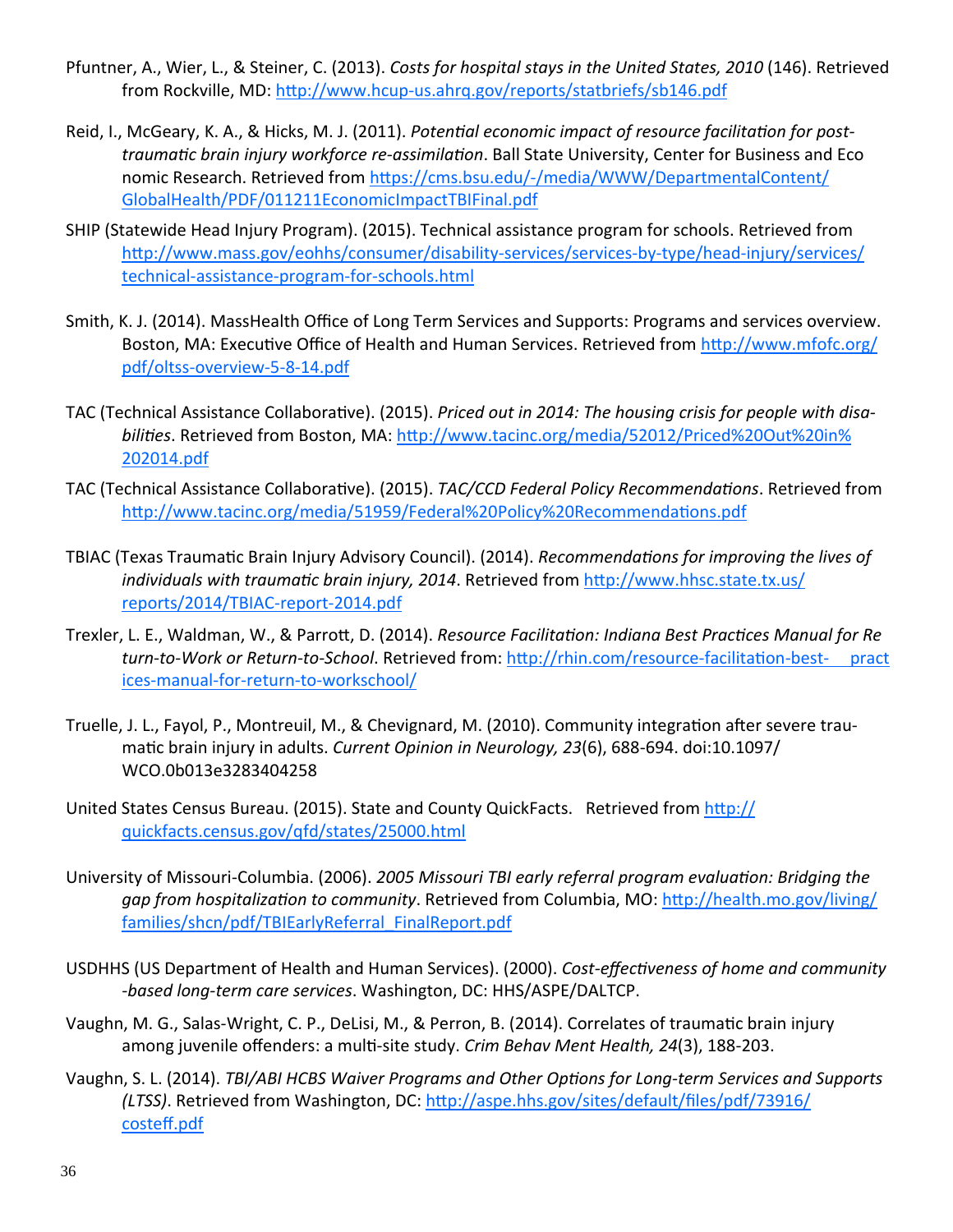- Vaughn, S. L. (2015). Testimony submitted to the House Committee on Appropriations Subcommittee on Labor, Health and Human Services, Education and Related Agencies. Washington, DC: National Association of Head Injury Administrators.
- Virginia Collaborative. (2013). Virginia collaborative policy summit on brain injury and juvenile justice: Proceedings Report. Retrieved from Richmond, VA: http://www.vadrs.org/cbs/downloads/ virginiacollaborativepolicysummitproceedingsreport.pdf
- Whiteneck, G. G., Brooks, C. A., Mellick, D., Harrison-Felix, C. L., Terrill, M. S., & Noble, K. (2004). Populationbased estimates of outcomes after hospitalized for traumatic brain injury in Colorado. Archives of Physical Medicine and Rehabilitation, 85(Supplement 2), 73-81.
- Wilde, E. A., Whiteneck, G. G., Bogner, J., Bushnik, T., Cifu, D. X., Dikmen, S., ... von Steinbuechel, N. (2010). Recommendations for the use of common outcome measures in traumatic brain injury research. Archives of Physical Medicine and Rehabilitation, 91(11), 1650-1660.
- Young, Colin A. (2015). Partnership between The Ride and Uber coming for paratransit passengers. State House News Service, November 9, 2015. Retrieved from http://www.statehousenews.com/? login=yes&trial=yes&path=cms/news.aspx&yr=2015&select=20152237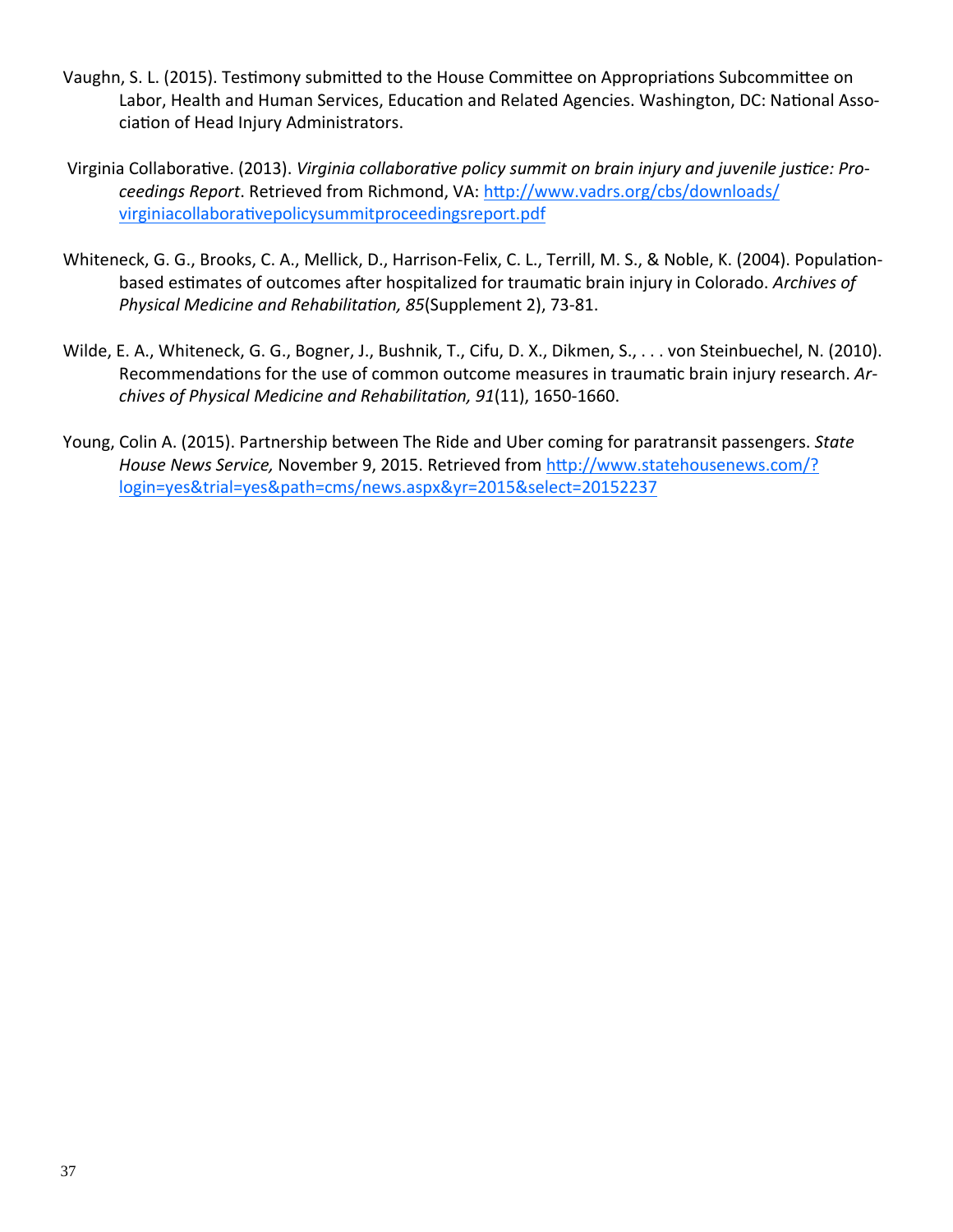#### **Appendix 1**

#### **People Interviewed for the Issue Brief and the Survivor TesƟmony Video**

Note: Affiliation listed for some individuals has changed since the time they were interviewed for this issue

Amy Bernstein, MassHealth

Bruce Bird, VinFen

Chris Carter, Spaulding Rehabilitation Hospital

Harriette L. Chandler, Majority Leader, Massachusetts Senate

Eileen Chernoff, Community Rehab Care

Peter Chochrek, ABI survivor\*

Michelle Demore‐Taber, Advocates

Anton Dodek, Blue Cross Blue Shield

Susan Gaffney, Advocates

Joe Giacino, Spaulding Rehabilitation Hospital

Ann Gillespie, Community Rehab Care

Nicole Godaire, BIA‐MA

Michele Goody, MassHealth

Shaun Grady, ABI Survivor\*

Scott Green, Netsmart

Ben Jackson, Head Injury Community Services

Karen M Janulewicz , ABI survivor\*

Kathee Jordan, Seven Hills

Douglas Katz, Braintree Rehabilitation Hospital and Boston University

Barb Kresge, Krempels Center, New Hampshire

Francesca LaVecchia, Boston University, School of Medicine

Ross Merritt, NetSmart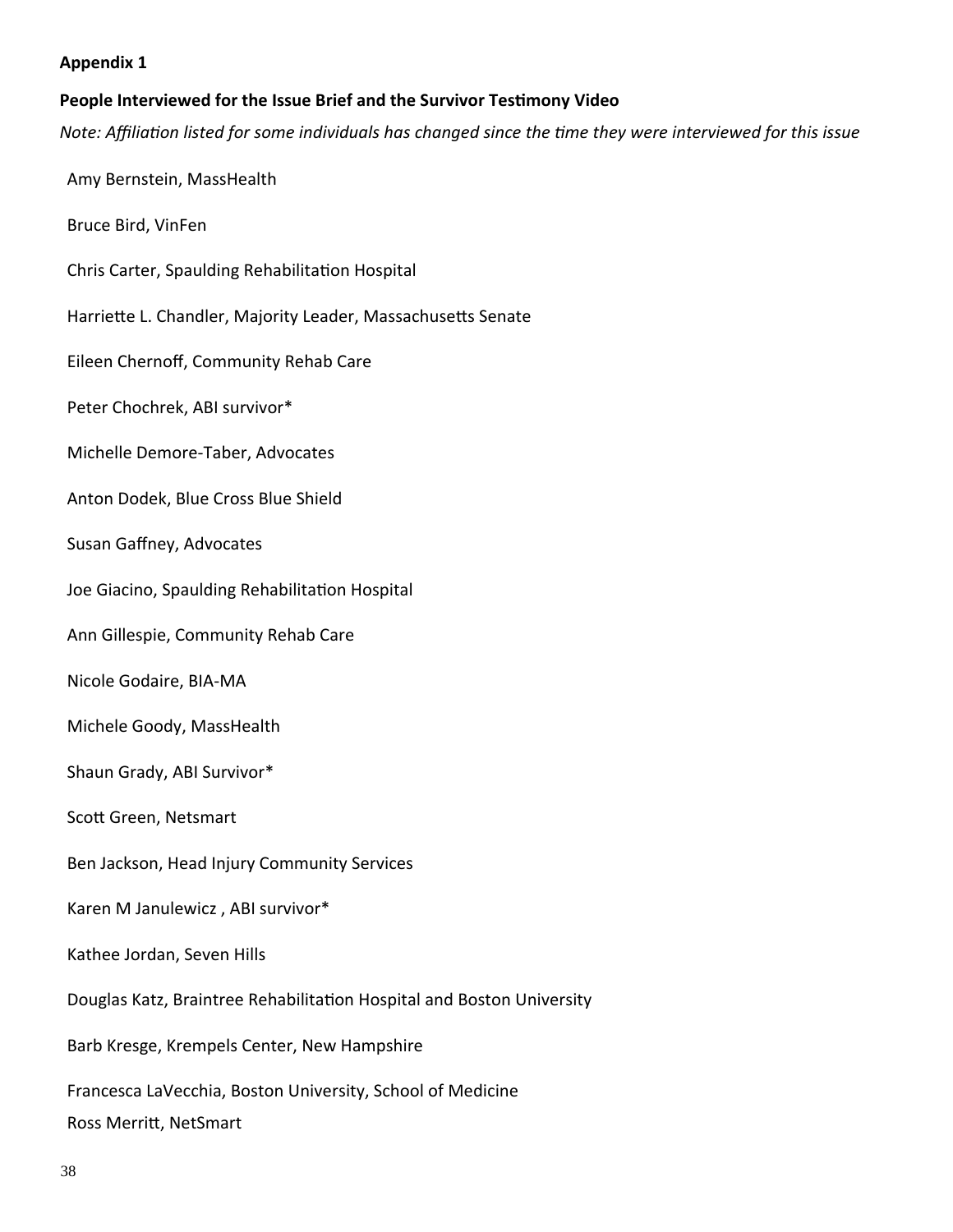Therese O'Neil‐Pirozzi, Northeastern University and Harvard‐Spaulding TBI Model System Nicky Osborne, Massachusetts Rehabilitation Commission Peter Noonan, Supportive Living Inc Theresa Rankin, Virgina Housing & Support Services Consortium, Brain Injury Services, Inc. Jack Reed, Head Injury Community Services Mary Roach, NeuroRehab Management Inc. Donald Rondeau, ABI survivor\* Lisa Saba, NeuroRestorative Nancy Schmidt, Spaulding Rehabilitation Hospital Ken Singer, Berkshire County ARC Amanda Smart, Survivor Kenneth J. Smith, LTSS, MassHealth Marilyn Spivack, Spaulding Rehabilitation Hospital Pat Stark, Wingate Worcester Eileen Stefan, ABI survivor\* Rob Taber, Genesis Michael Turner, Berkshire County ARC Tom Wagner, Advocates Susan Vaughn, NASHIA Michel Weaver, Learning Services Barbara Webster, BIA‐MA

\* ABI survivors who provided video testimony.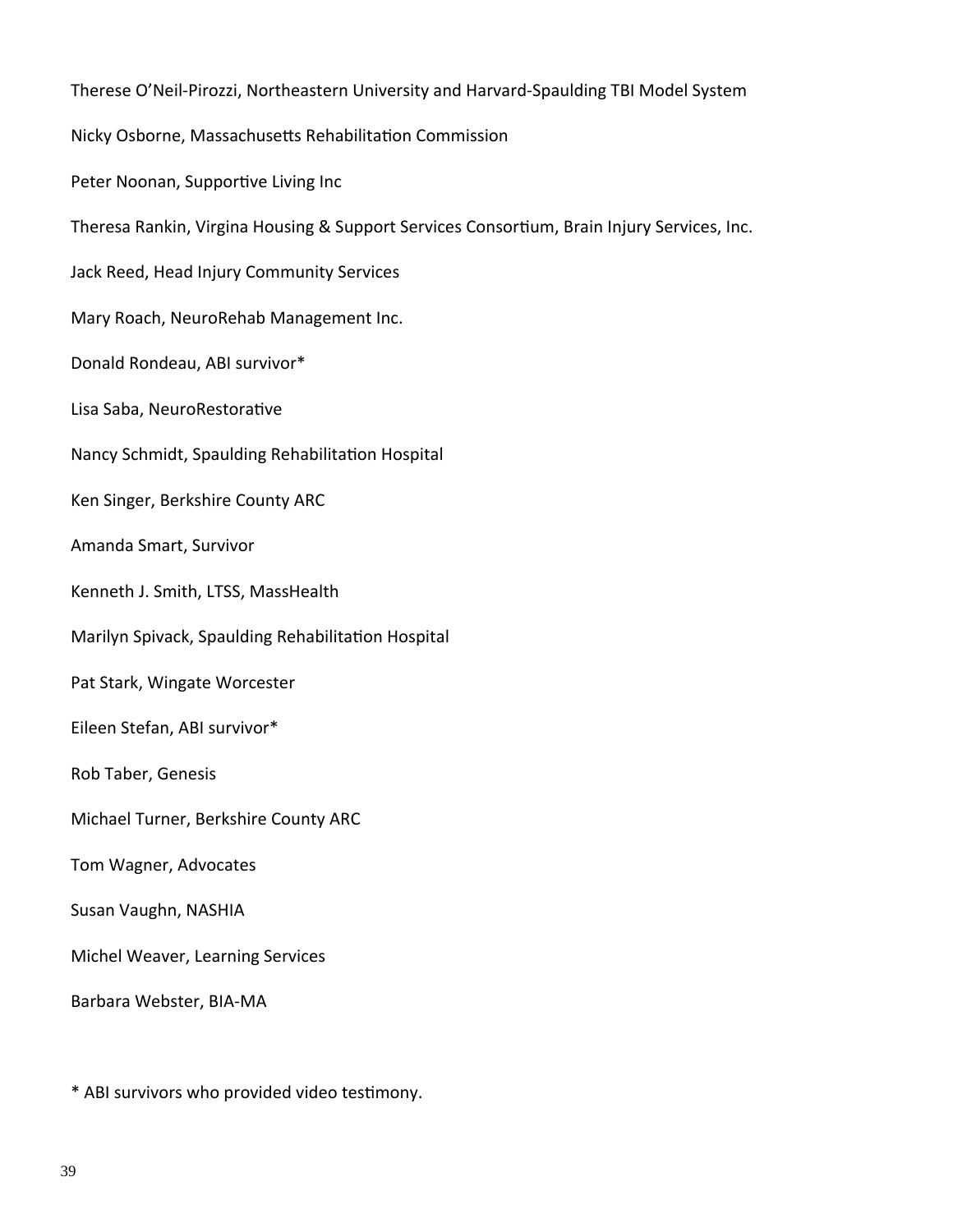#### **Appendix 2**

#### **Issue Brief Interview Guide**

#### **QuesƟons:**

Where does your organization or agency fit in the brain injury continuum of care involved in supporting or providing brain injury services or supports?

Where do you get the funding for your work?

What is the range of severity in the clients you serve?

What types of professionals do you have on your staff?

How do you measure your success and how do you track it?

What policies and organizations support your work?

Are there any barriers or limitations you face in your work?

How do you see your work changing over time?

What is the Commonwealth doing right about acquired brain injury?

What are some best practices and successes from your perspective? (In the Commonwealth? Elsewhere?)

What has contributed to the success of the efforts/programs you have mentioned?

What could be done to further strengthen these efforts/programs?

Where are there gaps and limitations in supports and services?

What is contributing to these gaps and limitations?

How would you recommend closing these gaps and limitations?

How do these gaps and limitations impact individuals? Families? Communities?

Who needs to be involved in closing these gaps moving forward?

What if anything gives you hope for the future of brain injury treatment and services?

What if anything would you like to know more about?

What if anything do you think policymakers need to know?

Have I missed asking any questions or raising any issues you think are important?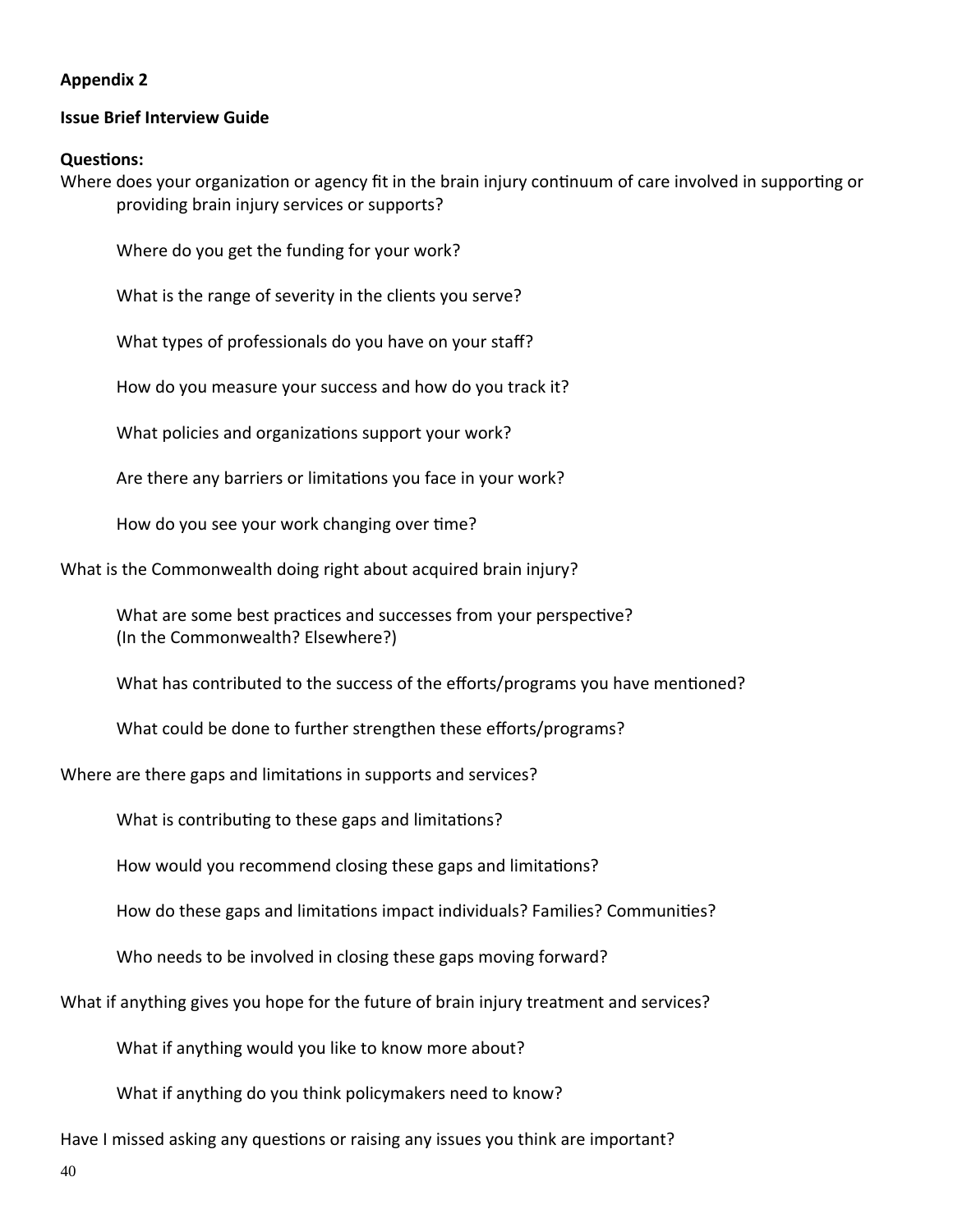# **Appendix 3**

# **Video TesƟmony Interview Guide**

# **QuesƟons:**

- (1) Tell me a little bit about yourself and your life before your injury and after your injury.
- (2) What if any services have helped you recover from your brain injury? Tell me about one service in particular that has helped you.
	- Examples of services are:
		- ° Inpatient rehabilitation, case management, outpatient or community-based rehabilitation, housing, supported independent living, support with activities of daily living, transportation, support groups, and community programming.
- (3) What if any services did you not have access to, or maybe not enough access? Tell me about one service in particular that could have helped you or could help you now.
	- Examples of services are:
		- ° Inpatient rehabilitation, case management, outpatient or community-based rehabilitation, housing, supported independent living, support with activities of daily living, transportation, support groups, and community programming.
	- What happened that prevented your access?
	- What might be different in your life or recovery if you had access to this service?

(4) What do you want to tell policymakers about the gaps in brain injury services in our state?

(5) What are your hopes for the future, and what could help you get there?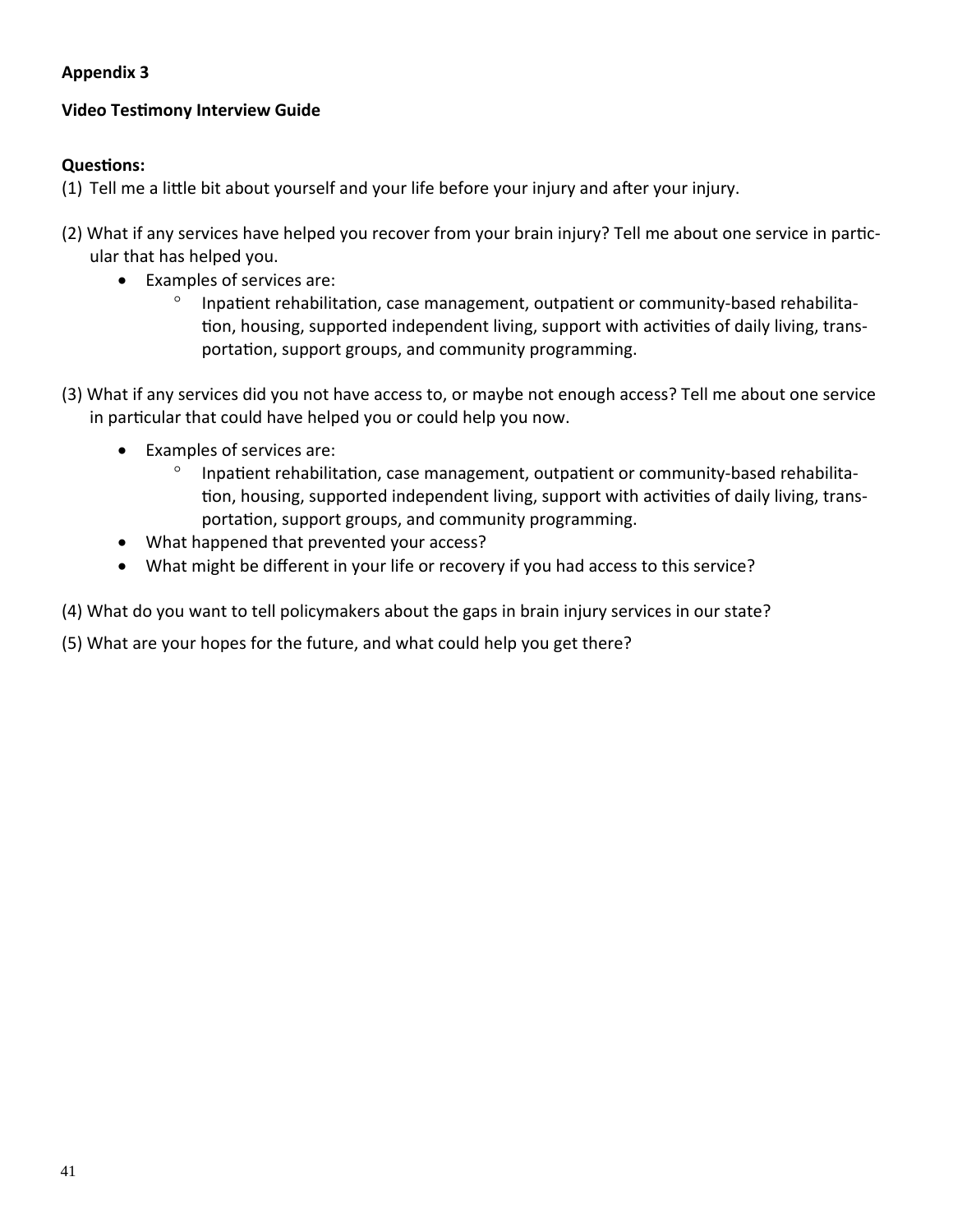# **Appendix 4 Acronyms**

| AAA:       | Area Agencies on Aging                                              | HRSA:          | Health Research and Services Administra-<br>tion                      |
|------------|---------------------------------------------------------------------|----------------|-----------------------------------------------------------------------|
| ABI:       | Acquired brain injury                                               |                |                                                                       |
| ALFA:      | Assisted Living Facilities Association                              | ISP:           | <b>Individual Service Plans</b>                                       |
| ASAPs:     | <b>Aging Service Access Points</b>                                  | MDPH:          | MA Department of Public Health                                        |
| BI:        | <b>Brain Injury</b>                                                 | MeHI           | Massachusetts eHealth Institute                                       |
| BIA-MA:    | Brain Injury Association of Massachu-<br>setts                      | MFP:           | Money Follows the Person                                              |
| BI&SSCS:   | Brain Injury and Statewide Specialized<br><b>Community Services</b> | MRC:           | <b>Massachusetts Rehabilitation Commis-</b><br>sion                   |
| CDC:       | Centers for Disease Control and Preven-<br>tion                     | <b>NASHIA:</b> | National Association of State Head Injury<br>Administrators           |
|            |                                                                     | OEA:           | MA Office of Elder Affairs                                            |
| CHW:       | <b>Community Health Worker</b>                                      | OT:            | Occupational therapy                                                  |
| <b>COA</b> | Councils on Aging                                                   | PARF:          | Post Acute Brain Injury Providers                                     |
| DDS:       | MA Department of Developmental Ser-<br>vices                        | PBER:          | Practice-Based Evidence Research                                      |
| DHCD:      | MA Department of Housing and Com-<br>munity Development             | PT:            | Physical therapy                                                      |
| DMH:       | MA Department of Mental Health                                      | RF:            | <b>Resource Facilitation</b>                                          |
| DOC:       | <b>MA Department of Corrections</b>                                 | SHIP:<br>SLI:  | Statewide Head Injury Program<br>Supportive Living, Inc.              |
| ED:        | <b>Emergency Department</b>                                         | SPL:<br>SSDI:  | Speech and language pathology<br>Social Security Disability Insurance |
| EOHHS:     | <b>Executive Office of Health and Human</b><br>Services             | SSI:           | <b>Social Security Insurance</b>                                      |
| HCBS:      | Home and Community-Based Services                                   | TBI:           | Traumatic brain injury                                                |
| HICS:      | <b>Head Injury Community Services</b>                               | TBIAC:         | Texas Traumatic Brain Injury Advisory<br>Council                      |
|            |                                                                     |                |                                                                       |
| HIE:       | <b>Health Information Exchange</b>                                  | <b>VNAs:</b>   | <b>Visiting Nurse Associations</b>                                    |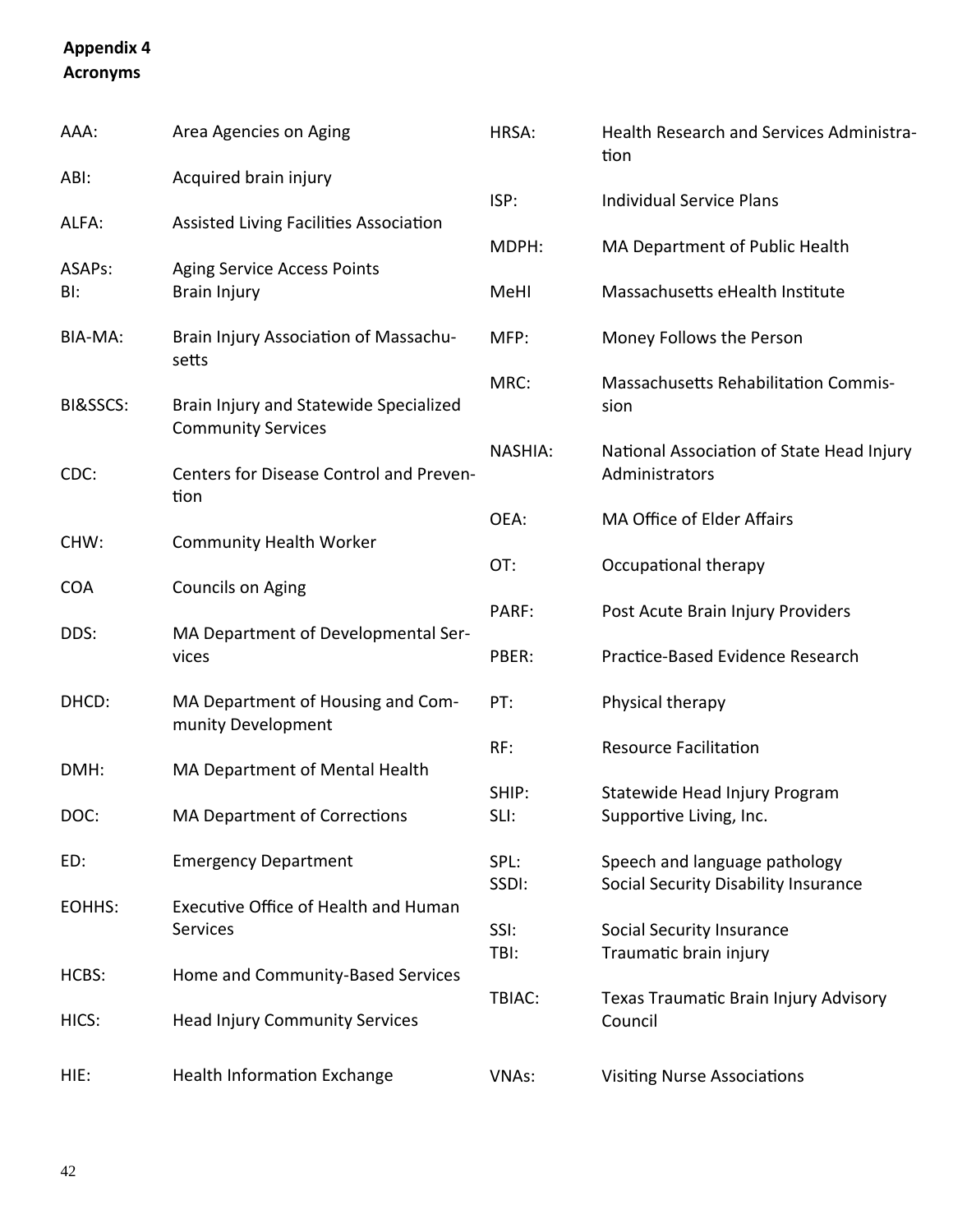#### **Appendix 5**

#### **EssenƟal Reading**

*EssenƟal reading that has informed this issue brief is listed and described below.*

#### **Brain Injury Commission Report, November 14, 2011**

In fiscal year 2011, a Brain Injury Commission was established by legislative action. Governor Deval L. Patrick appointed the members of this Commission, who included persons with acquired brain injury, state agency representatives, family members of persons with ABI, and providers of community-based brain injury services within the Commonwealth of Massachusetts. The Commission, which held monthly public meetings, identified gaps in service delivery, and other needs as well as challenges experienced by Massachusetts residents who had an ABI. These service needs and associated recommendations are detailed in the Commission's final report, which can be accessed at www.mass.gov/hhs/braininjurycommission.

#### **Acquired Brain Injury in MassachuseƩs, October 2014**

A recommendation prioritized by the Brain Injury Commission's 2011 report was to complete an epidemiological study of ABI in Massachusetts to inform development of long-term community-based support services for adults and children with acquired brain injury. The report, published in October 2014 by the Massachusetts Rehabilitation Commission in collaboration with the Massachusetts Department of Public Health, includes an estimate of the magnitude of the population; affected age groups; regions of residence; and other pertinent descriptive information for five major subcategories of ABI, including traumatic brain injury (TBI), stroke, ABI-related infectious diseases, metabolic disorders affecting the central nervous system (brain and spinal cord), and brain tumor. The report also provides a chapter describing ABI prevention activities in the Commonwealth. The epi report may be accessed at http://www.mass.gov/eohhs/docs/mrc/acquired-braininjury‐ma.pdf.

#### Supported Living: A Cost Effective Model of Independent Living for People with Disabilities, Massachusetts **RehabilitaƟon Commission, June 2004**

This report describes the supported living model in Massachusetts, and its participants, services provided, costs, benefits, and success stories. The full report can be found at: http://www.supportedliving.org.au/site/ wp-content/uploads/Supported-Living-A-cost-effective-model-of-independent-living-for-people-withdisabilities.pdf

Report to Congress: Traumatic Brain Injury in the United States: Epidemiology and Rehabilitation, 2014. Prepared by the Centers for Disease Control and Prevention's National Center for Injury Prevention and Control, Division of Unintended Injury Prevention, this report to Congress describes the national incidence of traumatic brain injury, including trends over time; describes data on the prevalence of TBI-related disability; reviews the adequacy of TBI outcome measures; describes factors that influence differential TBI outcomes; and assesses the current status and effectiveness of TBI rehabilitation services. The report can be accessed at: http://www.cdc.gov/traumaticbraininjury/pdf/TBI\_Report\_to\_Congress\_Epi\_and\_Rehab-a.pdf.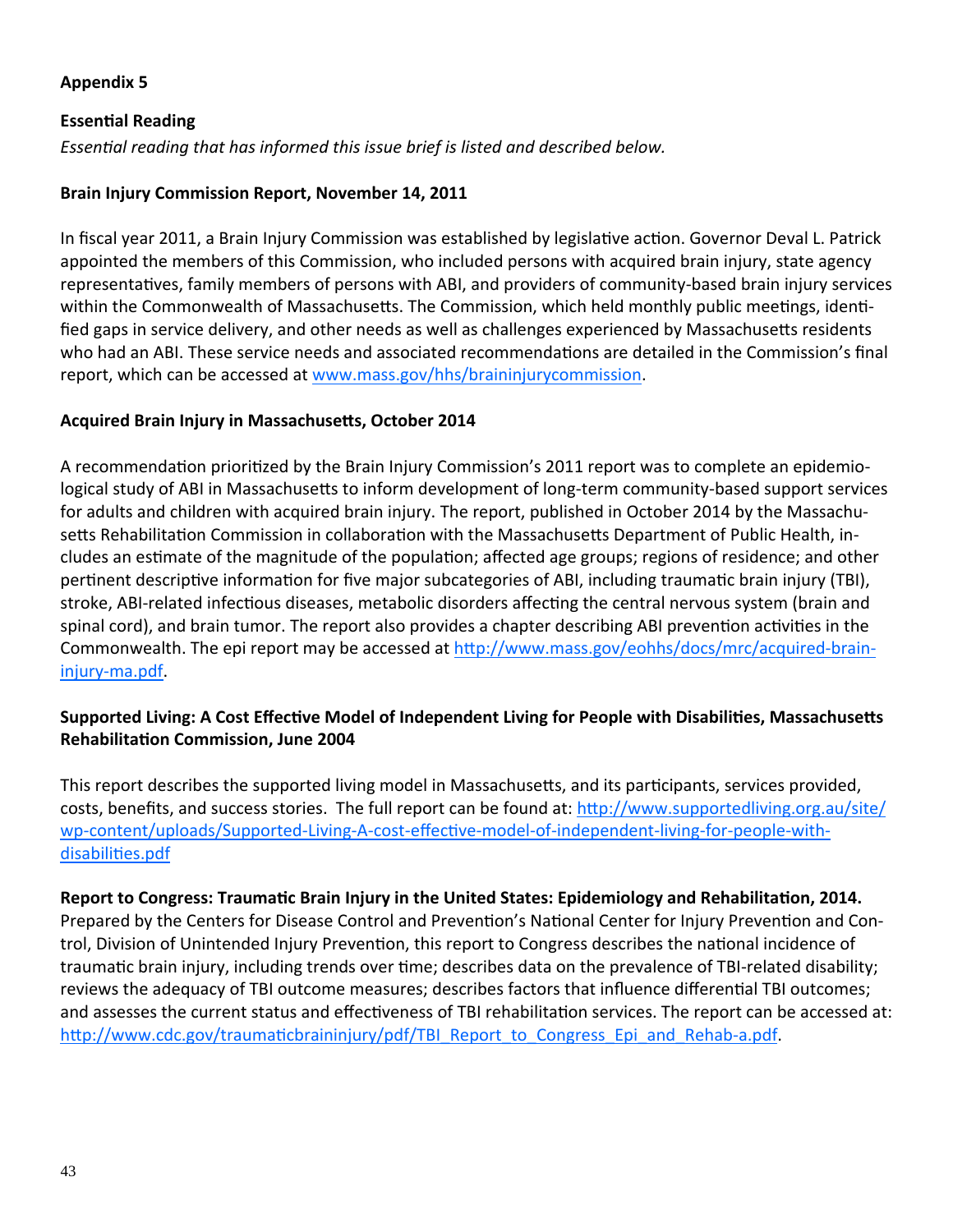#### **The Challenge! Volume 9, Issue 2**

Published four times per year by the Brain Injury Association of America, *The Challenge*, addresses policyrelated acquired brain injury topics and includes public policy news, research breakthroughs, medical ad‐ vances, legal and financial issues, and survivor stories. The Spring 2015 issue (Volume 9, Issue 2), focused on the role of rehabilitation, informed development of this issue brief and explored what works in rehabilitation and what is needed to improve it. Access issues of the publication at http://www.biausa.org/braininjury-publications.htm.

#### Resource Facilitation: Indiana Best Practices Manual for Return-to-Work or Return-to-School by Trexler, **L. E., Waldman, W., & ParroƩ, D. (2014)**

Developed to guide providers in the delivery of Resource Facilitation (RF) services, this manual provides a rationale and historical overview of Indiana's RF efforts, addresses recovery issues that influence longterm vocational and other outcomes after a hospitalization for brain injury, describes system barriers that create gaps in the continuum of care, defines the RF team's roles and organizational structure, presents the RF service model and the research and training that support it, and makes recommendations for the future. The model is grounded in evidence from randomized controlled trial studies and was funded by grants from the Health Resources and Services Administration (HRSA) and the Indiana Spinal Cord and Brain Injury Research Board and funding from the Rehabilitation Hospital of Indiana Foundation. The guide is intended to inform state efforts to improve vocational outcomes after a hospitalization for brain injury. To obtain a copy, visit http://rhin.com/resource-facilitation-best-practices-manual-for-return-toworkschool/ .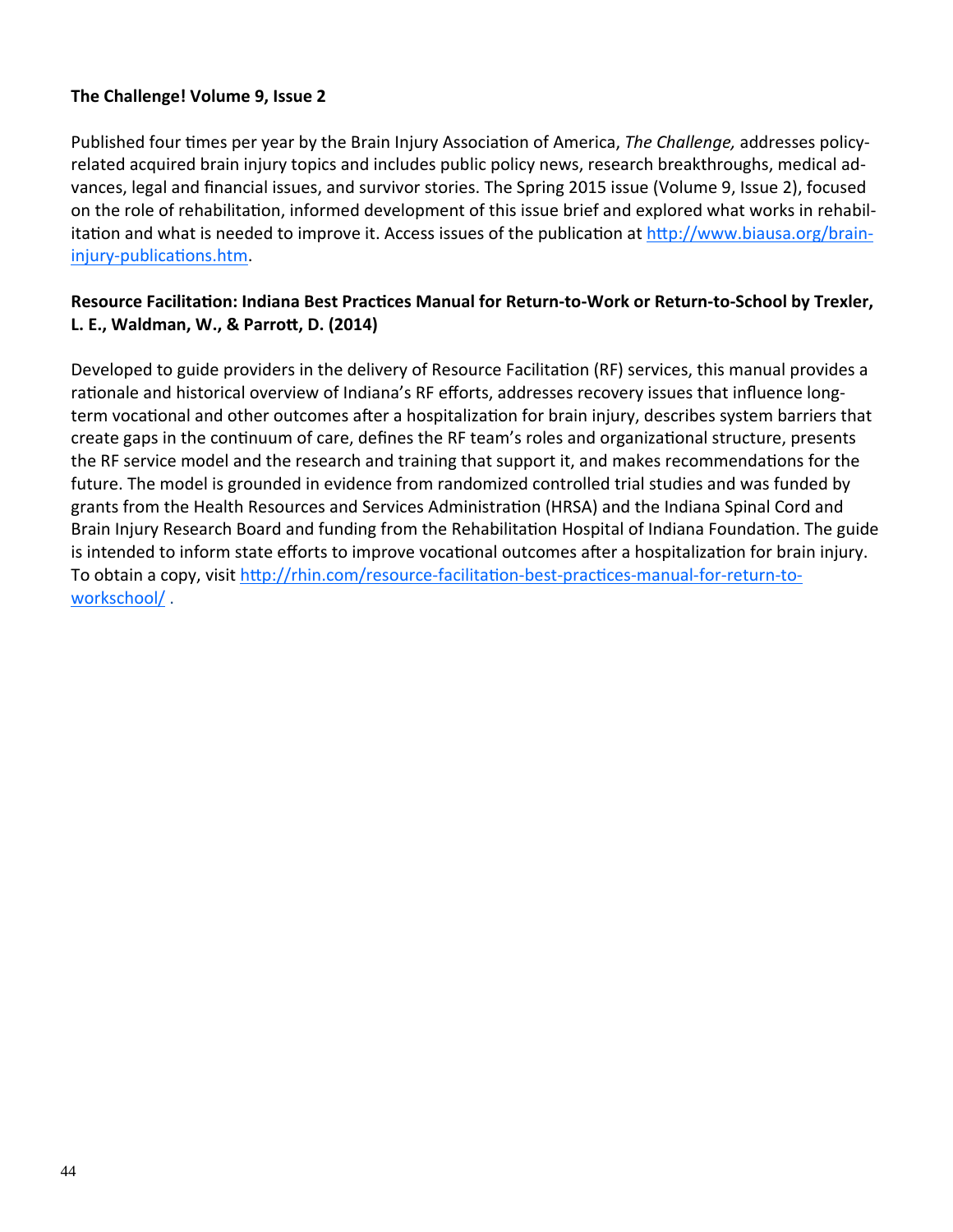#### **Appendix 6**

#### **State Programs SupporƟng People with Severe Brain Injury**

This appendix provides information on the Massachusetts Rehabilitation Commission (MRC) and its agency the Statewide Head Injury Program (SHIP) and on the five brain injury Home and Community‐Based Services (HCBS) Waiver programs in the Commonwealth. For information on specific services provided under the TBI, ABI, and MFP Waivers, see Appendix 7.

#### **6.1. MRC‐ MassachuseƩs RehabilitaƟon Commission**

The Massachusetts Rehabilitation Commission (MRC) is one of the agencies within the Executive Office of Health and Human Services (EOHHS) Secretariat. The goal of MRC is assist individuals with disabilities (including TraumaƟc Brain Injury) to live and work independently. MRC offers a range of services including: Vocational Rehabilitation, Community Living, and Disability Determination Services for Social Security Disability Insurance (SSDI) and Supplemental Security Income (SSI):

- Vocational Rehabilitation helps people with disabilities find and maintain employment.
- Community Living offers brain injury and specialized community services, protective services, supported living services, independent living center services, independent living programs for people turning 22, assistive technology program, home care assistance, consumer involvement, acquired brain injury Waivers, and money follows the person and home and community based Waivers.
- The disability determination service is funded by the Social Security Administration and determines initial and ongoing Social Security Disability Insurance (SSDI) and Social Security Insurance (SSI) eligibility for those with disabilities.

Many of the services listed above, while paid for by MRC, are contracted out to private non‐profit and for‐ profit organizations that specialize in brain injury treatment and recovery. MRC also helps survivors and their families connect with services they may be eligible in the state. Because of this resource intensive work, MRC is limited in the number of persons that it can serve or the services it can provide at any one time. The Brain Injury Association of Massachusetts (BIA-MA) estimates that more than 4,000 people are eligible for services but unable to receive them at the current time. MRC is a key stakeholder in coordinating state appropriated benefits for eligible individuals with brain injuries.

### **6.1.a. Brain Injury and Statewide Specialized Community Services (BI&SSCS), a.k.a. SHIP‐ Statewide Head Injury Program**

The Statewide Head Injury Program (SHIP) or Brain Injury and Statewide Specialized Community Services (BI&SSCS), is a part of the Community Living division of MRC. The SHIP budget is determined annually by the state legislature, and their client‐base is persons with TBI. SHIP provides a range of community‐based services for people who have sustained a TBI including: case management, social/recreational programs, skills training via regionally-based head injury centers, respite, residential services/programs, and family support services (http://www.mass.gov/eohhs/consumer/disability-services/services-by-type/headinjury/). Eligibility requirements include being a MA resident, having sustained a TBI, having associated im‐ pairments in physical and/or cognitive and/or behavioral functioning, and being able to participate in the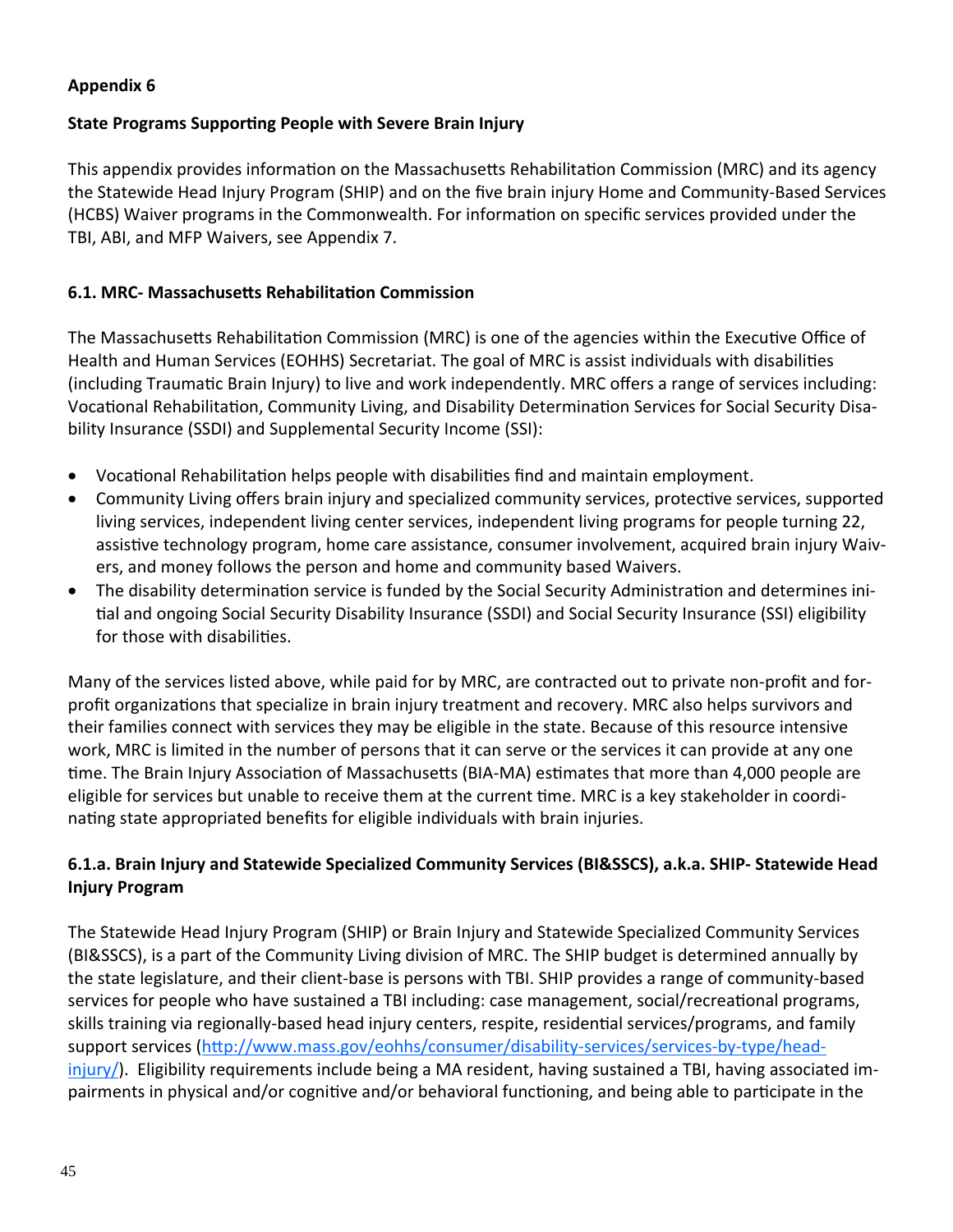community-based services. Like MRC, SHIP is confined to its budget and is not an entitlement program available immediately to all of those eligible. Some individuals have remained eligible without services for up to six or more years.

*A CauƟon.* Through the ABI and MFP Waivers, MassHealth, MRC, and DDS are moving people with severe brain injury into the community, and creating opportunities for them to participate fully in community life alongside everyone else. Economic theory tells us that there are two sides to this coin – supply and demand. MA is creating the supply of people with brain injury living in the community through the HCBS residential and non-residential Waiver programs. However, we need to consider the demand side as well, and ways to encourage community demand to include people with severe brain injury in community life. People without disabilities may feel challenged approaching and speaking with someone in a wheelchair or with cognitive and behavioral challenges; they may have concerns about incorporating someone with severe brain injury into ongoing community programs and activities. Outreach is needed to create awareness of the benefits of community inclusion for all and to encourage community-based efforts to increase participation in community life for people with severe brain injury.

### **Figure 11: SHIP's populaƟon and funding challenges, respondent perspecƟves**

- SHIP does not serve stroke or brain tumors. They cannot serve anyone with another form of ABI (besides TBI). That's the regulaƟon. *(Francesca LaVecchia, Boston University School of Medicine)*
- Whether TBI or ABI, the effects are similar because it is all the same organ. They have similar areas of disfunction. Having an agency just for TBI is like creating an agency for the heart but then limiting services to those just with a coronary. *(Francesca LaVecchia, Boston University School of Medicine)*
- To expand SHIP, funding has to be there. *(HarrieƩe L. Chandler, Majority Leader, Massachu‐ seƩs Senate)*
- There are more than 4,000 people eligible for SHIP services but not yet receiving them. The faster they get services, the less likely they are to depend on state services and more likely to go back into the community and start working. *(Nicole Godaire, ExecuƟve Director, Brain Injury AssociaƟon of MassachuseƩs)*

# **6.2 Home and Community‐Based (HCBS) Waivers for People with Brain Injury**

# **6.2.a. TraumaƟc Brain Injury (TBI) Waiver**

The Traumatic Brain Injury Waiver is operated by MRC. This Waiver provides community-based services to Medicaid-eligible persons with traumatic brain injury (TBI). Eligibility requirements are:

- Must be 18 or over and have experienced a Traumatic Brain Injury (TBI)
- Meet the clinical requirements and needs of the Waiver services available
- Must be financially qualified for MassHealth

The TBI Waiver provides case management to all those eligible and approved. Case managers help set indi‐ vidual community based goals and draft a person-centered service plan to meet them. The TBI Waiver began operating in 2001 and serves up to 100 participants each year. The TBI Waiver serves people living in group homes, shared living, and in their own homes or apartments.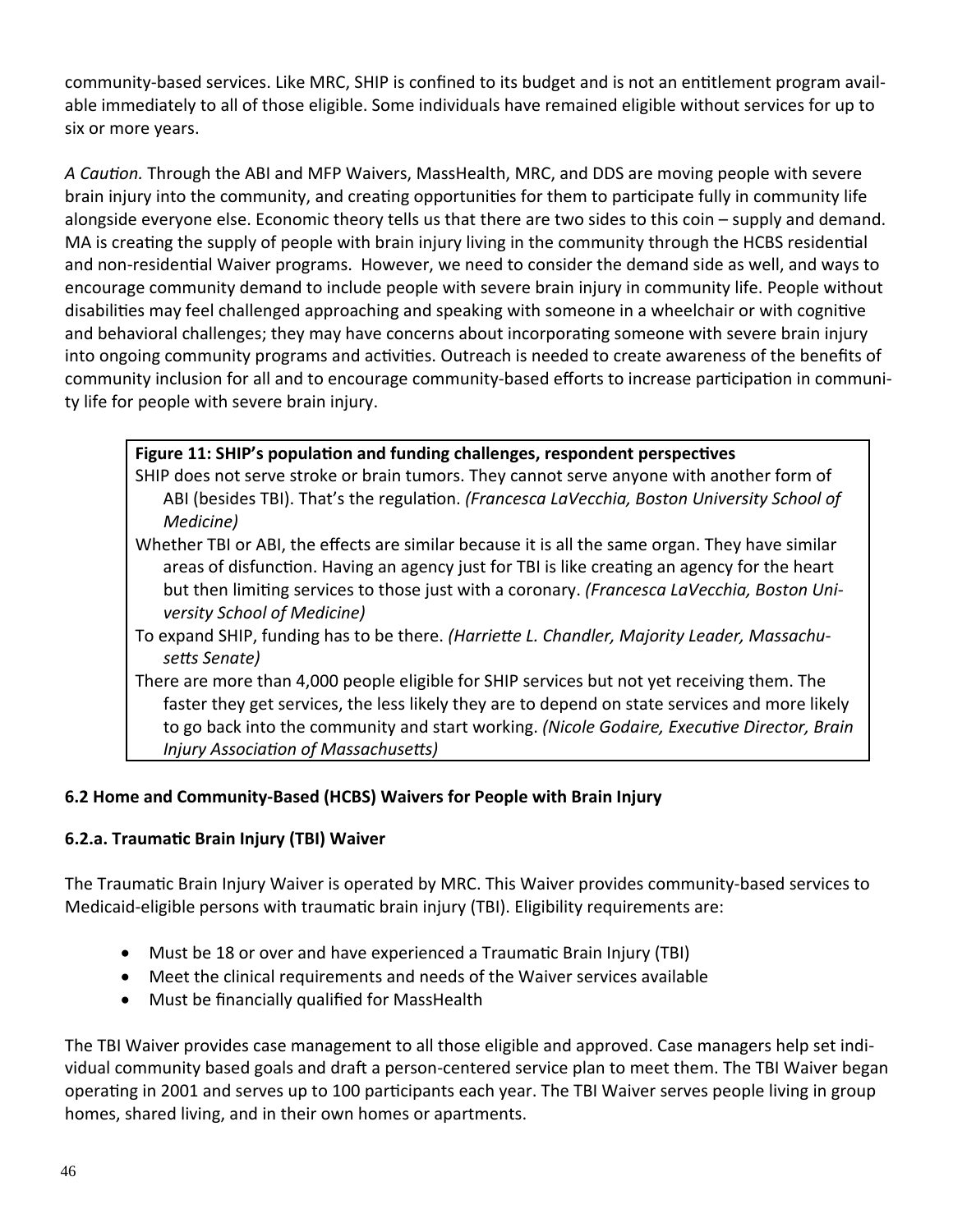# **6.2.b. Acquired Brain Injury Waivers**

MRC, DDS, and MassHealth, in conjunction with UMass Medical School, offer two acquired brain injury (ABI) home-and community-based services Waivers to help Medicaid-eligible persons with ABI move to the community and obtain community-based services. The ABI Waivers are comprised of both residentialhabilitation Waiver (ABI-RH) and the non residential habilitation (ABI-N). DDS now manages the ABI residential habilitation Waiver, and MRC manages the non-residential ABI Waiver.

As with other Medicaid services the state receives approximately 50% federal reimbursement for services delivered through these Waivers. Their goal is to move people with ABI from a nursing home back into the community. Eligibility requirements are:

- Must be living in nursing home, or chronic or rehabilitation hospital, for at least 90 days
- Must have experienced an ABI at age 22 or older
- Meet the clinical requirements and needs of the Waiver services available
- Must be financially qualified for MassHealth

For purposes of eligibility for these two Waivers, ABI is defined as all forms of brain injuries that occur after attaining the age of 22, including brain injuries caused by external force (TBI), but does not include Alzheimer's Disease or other similar neurodegenerative diseases whose primary manifestation is dementia. The ABI Waivers provide case management to all those eligible and approved. They also help set individual community-based goals and draft a person-centered service plan to meet them.

Since 2010, under the ABI-N and ABI-RH Waivers, 320 people have transitioned into the community and another 150 who are clinical legible are working towards transition. These Waivers are grounded in costsavings, consumer choice, and quality of life goals. The community living or residential habilitation must be cost-neutral compared to the cost of a similar population living in nursing homes and non-acute hospitals. Although the ABI Waiver has helped many to transition to a better quality of life, its reach is limited.

#### **6.2.c. Money Follows the Person (MFP)**

MassHealth offers two Home and Community‐Based Services (HCBS) Waivers called Money Follows the Per‐ son (MFP) that help people living in institutionalized settings move into community based settings. This program has broader eligibility criteria than the HCBS TBI or ABI Waivers and includes:

- Must be living in nursing home, or chronic or rehabilitation hospital, for at least 90 days
- Be 18 years old or older and have a disability, or be age 65 or older;
- Meet the clinical requirements for and be in need of MFP Waiver services;
- Can be safely served in the community within the terms of the MFP Waivers;
- Meet the financial requirements to qualify for MassHealth
- Meet the requirements for participation in the MFP Demonstration
- Can transition to a MFP qualified residence in the community. A qualified residence includes:
- A home owned or leased by the applicant or family member
- An apartment with an individual lease or a community-based residential setting in which no more than four unrelated individuals reside or
- An assisted-living residence accommodating no more than five residents that has an apartment with separate living, sleeping, bathing and cooking areas, lockable entrance and exit doors, and meets other criteria.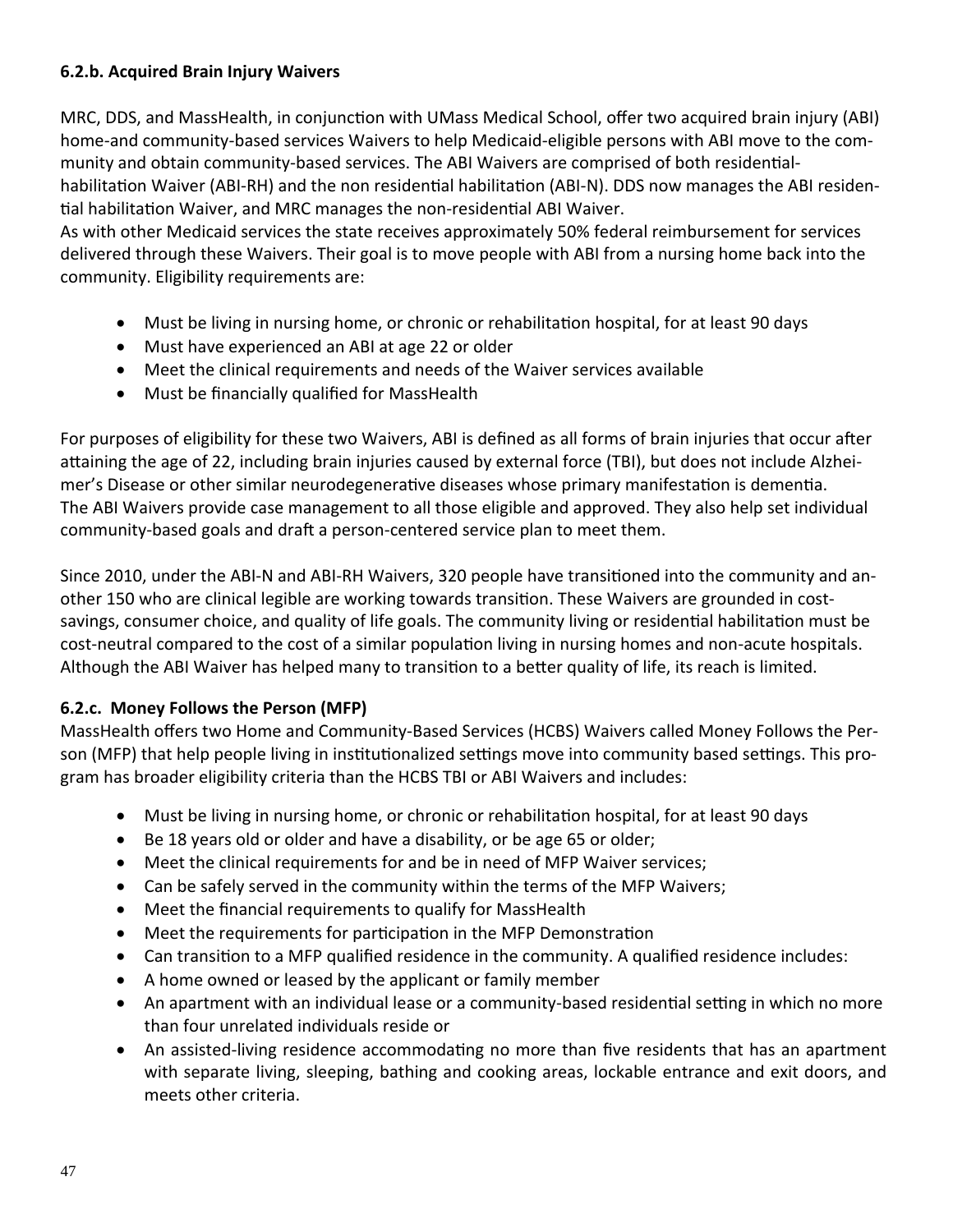MFP, like the ABI Waiver, is subdivided into two Waivers: Money Follows the Person- Residential Supports (MFP‐RS) and Money Follows the Person‐ Community Living (MFP‐CL). For both Waivers, beneficiaries who need behavioral support (mental health or substance abuse services) will receive it through the Massachu‐ setts Behavioral Health Partnership. A portion of the 250 MFP Waiver clients enrolled to date are people with brain injuries, as well as a portion of the 300 who are eligible and working towards transition. It is estimated that at least 100 are persons with ABI. As with the earlier TBI and ABI Waivers, DDS is managing the residential Waiver, while MRC manages the non-residential Waiver.

### **Figure 12: PerspecƟves on the Commonwealth's HCBS brain injury Waivers from respondents**

- From my perspective, the people on the Waivers are blessed because in many ways. The emphasis going forward needs to be on the people in the community who are not on the Waiver and who have been waiting to get services for decades.
- Everyone in Waiver day programs has cognitive impairments. Most common are short-term memory loss, and problems with problem solving, reasoning, initiating, and divided attention. Quite a few have psychological or emotional difficulties like frustration and anger when they are not understanding fully or if they can't perform a task the way they used to.
- Rates need to be more realistic across the board.
- It is time consuming to transition someone out of a Skilled Nursing Facility (SNF) to other services. Even once they are in the community it can still take another year or more to get them enrolled in day services.
- It's wonderful when we can move people out of SNFs into community based housing, but the housing just fills one need. Then there is the challenge of community activities and giving them the option of getting involved in the community. You get reimbursed for food, shelter, and safety -- the basic needs and to take care of IADLs and ADLs. You are not funded to take people bowling.
- Someone can give you tickets to the Red Sox for your Waiver residents. But you can't get there. In a Waiver home, if you have 2 people who want to go the Red Sox but you can only afford to have 2 staff in the home at any one time and you need 2 staff to accompany half of the residents to the game, then you can't go.
- Not enough experienced people in Massachusetts are looking for jobs working with the brain injury population, or they don't have the experience required to provide higher levels of care. We can't aƩract people from out‐of‐state, either, because it's more expensive to live here but the rate of payment is the same everywhere.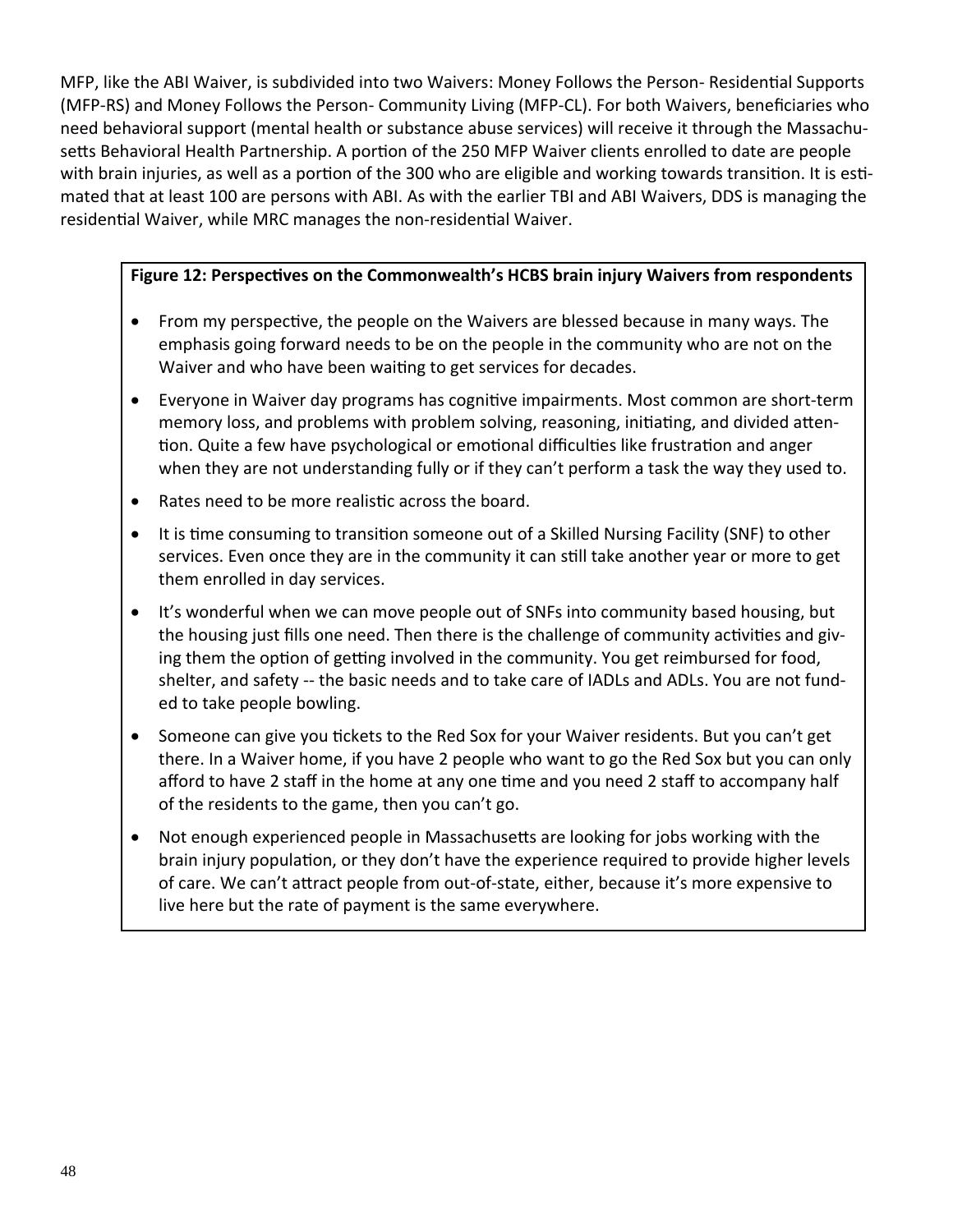# **Appendix 7**

#### **Specific Services Available Under Home and Community Based Waivers in MassachuseƩs: TBI, ABI, and MFP**

# **TraumaƟc Brain Injury (TBI)‐Specific Waiver**

Services offered under the TBI Waiver include:

- Shared living  $-24$ -hour supports
- Residential habilitation
- Day services
- Supported employment
- Transportation
- Specialized medical equipment
- Transitional assistance
- Homemaker
- Personal care
- Adult companion
- Individual support and community habilitation
- Respite
- Chore
- Home accessibility adaptations

### **ABI‐Specific Waiver**

Services offered under the ABI residential habilitation Waiver (ABI-RH) include:

- Assisted living services
- Shared living 24-hour supports
- Residential habilitation
- Day service
- Supported employment
- Transportation
- Occupational, physical, or speech therapy
- Specialized medical equipment
- TransiƟonal assistance

Services offered under the ABI *non* residentialhabilitation Waiver (ABI-N) include:

- Day services
- Supported employment
- Transportation
- Occupational, physical, or speech therapy
- Specialized medical equipment
- Transitional assistance
- Homemaker
- Personal care
- Adult companion
- Individual support and community habilitation
- Respite
- Chore
- Home accessibility adaptations

#### **MFP‐Specific Waiver**

Services offered under the MFP-RS (residential habilitation) Waiver include:

- Residential Habilitation (group home)
- Shared Living 24‐Hour Supports
- Assisted Living Services
- Day Services
- Home Accessibility Adaptations
- Individual Support and Community Habilitation
- Occupational Therapy
- Peer Support
- Physical Therapy
- Prevocational Services
- Residential Family Training
- Skilled Nursing
- Specialized Medical Equipment
- Speech Therapy
- Supported Employment **Transportation**

Services under the MFP-CL (non-residential) Waiver include:

- Adult Companion
- Chore Service
- Community Family Training
- Day Services
- Home Accessibility Adaptations
- Home Health Aide
- Homemaker
- Independent Living Supports
- Individual Support and Community Habilitation
- Occupational Therapy
- Peer Support
- Personal Care
- Physical Therapy
- Prevocational Services
- Respite
- Shared Home Supports
- Skilled Nursing
- Specialized Medical Equipment
- Speech Therapy
- Supported Employment
- Supportive Home Care Aide
- Transportation
- Vehicle Modification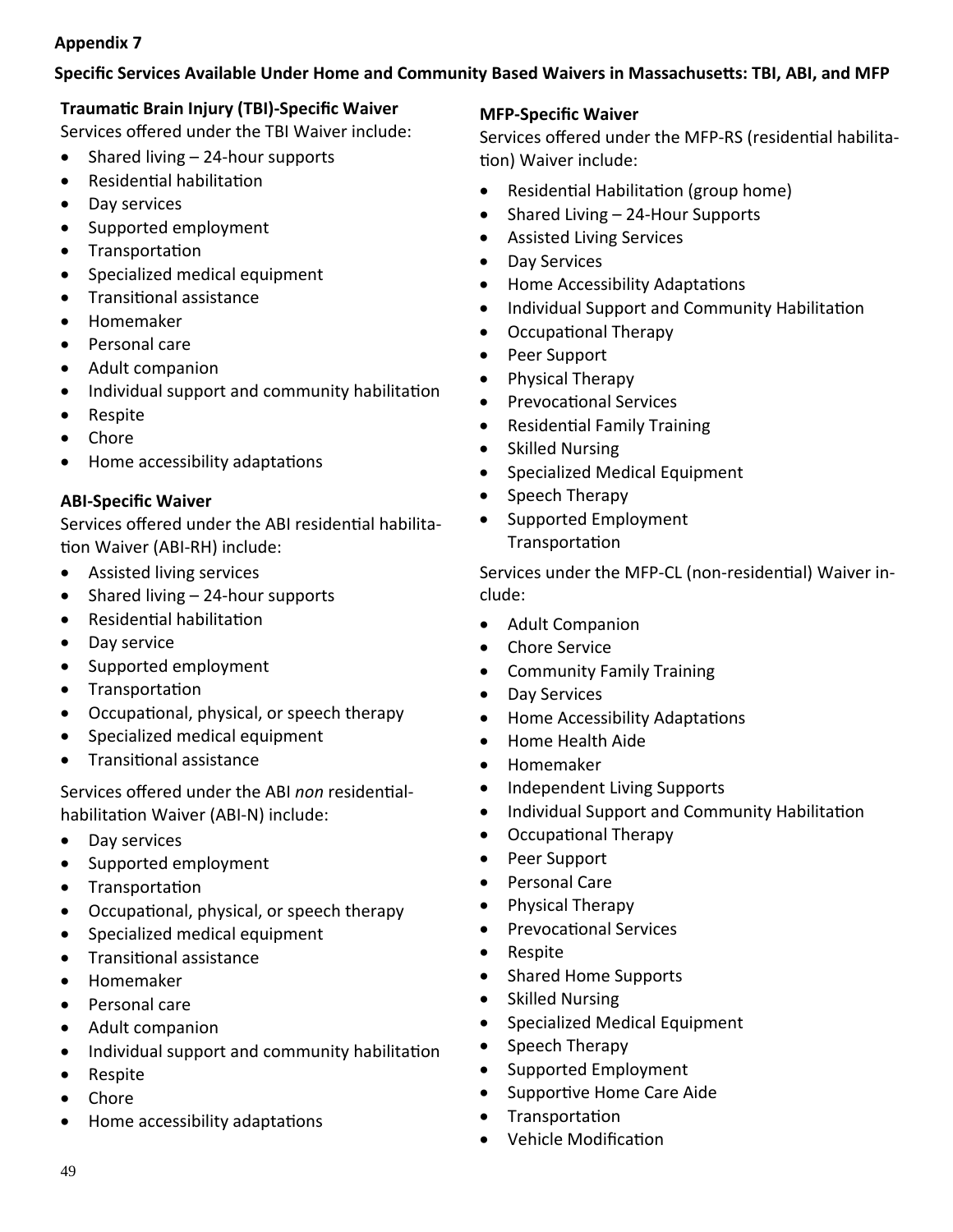# **Appendix (8)**

# **Costs to Implement RecommendaƟons in the Brain Injury Commission Report (2011), with Updates from BIA‐MA (2015)**

The BI Commission report made administrative and service recommendations for the state. Administrative recommendations included updating the prior ABI epidemiological study, conducting a comprehensive needs assessment to determine service needs of adults with ABI in the state, establishing an interagency task force in EOHHS to identify needs of youth with ABI transitioning into adult service, and modification of the definition of Personal Care Assistance under MassHealth's state plan.

With the leadership of Senator Harriette Chandler, Representative Kimberly Ferguson and Representative Thomas Conroy the Head Injury Treatment Services Trust Fund (HITS) was increased from 60% to 100% dur‐ ing 2012 and 2013. The Acquired Brain Injury in Massachusetts epidemiological study was published by the Massachusetts Department of Public Health and the Massachusetts Rehabilitation Commission in October of 2014. A bill was filed in the MA legislature in January of 2015 to require commercial health insurance agencies to cover cognitive rehabilitation for brain injured survivors.

The Brain Injury Commission service recommendations include establishing a comprehensive needs assessment inter-agency task force in EOHHS and expanding coverage of SHIP services to people with ABI. (See Table 1, below.)

| <b>Service Recom-</b><br>mendation                           | <b>Purpose</b>                                                                                | Estimated Costs (\$) |
|--------------------------------------------------------------|-----------------------------------------------------------------------------------------------|----------------------|
| Comprehensive<br>Needs Assess-<br>ment                       | Determine service needs of adults with ABI in the state                                       | \$150,000            |
| Interagency Task<br>Force in EOHHS                           | Identify needs of youth with ABI transitioning into adult<br>service                          | *To be determined    |
| Expand coverage<br>of SHIP services<br>to people with<br>ABI | Serve all MA residents between the ages of 18-59 with an<br>ABI in addition to those with TBI | *To be determined    |
| <b>Personal Care As-</b><br>sistance defined                 | Allow individuals, who have cueing and supervision needs<br>to qualify for PCA services       | *To be determined    |
|                                                              |                                                                                               | Total \$150,000      |

#### **Table** (1): BI Commission Report Administrative Recommendations

*\*The Brain Injury Commission did not provide costs*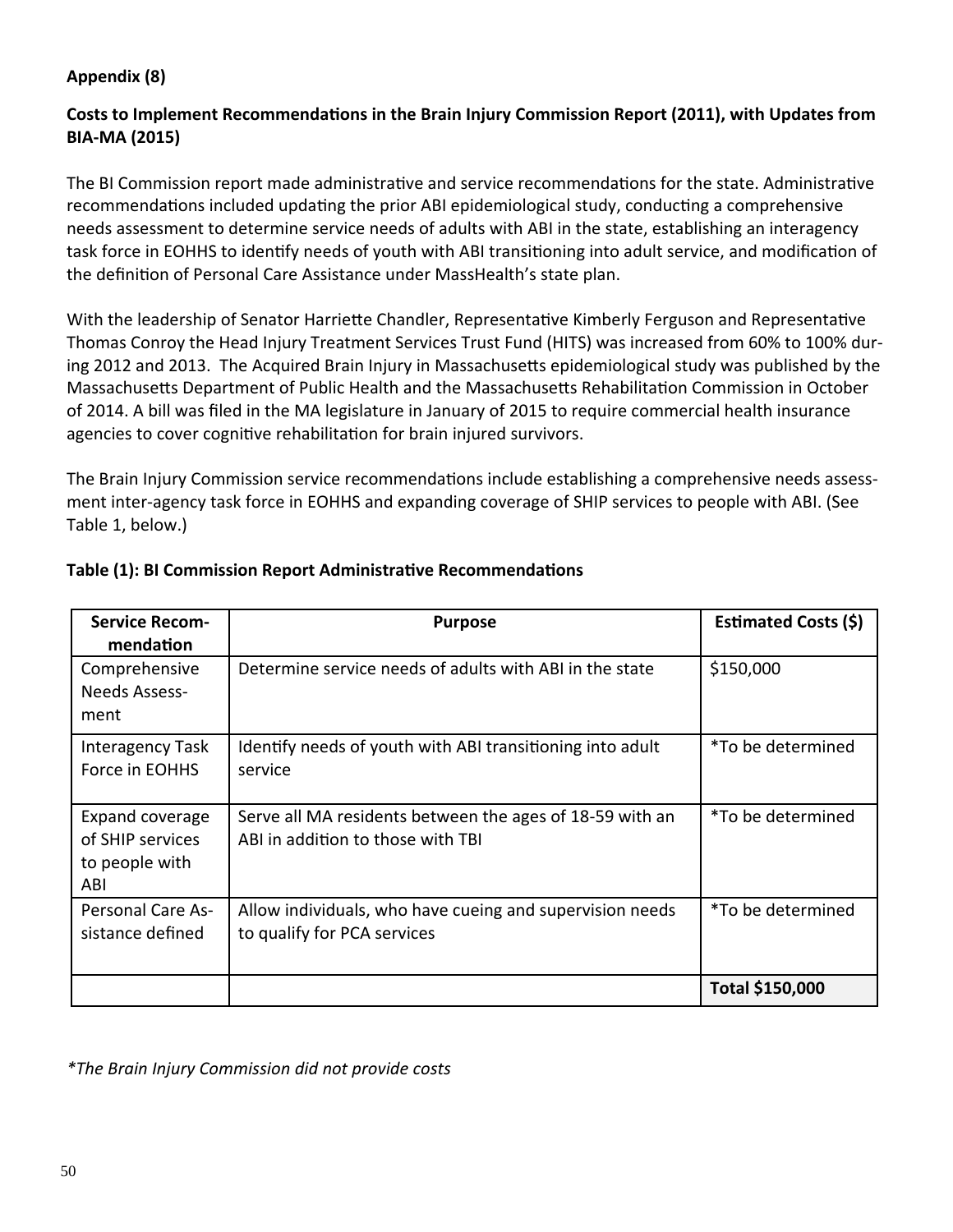The Brain Injury Commission service recommendations include establishing five ABI day programs (using a clubhouse model), five regional ABI multiservice centers, and 10 new ABI social/recreation programs statewide. The Commission estimated that it will cost approximately \$7.8 million to provide Regional ABI Multi-Service Centers, Day Programs, and Social Recreation. (See Table 2, below.)

| Line Item                              | <b>Purpose</b>                                                                                                                                                                                                     | <b>Services</b>                                                                                                       | Needs*                                           | <b>Persons</b><br>Served* | <b>Estimated</b><br>Costs $(5)$ |
|----------------------------------------|--------------------------------------------------------------------------------------------------------------------------------------------------------------------------------------------------------------------|-----------------------------------------------------------------------------------------------------------------------|--------------------------------------------------|---------------------------|---------------------------------|
| Regional ABI Multi<br>-Service Centers | Provide outreach to<br>individuals with ac-<br>quired brain injury                                                                                                                                                 | Case management,<br>skills training, cogni-<br>tive rehab, and TA                                                     | 5 centers                                        | $*N/A$                    | \$5,000,000                     |
| Day Programs                           | <b>Support community</b><br>living and community<br>integration through<br>skill building/re-<br>learning                                                                                                          | Build skills: behavior<br>mgt., cognitive self<br>mgt. independent<br>living, and community<br>integration            | 5 programs                                       | $*N/A$                    | \$2,500,000                     |
| Social/Recreation<br>Programs          | Reduce social isola-<br>tion and build cog.<br>and social skills for<br>ABI persons in the<br>community                                                                                                            | Interactive activities<br>to improve cognitive<br>and social functioning                                              | $10$ pro-<br>grams<br>\$15,000<br>per<br>program | $*N/A$                    | \$300,000                       |
| <b>Residential Ser-</b><br>vices       | Enable persons with<br>medical, physical, and<br>behavioral challenges<br>from ABI to live in the<br>community                                                                                                     | 24/7 residential ser-<br>vices for persons with<br>more intensive medi-<br>cal, cognitive, and/or<br>behavioral needs | $*N/A$                                           | $*N/A$                    | $*N/A$                          |
| <b>PCA Services</b>                    | PCA services should<br>be available to indi-<br>viduals with ABI who<br>exhibit difficulty in<br>performing Activities<br>of Daily Living (ADL)<br>and Independent Ac-<br>tivities of Daily Living<br>(IADL) tasks | Increase PCA sup-<br>ports for those with<br>ABI                                                                      | $*N/A$                                           | $*N/A$                    | $*N/A$                          |
|                                        |                                                                                                                                                                                                                    |                                                                                                                       |                                                  | <b>TOTAL</b>              | \$7,800,000                     |

#### **Table (2): BI Commission Report RecommendaƟons of Needed Services**

\*The Brain Injury Commission did not state the number of individuals needing services or state estimated costs

BIA-MA has estimated that approximately \$16,425,000 in state funding is needed to eliminate the list of 4,318 eligible persons with traumatic brain injury who are not yet receiving SHIP supports, which include residential services, community based services and case management, technical assistance and shared living. (See Table 3, below.)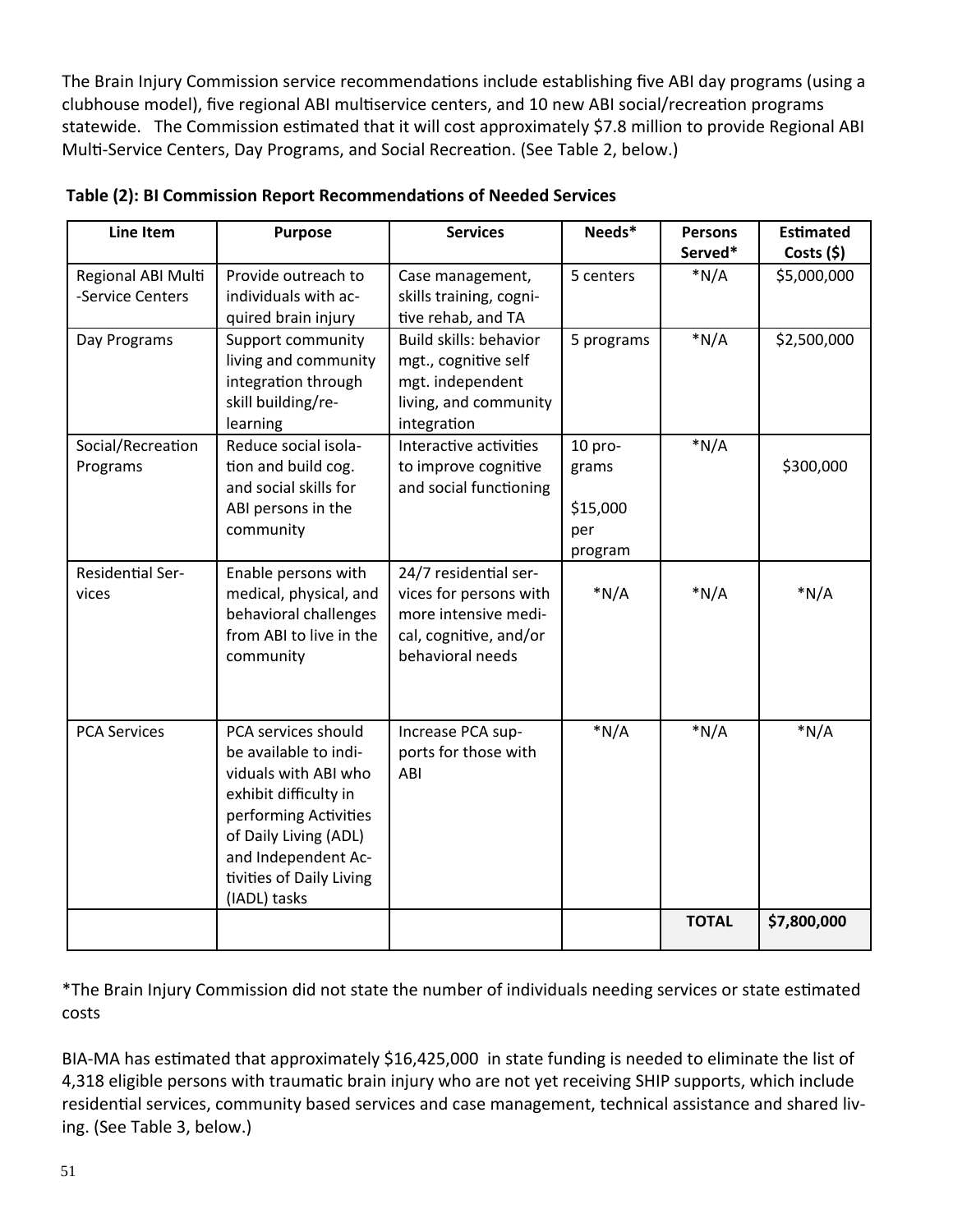| Line Item                                          | <b>Purpose</b>                                                                                                                                                 | <b>Services</b>                                                                                                                                       | <b>Needs</b>                                | <b>Persons</b><br><b>Served</b> | <b>Estimated</b><br>Costs $(5)$ |
|----------------------------------------------------|----------------------------------------------------------------------------------------------------------------------------------------------------------------|-------------------------------------------------------------------------------------------------------------------------------------------------------|---------------------------------------------|---------------------------------|---------------------------------|
| <b>Residential Ser-</b><br>vices                   | Enable persons with<br>medical, physical, and<br>behavioral challenges<br>from ABI to live in the<br>community                                                 | 24/7 residential ser-<br>vices for persons with<br>more intensive medi-<br>cal, cognitive, and/or<br>behavioral needs                                 | 17.5<br>homes                               | 70                              | \$10,500,000                    |
| Community-based<br>Services and Case<br>management | Support independent<br>living for persons<br>with ABI, living in the<br>community by coordi-<br>nating access and de-<br>veloping strategies<br>for daily life | Improve access to<br>services and re-<br>sources; improve<br>transitions along the<br>ABI continuum of<br>care                                        | Expansion<br>of current<br>MRC Pro-<br>gram | 750                             | \$4,500,000                     |
| <b>Technical Assis-</b><br>tance                   | Formalize and Expand<br>the Technical Assis-<br>tance Model                                                                                                    | Provide statewide<br>access to clinical ex-<br>pertise & education<br>for local education<br>and state agencies<br>that serve individuals<br>with ABI | N/A                                         | N/A                             | \$150,000                       |
| <b>Shared Living</b>                               | Enable persons with<br>medical, physical, and<br>behavioral challenges<br>from ABI to live in the<br>community                                                 | 24/7 residential ser-<br>vices for persons with<br>less intensive medi-<br>cal, cognitive, and/or<br>behavioral needs                                 | 2 homes                                     | 15                              | \$1,275,000                     |
|                                                    |                                                                                                                                                                |                                                                                                                                                       |                                             | <b>Total</b>                    | \$16,425,000                    |

# Table (3): Estimated Annual Persons Served and Costs to Implement, as Updated by BIA-MA 2015\*

The number of eligible consumers does not include all individuals with ABI. In order to fully implement the BI Commission report (Table 1‐2) and including BIA‐MA updates based on current costs and SHIP's list of eligible consumers, there is a need to increase state funding by \$24,375,000. This number does not include the \$15,817,983 from the FY 16 state budget for the MRC's line item (4120-6000).

| Table 1: BI Commission Administrative Rec-        | \$150,000    |
|---------------------------------------------------|--------------|
| ommendations                                      |              |
| <b>Table 2: BI Commission Service Recommenda-</b> | \$7,800,000  |
| tions                                             |              |
| <b>Table 3:</b> BIA-MA Recommendations and cost   | \$16,425,000 |
| estimates                                         |              |
| Total Table (1-3)                                 | \$24,375,000 |
|                                                   |              |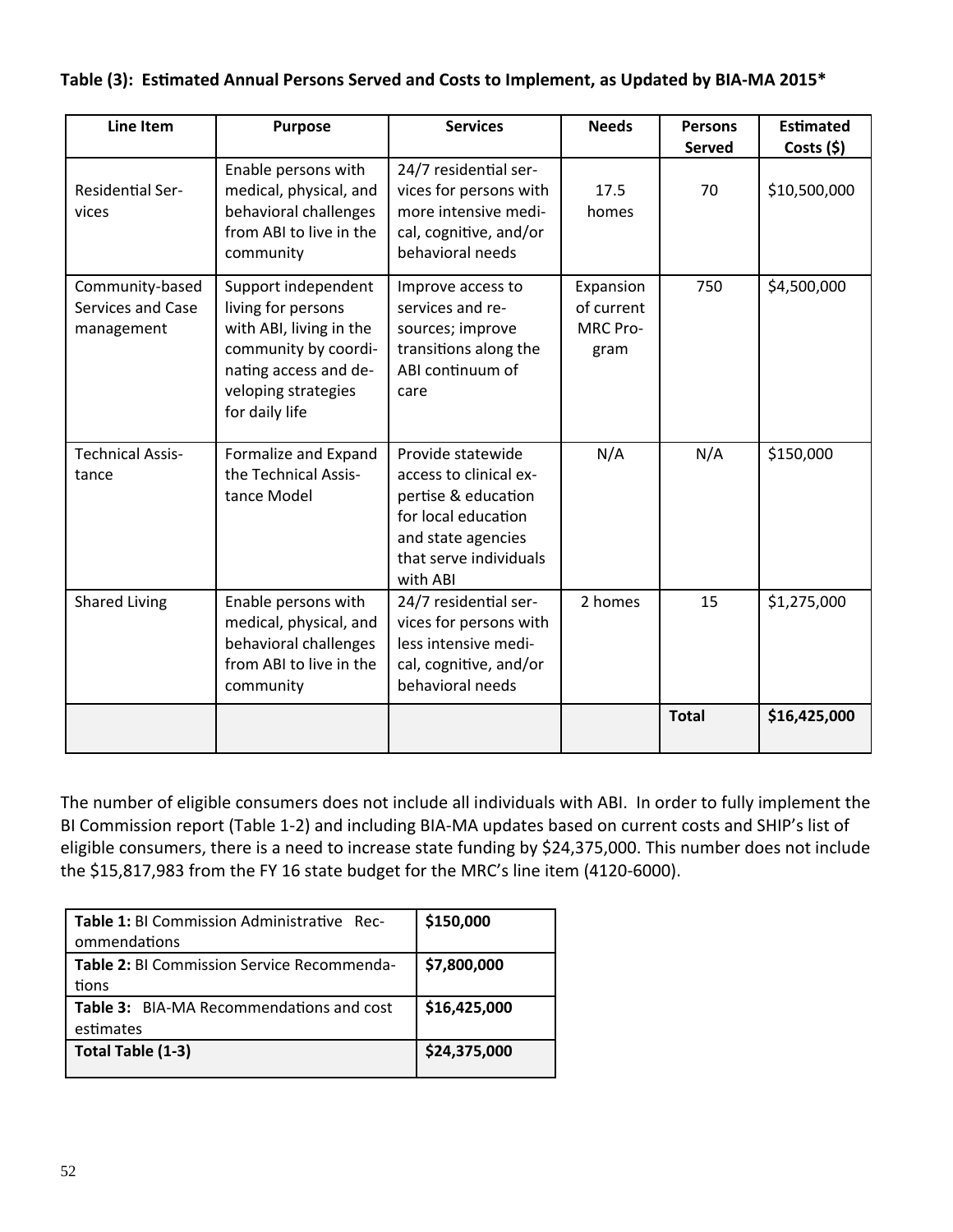# **Appendix 9**

# MA Programs/Models – A Sampling of Best Practice Examples

Below we describe some best practices examples recommended by the people we interviewed. The range of programs described here is neither comprehensive nor complete. Summaries of some are included in the recommendations section of this brief. We hope that these examples will inspire continued support for successful ongoing solutions and new support for future efforts to close the gaps and disparities described earlier.

# 9.1. Falls Prevention - EOHHS

MRC and the Statewide Head Injury Program are testing a service delivery model, entitled "Improving MA Systems of Care for Elders Sustaining TBI" that identifies gaps in services unique to the elder population, maximizes existing resources in both the TBI and elder care service delivery systems, and creates a blueprint to enhance and improve systems of care to better serve elders who sustain a TBI and their families. A major goal of the project is to preserve and enhance the independence of Massachusetts' elders. The grant project is:

- Focusing on outreach and awareness activities;
- Developing linkages across community-based providers systems and state agency staff;
- Making information and resources available that target this high risk group;
- Cross-training professionals to improve access to appropriate resources and services for elders with TBI and their families:
- Developing support groups for families of elders with TBI;
- And enhancing the state's "No Wrong Door" model that provides simplified, streamlined, and consumer-directed access and coordination of services.

Collaborating entities include: Aging Service Access Points (ASAPs), Area Agencies on Aging (AAA), Visiting Nurse Associations (VNAs), Geriatric Care Managers, Assisted Living Facilities (Mass-ALFA), Councils on Aging (COAs), Senior Centers, and BIA-MA. The program is adapting information published by the CDC and other states, as identified through the National Association of State Head Injury Administrators (NASHIA).

The program builds on the prevention work of the MA Falls Prevention Coalition since 2007. Members include MA Department of Public Health, the MA Senior Care Association, the Home Care Alliance of MA, and BIA-MA. The grant is piloting this project in the Commonwealth's Northeast and Metrowest regions, which have the highest numbers of seniors sustaining TBI after age 59. Lessons learned will be applied statewide in future. This pilot project is funded by a grant from the Health Resources and Services Administration (HRSA). For more information on falls prevention efforts in MA:

- http://www.mass.gov/eohhs/docs/dph/injury-surveillance/falls-prevention-phase-1-report.pdf
- . http://www.mass.gov/eohhs/consumer/disability-services/services-by-type/intellectualdisability/provider-support/health-promotion/falls-prevention-campaign.html

# 9.2. Transitions and Case Management

# 9.2.a. Commonwealth Care Alliance (CCA)

The Commonwealth Care Alliance (CCA) began in the 1970's in MA as an integrated provider network of community health centers in low-income communities across the state.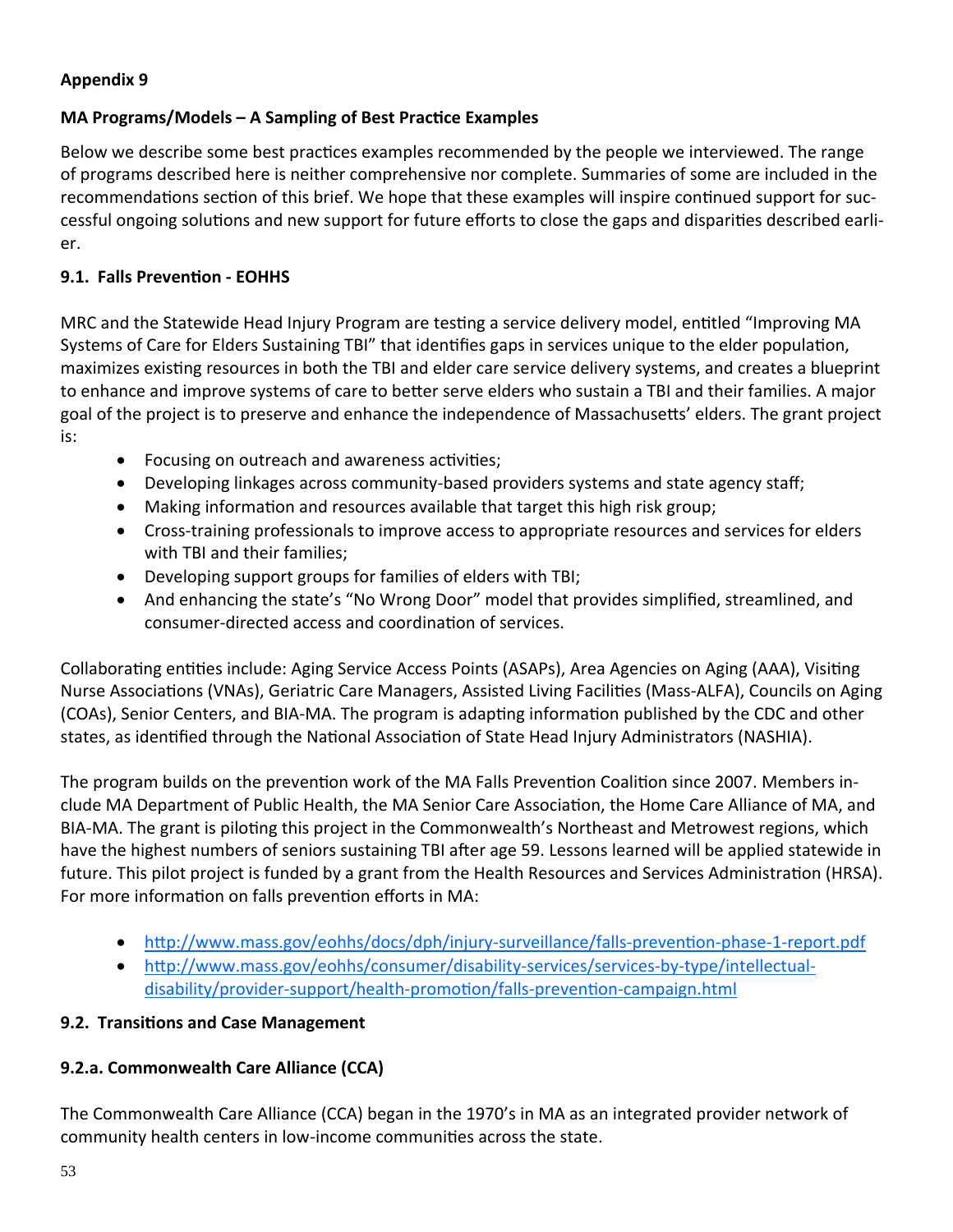CCA is a non-profit organization that has pioneered care delivery innovations to improve the lives and independence of the frail, sick, and disabled. CCA is unique in that they specialize in "primary care and care co‐ ordination multi-disciplinary clinical teams" that provide coverage in both acute and long-term care settings. Their integrated approach has reduced hospital re-admission rates and facilitated faster access to a broader network of providers and services. Their evidence based self‐management programs have im‐ proved the health and autonomy of both members and family caregivers.

CCA is a value-based insurance program funded by public funds and provides a unique and cost-effective structure for private insurers to consider when managing the care of persons with severe brain injury. In 2008 monthly medical costs for disabled patients were \$3,601 compared to \$5,210 for Medicaid fee-forservice patients, showing a true cost-effectiveness of the program (Meyer, 2011).

For more information on the Commonwealth Care Alliance:

- http://www.commonwealthcarealliance.org/
- http://www.mass.gov/eohhs/docs/masshealth/onecare/enrollment-reports/enrollment-reportjuly2015.pdf (July 2015 OneCare enrollment report)
- http://www.commonwealthcarealliance.org/wp-content/uploads/2013/04/Annual-Report-2013.pdf (2013 Commonwealth Care Alliance report)
- Meyer, H. (2011). A new care paradigm slashes hospital use and nursing home stays for the elderly and the physically and mentally disabled. *Health Affairs, 30*(3), pp. 412-415. http:// content.healthaffairs.org/content/30/3/412.full

# **9.2.b. One Care (MassHealth + Medicare)**

One Care was created in October of 2013 to help MA residents with disabilities that are eligible for both Medicaid (MassHealth) and Medicare also known as "dual eligibles." Those enrolled in One Care obtain co‐ ordinated care through a single entity and one case manager, rather than through MassHealth and Medicare separately. Both federal and state funding supports One Care. To be eligible for One Care, consumers must be:

- age 21 to 64 at the time of enrollment;
- eligible for MassHealth Standard or CommonHealth;
- enrolled in Medicare Parts A & B and eligible for Medicare Part D;
- without other public or private comprehensive insurance;
- not enrolled in a Home and Community-based Services (HCBS) Waiver; and
- not residing in an Intermediate Care Facility (ICF/MR).

When a person is determined eligible, One Care assigns a case manager who works with the beneficiary to develop a person-centered plan that meets both individual health and community goals. The beneficiary is also assigned a One Care team of experts through their choice of a One Care plan. One Care plans cover a standardized set of medical and community based services. One important community based service cov‐ ered is non-emergency medical transportation to doctors' appointments or rehabilitation centers, as well as non-medical transportation to promote access to and independence in the community. One Care streamlines the complicated coverage system of MassHealth and Medicare under one group that oftentimes allows beneficiaries faster access to appropriate services.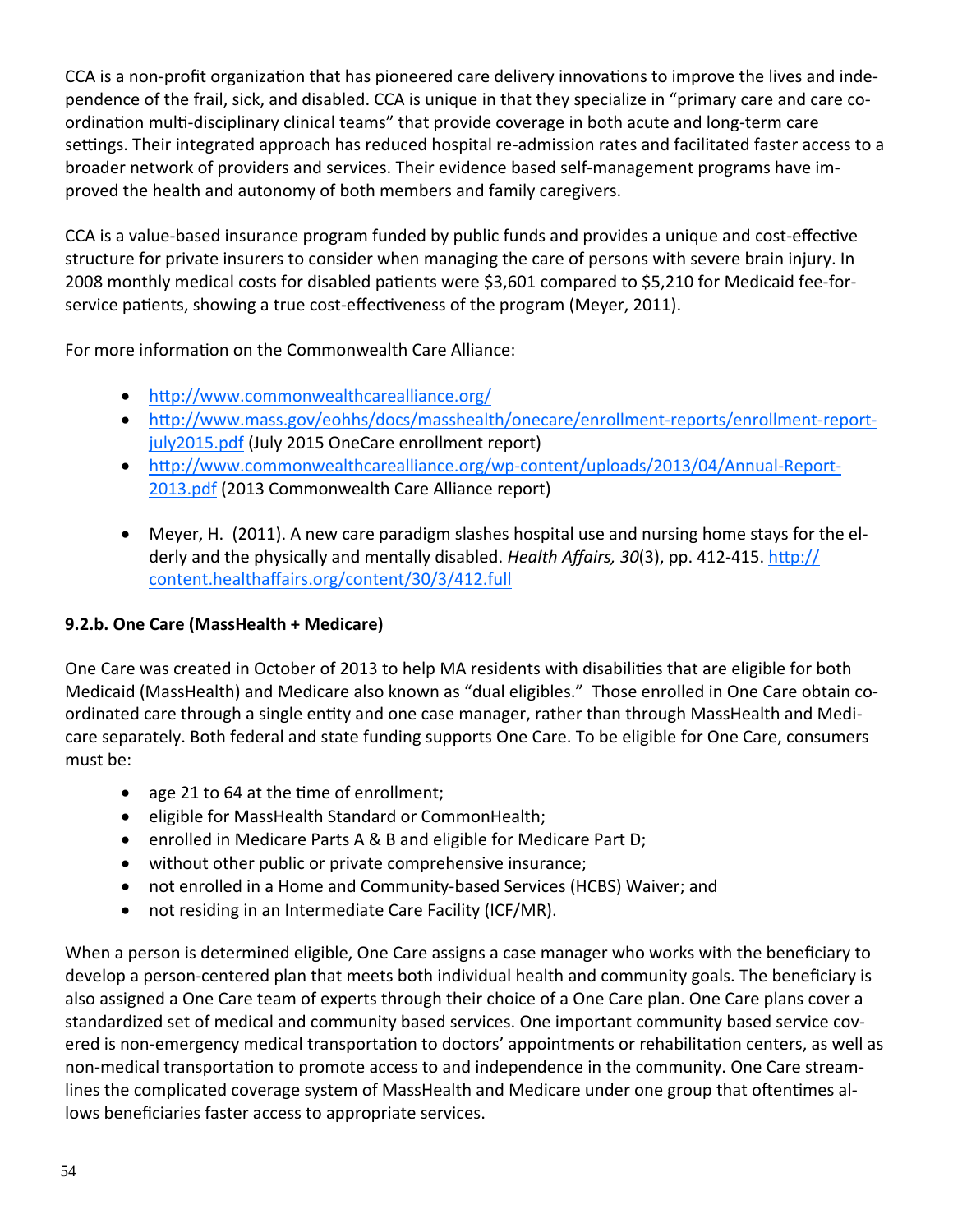A February 2015 Kaiser report suggested "savings from the demonstration are expected to result primarily from reductions in emergency department and inpatient use on both the behavioral health and medical side." At the same time they noted stakeholder concerns on rates not being sufficient enough to provide upfront care in crisis stabilization services to prevent emergency room visits and inpatient stays may weaken the overall predicted savings. Elders with brain injury are eligible for services under this program.

#### **Figure 13: A perspecƟve on OneCare for dual eligibles with brain injury from a respondent**

"OneCare is community based services and preventative care, and provides supports and services to individuals in their community settings. So oftentimes a nurse practitioner comes into the home to meet with the individual as well as their therapist. Frequently people who have had brain injury might not be able to follow through as well as they would like with outpatient services, so going into the home really helps going around some of those challenges. Under the program, care is provided by a team of people. Many *clients have trauma histories as well as brain injury, and the program has therapists trained in trauma specific issues and strategies."(Interview)*

### **For more informaƟon on OneCare:**

- http://www.mass.gov/eohhs/consumer/insurance/one-care/
- http://www.mass.gov/eohhs/docs/masshealth/onecare/services-covered-by-one-care.pdf (services covered by one care)
- http://www.mass.gov/eohhs/docs/masshealth/onecare/enrollment-reports/enrollment-reportjuly2015.pdf (July 2015 OneCare enrollment report)
- http://www.bostonglobe.com/opinion/2015/08/10/one-care-deserves-timework/15jLgpY4a7cah6szkwrbFN/story.html?event=event12
- http://kff.org/report-section/early-insights-from-one-care-massachusetts-issue-brief-8725/

# **9.3. TransportaƟon**

# **Nauset Neighbors**

Nauset Neighbors is an all-volunteer non-profit organization that serves the elderly community in 6 Cape Cod communities. One call provides access to the following services: transportation; occasional light household or yard tasks; technical assistance with email, cell phones, remote control, and other needs; and social, edu‐ cational and cultural opportunities. Members pay an annual fee of \$75 for an individual or \$95 for a family, though fees are waived or reduced for hardship. There is no central office, and all volunteers work off of a virtual space. As of August 23, 2015 the organization was serving 306 members, had 333 volunteers, and had a waiting list of 20 people. They had 396 service requests booked for September-November; 67% for transportation.

To access transportation and other services, a member calls a central number, which gets rerouted to a calling manager through Google voice. The call manager places the request on an online sign‐up list where vol‐ unteers regularly check and agree to take up certain tasks. The call manager calls the volunteer to thank them, and then calls the member to confirm the ride or service. Volunteers are trained on how to accommo‐ date elders, and could similarly be trained on how to accommodate brain injury survivors through BIA‐MA training programs already in existence.

Nauset Neighbors is part of a collation called the Village to Village network which aims to create an open network of information sharing and experiences with other communities offering these types of services. Challenges with sustainability of any volunteer program remain.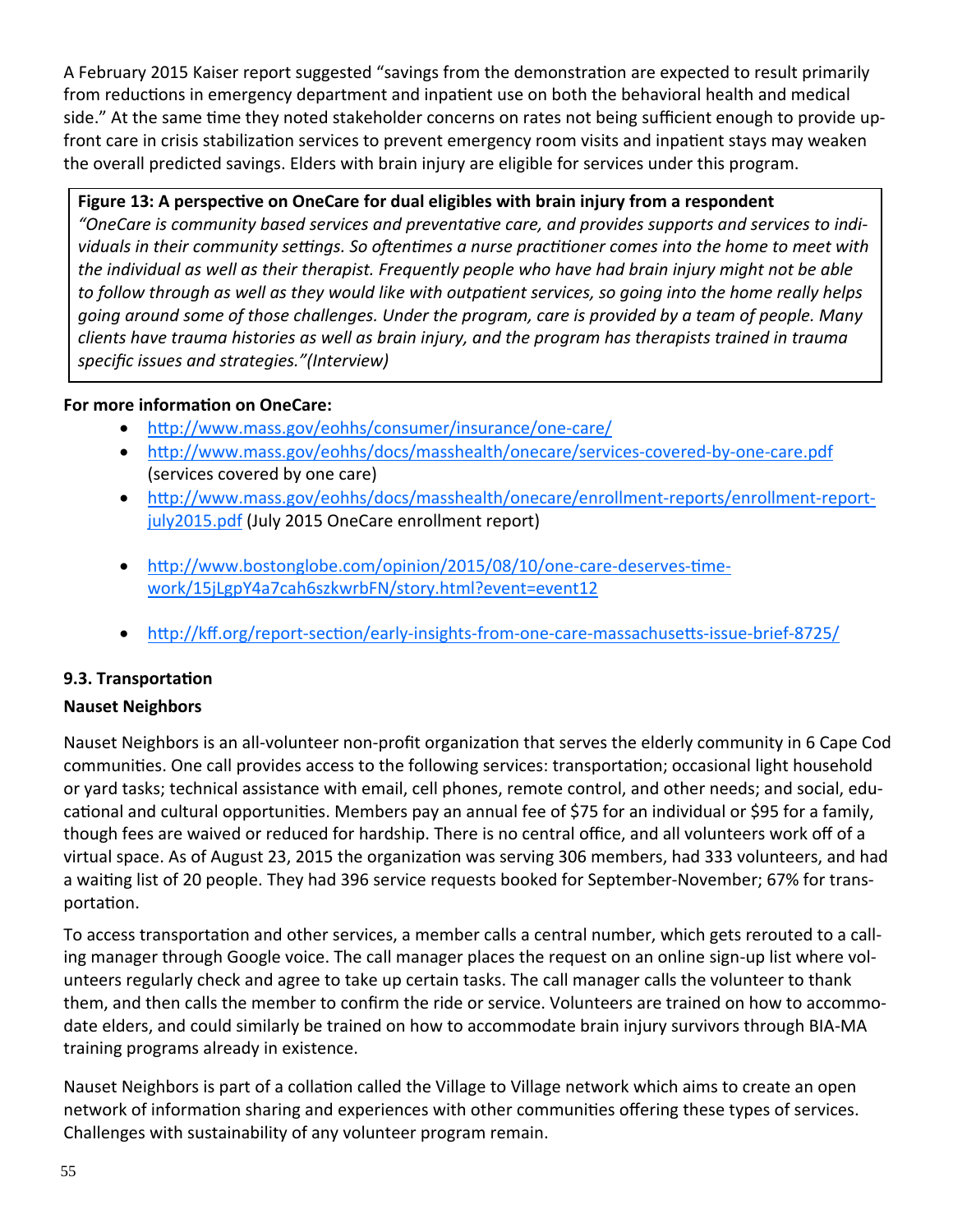#### **For more informaƟon on Nauset Neighbors:**

- http://nausetneighbors.org/content.aspx?page\_id=0&club\_id=502670 (Nauset neighbors homepage)
- http://www.vtvnetwork.org/content.aspx?page\_id=22&club\_id=691012&module\_id=65139 (Village 2 Village network)
- https://s3.amazonaws.com/ClubExpressClubFiles/502670/documents/ Report 2015 08 22 130924531.pdf? AWSAccessKeyId=AKIAIB6I23VLJX7E4J7Q&Expires=1440429440&response‐content‐ disposition=inline%3B%20filename% 3DReport\_2015\_08\_22.pdf&Signature=MJI7aBXXFdr9PAr5Da7UQzKcTn8%3D (weekly report, aug 23)

#### **9.4. Data and InformaƟon Sharing:**

#### **MassachuseƩs eHealth InsƟtute (MeHI)**

The Massachusetts eHealth Institute (MeHI) is a designated state agency for:

- Coordinating healthcare innovation, technology and competitiveness
- Accelerating the adoption of health information technologies
- Promoting health IT to improve the safety, quality and efficiency of health care in Massachusetts
- Advancing the dissemination of electronic health records systems in all health care provider settings
- Connecting providers through statewide HIE

By January 2017, all providers (not just physicians) in the Commonwealth are expected to implement fully interoperable electronic health records systems that connect through statewide health information exchange.

MeHI is a way for providers serving persons with severe ABI in Massachusetts to ensure more seamless care transitions, for example from acute care to inpatient rehabilitation, or from residential care to an Emergency Department or rehabilitation facility, and home again.

For more information on the Massachusetts eHealth Institute:

• http://mehi.masstech.org/education/presentations

#### **9.5. Community – Day programming and Support Groups**

#### **9.5.a. Head Injury Community Services (HICS) a.k.a. Quincy Day Program**

Head Injury Community Services (HICS) is a day program that also provides case management at the commu‐ nity level for SHIP-eligible consumers. HCIS functions under the non-profit organization Neuro-Rehab Management Inc, is located in Quincy, MA and has served SHIP clients for 23 years. They help participants reach goals described in Individual Service Plans (ISP) and annually review these plans with a case manager and the consumer. Skill‐development goals include: independent living skills, community living skills, social skills, and prevocational skills. Activities include: recreation and leisure, health and wellness, and case management services (NR, 2015). Case management provided through HICS has helped participants to obtain and maintain jobs, prevent or remedy homelessness, prevent substance abuse, and otherwise mitigate potential large -scale (and costly) problems (Interview). HCIS has four full-time case managers, two directors, and one part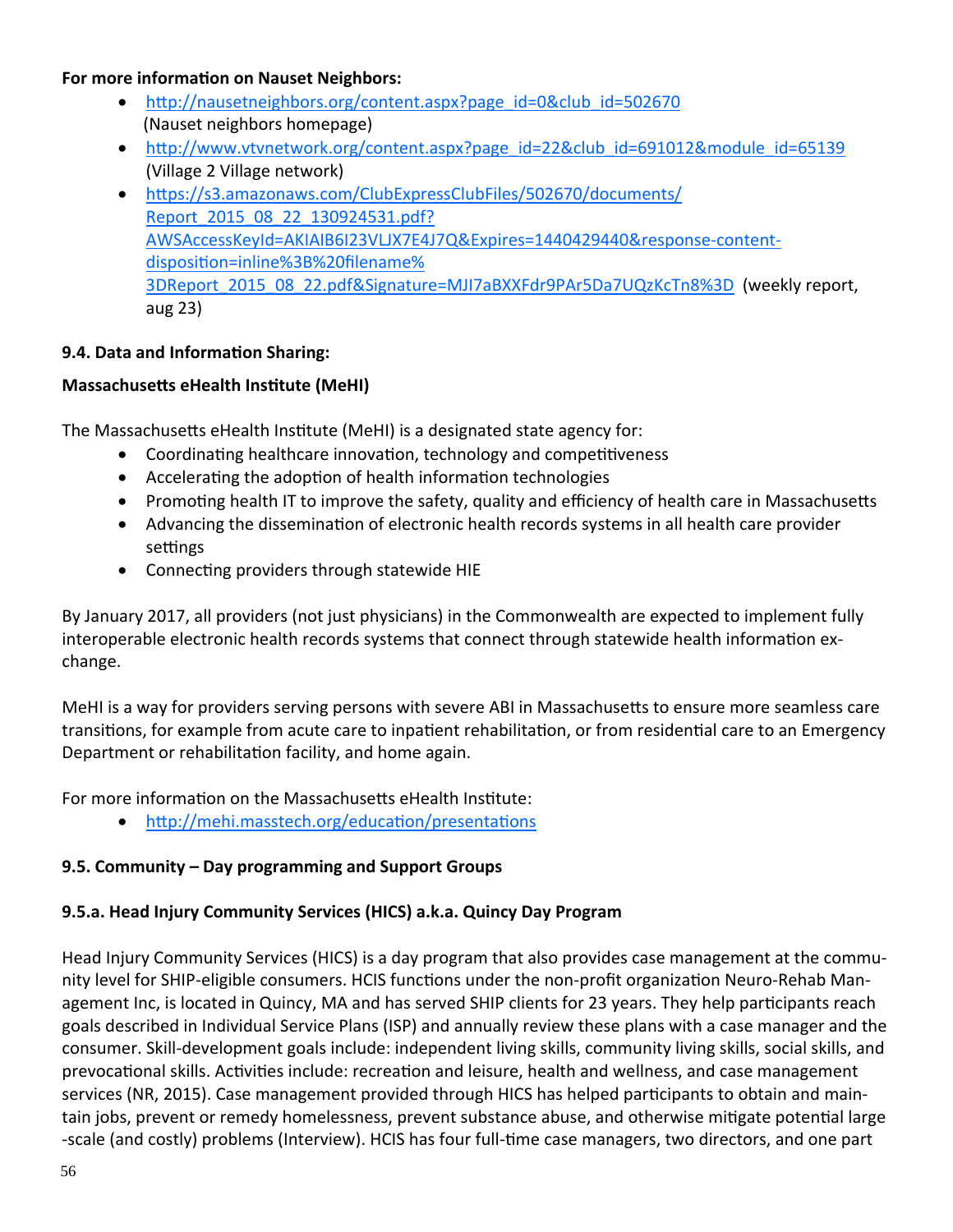time secretary that serve a population of 20 to 50 people depending on the week (Interview). Interviewees noted that access to HICS services early on after injury contributes to client progress. Facilitating increased case management for person with brain injury could result in cost savings to society, while also improving survivors' quality of life (Interviews).

# **Figure 14: A perspecƟve on community programming from a respondent**

"Brain injury day programs can help people get back on their feet, gain some confidence, redefine themselves, and then get back to work. They can serve as transitional programs. Some will treat the programs as "my community" and come for life. It all depends on people's goals and what they are hoping *to achieve."(Interview)*

For more information on Head Injury Community Services:

http://www.neurorehabmgt.com/services.html

# **9.5.b. BIA‐MA Support Groups**

The Brain Injury Association of Massachusetts (BIA-MA) sponsors support groups across the state "that provide survivors and their loved ones a forum for sharing information about brain injury as well as a compassionate and understanding peer group and an opportunity to socialize and make new friends with others through recreational activities and outings (http://www.BIA-MA.org/groups)." Currently there are 45 support groups sponsored by BIA‐MA that meet throughout East/Central, Southeast/Cape, and Western MA. Research has shown that support groups are a way to significantly improve the well-being and psychosocial outcomes of participants through higher levels of community integration and lowering depression scores (Fleming et al, 2009).

Many support groups with funding from MRC/SHIP facilitate access to recreational activities and educational workshops on such topics as nutrition, art therapy, and poetry. With minimal staff and sliding scale activity fees, support group are a low cost way to provide opportunities to build skills for independent functioning and socially interact with peers. As noted by one facilitator, "Massachusetts brain injury support groups provide social and community supports that help to meet the non‐medical needs of survivors." The biggest hurdle of support groups is transportation to group meetings (Interview).

# **Figure 15: PerspecƟves on support groups from respondents**

- These aren't sit around and whine groups. These groups do a lot more than share issues. There is a lot of focus on how to help people get out into communities.
- One woman started out in a wheelchair in a group home started coming to a support group and through their resources and support, got out of wheelchair, learned how to walk, got into own apart‐ ment and started working part time.
- Some people are able to take what they need from it and then move to other parts of their lives. Participation is somewhat fluid - some go back to school part time or get involved in other cause and could be good thing. Usually if they stop coming it means they're busy doing other things.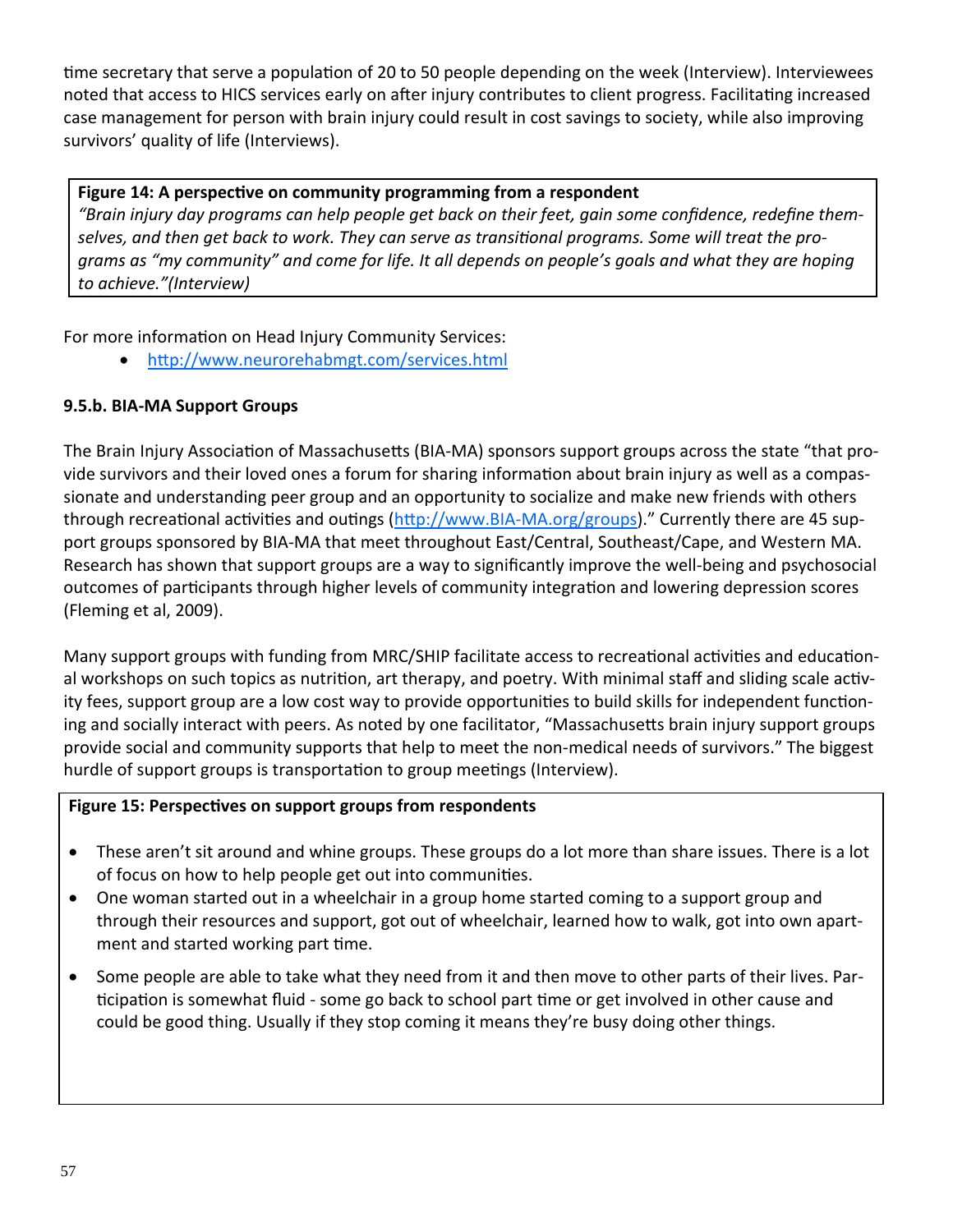For more information on brain injury support groups in MA:

- http://www.BIA-MA.org/groups
- http://www.BIA-MA.org/pdfs/support%20group%20lists/Support%20Group%20List% 200MASTER%207.29.15.pdf

# **Appendix 10**

# **Programs in Other States – A Sampling of Best PracƟce Examples**

Below we describe a range of programs in other states that that people interviewed for this policy brief suggested could inform efforts to improve the continuum of care for severe brain injury in our state. Examples are provided under the following headings: Access to post-acute rehabilitation, case management, data for decision-making, community programming, and harm reduction.

### **10.1. Access to Post‐Acute RehabilitaƟon**

### 10.1.a. Texas Cognitive Rehabilitation Bill - Mandating Access to Cognitive Rehabilitation

In 2001, Texas mandated coverage of cognitive rehabilitation under all health insurance plans excluding Medicare, Workers Compensation, and indemnity type plans. Types of mandated coverage included: cognitive rehabilitation therapy, cognitive communication therapy, neuro-cognitive therapy and rehabilitation, neurobehavioral, neuro-physiological, neuropsychological, and psycho-physiological testing or treatment, neurofeedback therapy, remediation, post-acute transition services, or community reintegration services necessary as a result of and related to an acquired brain injury. Additionally the bill required insurance companies to have trained personnel in brain injury to be a part of the approval process.

Finally, the bill stipulated a mandatory analysis of these therapies to be completed by the Sunset Advisory CommiƩee by 2007. The 2007 report showed "from 2003 to 2005 the number of ABI mandated benefit claims increased significantly while ABI claims costs decreased by half. These trends largely reflect carriers' improved ability to identify and more accurately report on claim costs from ABI mandated benefits. Actual claims cost per policy and estimated premium cost per policy have also declined" (Advisory Report, 2007). This policy shows a reduction in overall costs for insurers and increased quality of care when providing addi-Ɵonal services to ABI survivors.

For more information on the Texas Cognitive Rehabilitation Bill:

● http://www.hhsc.state.tx.us/reports/2014/TBIAC-report-2014.pdf

#### **10.2. Case Management**

#### **10.2.a. Missouri TBI Early Referral Program: Bridging the Gap from HospitalizaƟon to Community**

 The TBI Early Referral Program of the Missouri Bureau of Special Health Care Needs, under the Department of Health and Senior Services, is a person‐centered, community‐based procedure for providing case management for people who are hospitalized for a TBI. Under the program, cli‐ ents are offered the services of a TBI service coordinator while an inpatient or outpatient in an acute rehabilitation facility.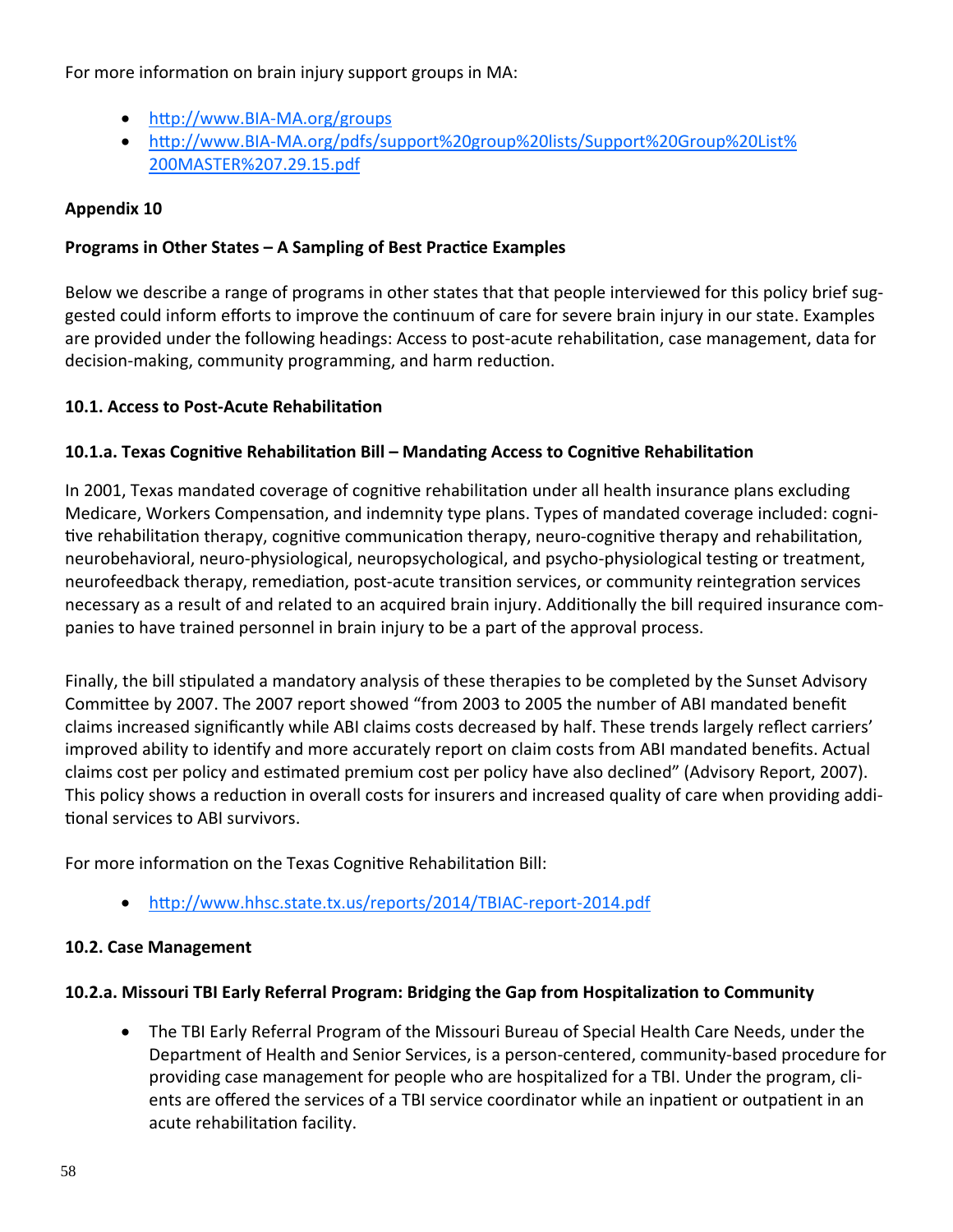#### 10.1.b. RiverRidge Center, Kennebunk, ME - Access to Rehabilitation in a Skilled Nursing Setting

Located in southern Maine, RiverRidge Center is one of the few long-term skilled nursing facilities near MA with a specific program for brain injury survivors. RiverRidge offers tailored brain injury services including Physical, Speech, Occupational and Recreational Therapy, 24-hour Skilled Nursing Care, Case Management, Social Services and Community Integration across the care continuum in brain injury specific inpatient, outpatient, and residential care programs (http://www.genesishcc.com/RiverRidge). According to the CMS Nursing Home Compare Website, RiverRidge Center received a 5 out 5 overall rating with a much higher staffing average than the state and national average (https://www.cms.gov/Newsroom/ MediaReleaseDatabase/Fact-sheets/2015-Fact-sheets-items/2015-02-12-2.html). It is particularly difficult to find beds for brain injury patients who have behavioral problems, which is common in this population (Interviews). MA facilities commonly send brain injury patients out of state to access RiverRidge Center services of. MassHealth has published a Request for Response (RFR) for skilled nursing homes to apply for a funding add-on to provide additional services for persons with brain injury, but few have applied to the RFR.

#### Figure 16: A respondent perspective on providing rehabilitation in long-term care facilities

"By the time brain injury survivors make it through the system of needing long-term care in a skilled facility, many times they have spent down their funding and become reliant on public assistance or Mass Health. Since brain injury survivors require an extra level of assistance with additional staffing and rehabilitation services for true rehabilitation, oftentimes at a greater cost, nursing homes cannot just survive on Medicaid to provide this. Thus we are left outsourcing our long-term care facility services to those who are not eligible to go directly into the community." (Interview)

For more information on RiverRidge Center:

- http://www.genesishcc.com/RiverRidge  $\bullet$
- http://www.genesishcc.com/our-services/rehabilitation-therapy/neurorehabilitation  $\bullet$
- http://www.genesishcc.com/RiverRidge/services-amenities  $\bullet$
- https://www.medicare.gov/nursinghomecompare/ profile.html#profTab=0&ID=205065&state=ME&lat=0&Ing=0&name=RIVER%2520RIDGE% 2520CENTER&Distn=0.0
- http://www.maseniorcare.org/FacilitySearch.aspx

The service coordinator collaborates with the client, family and hospital discharge planner to identify and coordinate community-based services prior to discharge, so they are available when the client is discharged. Services include assistance in locating and accessing medical care, housing, counseling, transportation, rehabilitation, vocational training, and cognitive-behavioral therapy.

The program's goal is to increase access to needed services, improve inter-agency collaboration, and minimize fragmentation or duplication of services. In 2003, piloting of the program began at five hospital sites. A program evaluation that included a control group found that clients in the Early Referral group had significantly greater functional limitations when referred to the program, but better functioning over time in terms of social integration, emotional well-being, and vocation, without requiring additional time from a service coordinator. Within two years of referral, the Early Referral group had higher rates of and costs for doctor visits and personal care services, although they were significantly less likely to receive emergency room care.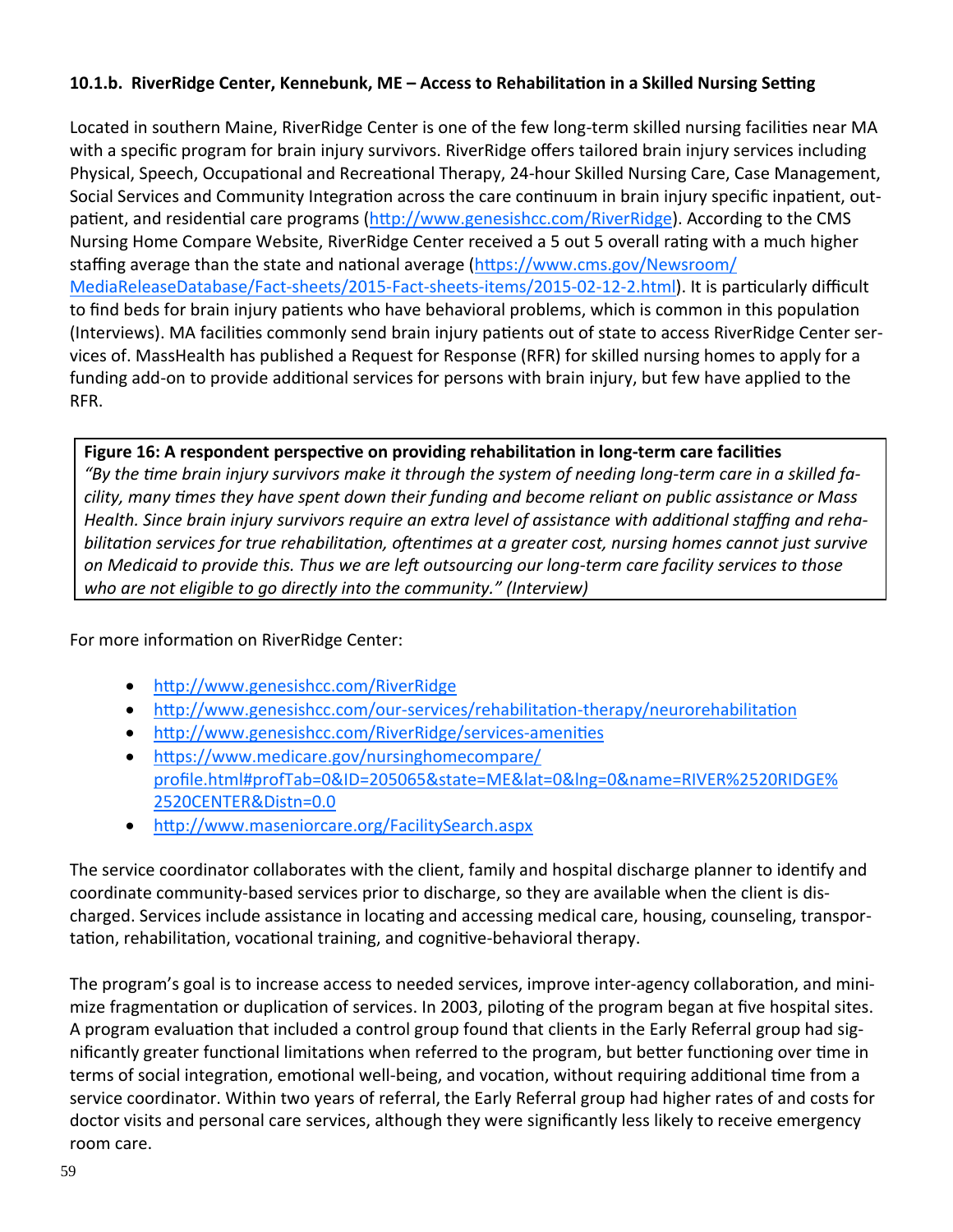For more information on Missouri's TBI Early Referral Program:

• University of Missouri-Columbia. (2006). 2005 Missouri TBI early referral program evaluation: Bridging the gap from hospitalization to community. http://health.mo.gov/living/families/shcn/ pdf/TBIEarlyReferral FinalReport.pdf

# 10.2.b. Indiana Resource Facilitation

In Indiana, case management, also known as Resource Facilitation, has realized substantial cost savings to a state through reduced annual lost wages and increased annual earnings (Trexler et al, 2014; Reid et al, 2011). Research supported by a collaboration of providers, state agencies, advocacy groups, and federal and local funders has informed development of an evidence-based model of Resource Facilitation that supports return to work and improved long-term functional outcomes for people who have been hospitalized for traumatic brain injury (Trexler et al, 2014). A study of the potential annual economic impact of the Resource Facilitation provided identified \$32,017,775 in lost wages avoided, and another \$22.5 million in additional annual earnings estimated for approximately 4,200 people aged 15+ in Indiana who are estimated to experience disabilities after TBI in any given year (Trexler et al, 2014; Reid et al, 2011).

For more information on Indiana's Resource Facilitation program:

- . http://rhin.com/resource-facilitation-best-practices-manual-for-return-to-workschool/
- http://www.nashia.org/pdf/sos2013/presentations/trexler-resource-facilitation.pdf
- http://biaindiana.org/resources/resource-facilitation/
- http://nashia.org/pdf/biaaresfacilconsensus.pdf

In addition, Minnesota and New Hampshire have Resource Facilitation Programs. For more information see:

- https://www.braininjurymn.org/aboutUs/program.php
- http://www.bianh.org/bisnrf.html

# 10.3. Data for Decision-making

# 10.3.a. Longitudinal Data on Post-Acute and Community-Based Outcomes - OutcomeInfo, Inventive Software Solutions

This national post-inpatient brain injury outcomes database was developed as part of a Small Business Technology Transfer (STTR) grant under the National Institute of Neurological Disorders and Stroke (NINDS). The project objective was to develop a Web-based national database system for accumulating, reporting and analyzing assessment and outcome measures for acquired brain injury (ABI). The project has expanded and enhanced a prototype brain injury outcome database using a brain injury-specific outcome measure called the Mayo-Portland Adaptability Inventory-4 (MPAI-4) among other measures. Inventive Software initially developed the database with a small user group of six post acute brain injury providers (PARF) in Pennsylvania, in order to provide aggregate data to states to assist with evaluation of needs and services, with an underlying goal of increasing access to needed services. Outcomelnfo is a secure, web-based system. Organizations voluntarily submit de-identified patient or consumer information, including demographic and brain injury specific outcomes data, to OutcomeInfo. Organizations subscribing to OutcomeInfo can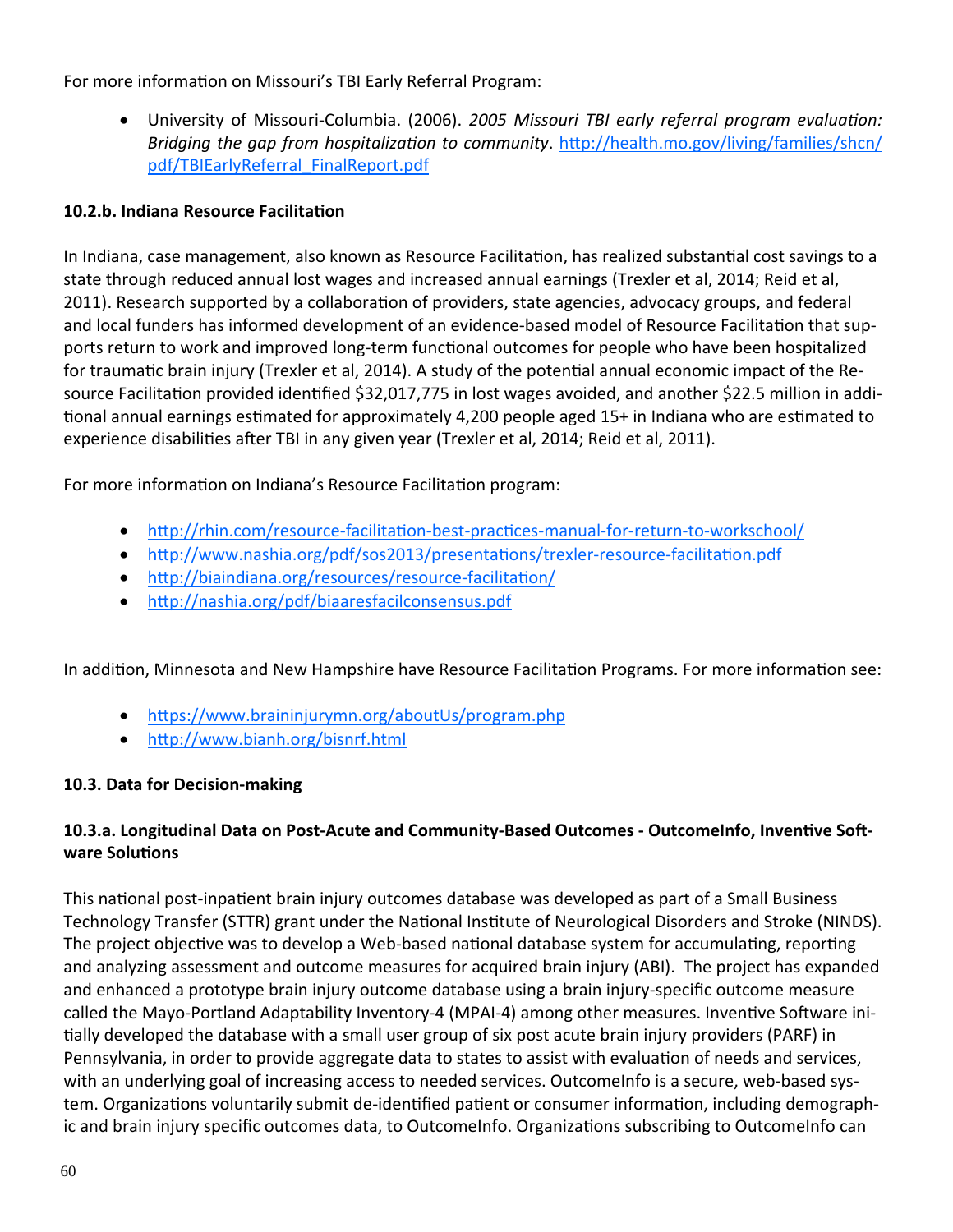access their information at any time and can compare their demographic data and outcomes data with national averages that reflect de-identified data for similar populations. The collaborative database is costeffective and the pooled data set is large enough to provide evidence and thus have an impact for advocacy and policy. Types of programs participating in the database include Intensive Residential Rehabilitation (IRR), Supportive Living Residential (SLR), Intensive Rehabilitation Outpatient/Community-based (IRC), and Supported Living Community‐based (SLC).

MPAI-4 is a national industry standard, used by a growing number of providers in MA and throughout the U.S. Other measures being used include the Disability Rating Scale, Supervision Rating Scale, and Satisfaction with Life Scale. Subscribers can run individual client reports and program/collective reports (Murphy et al, 2015).

For more information: http://www.inventivesoftware.net/Products/OutcomeInfo.aspx

# 10.3.b. Department of Defense and Veteran Affairs: Psychological Health & Traumatic Brain Injury Regis**try**

The goal of the planned registry is to provide standardized and centralized data to help inform long‐term studies of service members and veterans with service‐related injuries. Improved access to this integrated data will help providers better understand psychological health and TBI conditions. This information will also help improve clinical practice guidelines and policy recommendations to enhance the quality of patient care.

- Data collected and catalogued may include:
- Demographic information
- Clinical data regarding injury (e.g. type, cause)
- Diagnosis
- Medical and surgical interventions
- Other treatments including education and rehabilitation
- Outcomes related to injuries

The registry will be a central health system or database to catalogue and access psychological health and TBI data for military and veteran populations.

For more information on the Defense and Veteran Affairs PH & TBI Registry and other disease-specific registries:

- http://www.dcoe.mil/About\_DCoE/DoD\_VA\_PH\_TBI\_Registry.aspx
- Gliklich et al. (2014). Registries for Evaluating Patient Outcomes: A User's Guide. Third Edition. Two Volumes. AJRQ Publication No. 13(14)-EHC111. Rockville, MD: Agency for Healthcare Research and Quality. http://www.effectivehealthcare.ahrq.gov/registries-guide-3.cfm
- Institute of Medicine (IOM). 2014. Capturing social and behavioral domains in electronic health records: Phase 1. Washington, DCL The National Academies Press. http://www.dcoe.mil/ Libraries/Documents/Phase\_1\_IOM\_Capturing\_Social\_Behavioral\_2014\_18709.pdf